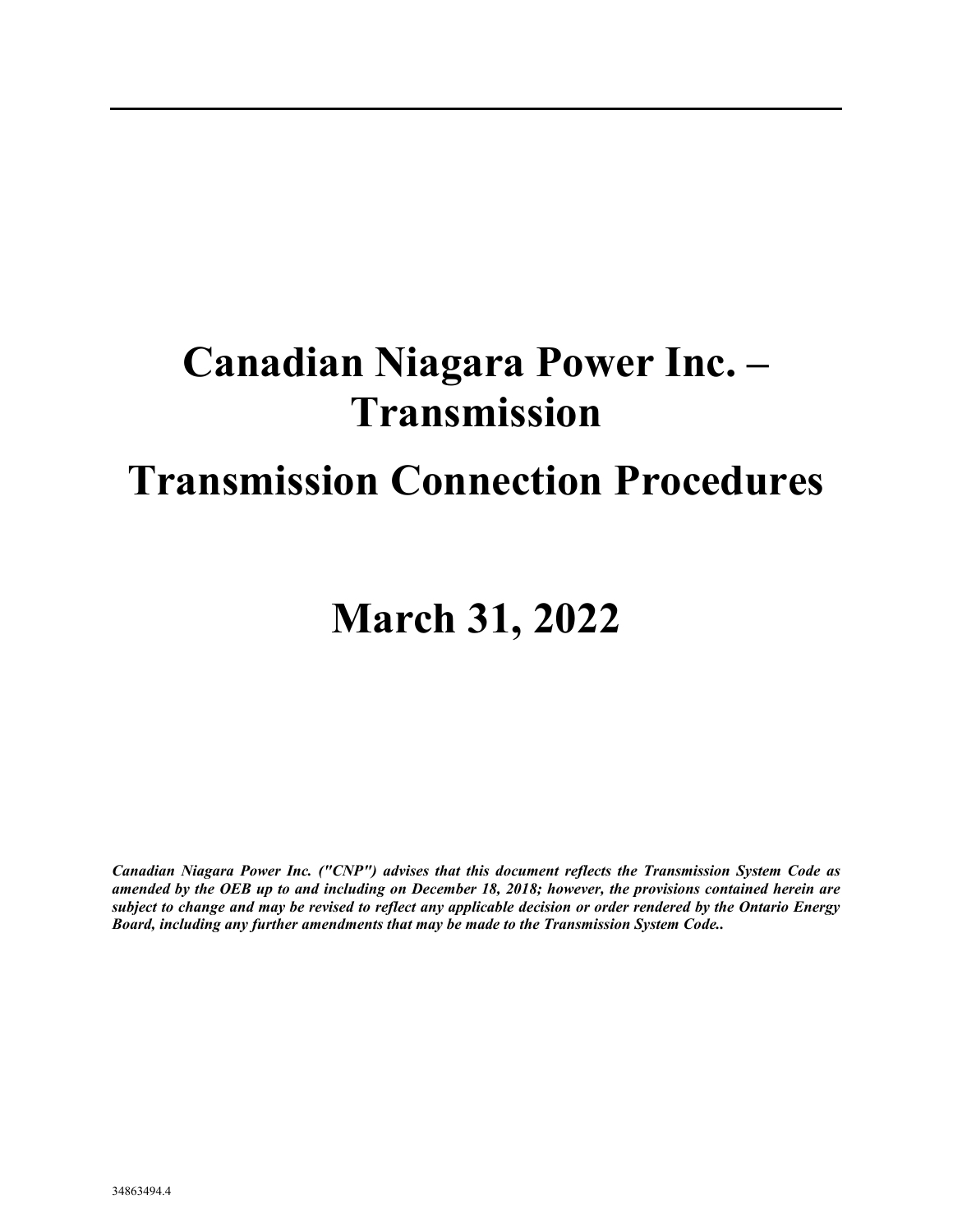### **Index**

### **Introduction**

### **Connection Process**

| $\mathbf{1}$   | Step $1$ – Customer Connection Application | Page 4  |
|----------------|--------------------------------------------|---------|
| 2              | Step $2 - SIA$ and CIA Studies             | Page 6  |
| 3              | Step $3$ – Connection Estimates            | Page 8  |
| $\overline{4}$ | Step 4 – Connection and Cost Recovery      | Page 11 |
| 5              | Step $5 -$ Design & Build                  | Page 12 |
| 6              | Step $6$ – Commissioning                   | Page 14 |

### **Procedures**

| P1 – Total Normal Supply Capacity Procedure (Load Customers) | Page 16 |
|--------------------------------------------------------------|---------|
| P2 – Available Capacity Procedure (Load Customers)           | Page 19 |
| P3 – Security Deposit Procedure                              | Page 28 |
| P4 – Customer Impact Assessment (CIA) Procedure              | Page 32 |
| P5 – Economic Evaluation Procedure (Load Customers)          | Page 37 |
| P6 – Contestability Procedure (Load Customers)               | Page 46 |
| P7 – Reconnection Procedure                                  | Page 51 |
| P8 – Dispute Resolution Procedure                            | Page 54 |

### **Appendices**

| Appendix 1 – Schedule of Charges and Fees | Page 59 |
|-------------------------------------------|---------|
| Appendix 2 – Summary of Process Timelines | Page 61 |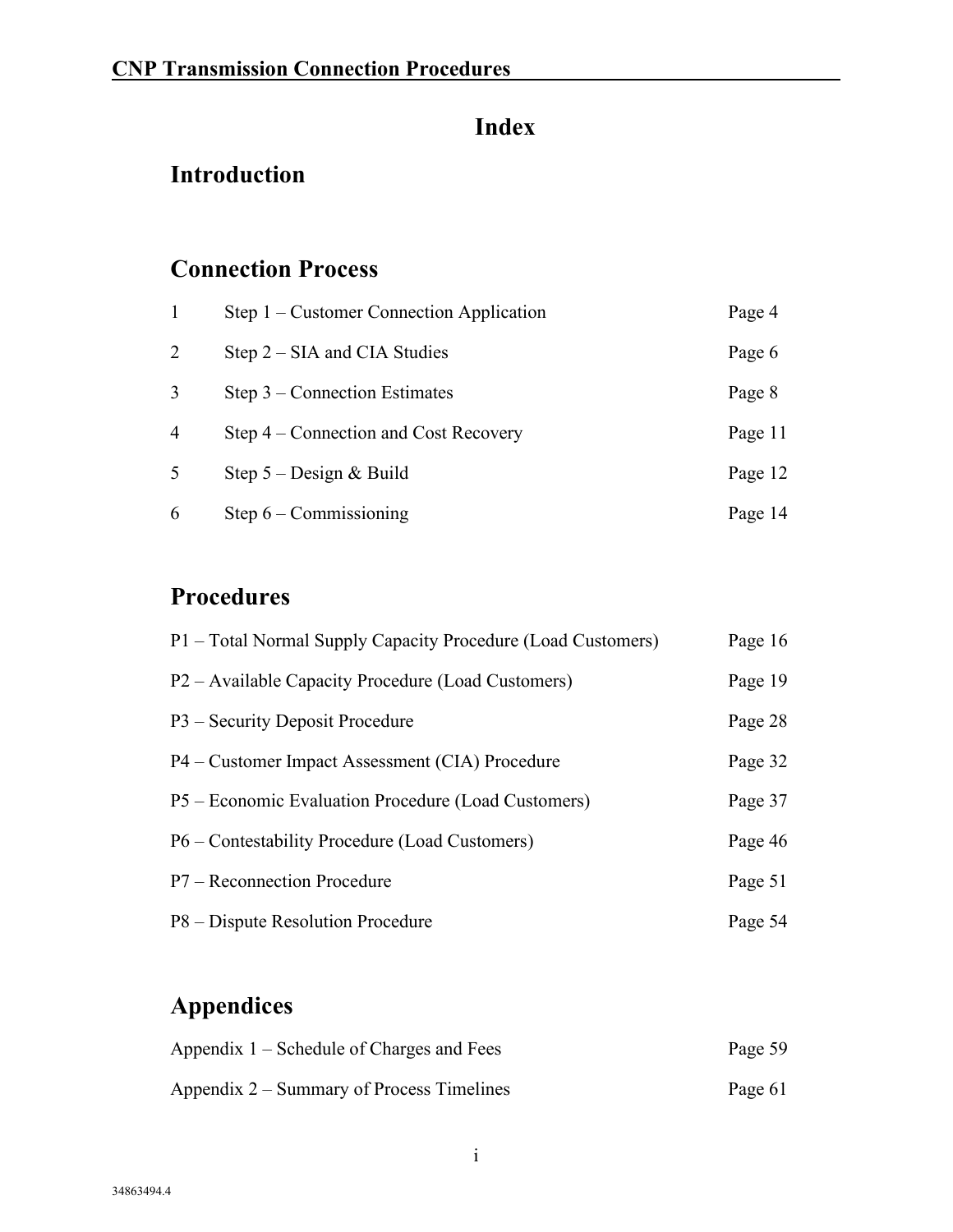#### **Introduction**

CNP's Transmission Connection Procedures ("TCP") have been developed to meet the requirements of the Ontario Energy Board's (the "Board" or the "OEB") Transmission System Code (the "Code"), last revised December 18, 2018, which requirements are outlined in Section 6 (Customer Connections) of the Code.

This TCP document applies to the processing of requests from customers (the "Connection Applicants") for a new connection or for a modification to an existing connection to CNP's transmission system. In particular, the TCP describes CNP's customer connection process and addresses the requirements listed in Section 6.1.4 of the Code. Those requirements specify that a transmitter's connection procedures shall include:

- (a) a Total Normal Supply Capacity Procedure;
- (b) an Available Capacity Procedure;
- (c) a Security Deposit Procedure;
- (d) a Customer Impact Assessment Procedure;
- (e) an Economic Evaluation Procedure;
- (f) a Contestability Procedure;
- (g) a Reconnection Procedure;
- (h) a Dispute Resolution Procedure;
- (i) an obligation on the transmitter to provide a customer with the most recent version of the Regional Infrastructure Plan or Integrated Regional Resource Plan referred to in Section 3C of the Code, if any, that covers the applicable portion of its transmission system;
- (j) a schedule of all charges and fees that may be charged by the transmitter and that are not covered by the transmitter's Rate Order; and
- (k) reasonable timelines within which activities covered by the procedures referred to in paragraphs (a) to  $(g)$  and (i) must be completed by the transmitter or the customer, as applicable, including typical construction time for facilities.

In addition, these procedures are consistent with and complementary to the IESO's Market Rules and market procedures as they relate to transmission connections.

The IESO's Customer Assessment and Approval ("CAA") process is documented in its Market Manual 1: Part 1.4: Connection Assessment and Approval, which can be found on the IESO website at [www.ieso.ca.](https://www.ieso.ca/) The IESO's CAA process is a separate process from CNP's TCP; however, CNP works closely with the IESO on customer connections. Although the IESO process is briefly noted below in Process Step 2, it is for information only and Connection Applicants should refer to the IESO's current CAA process documentation.

The Connection Applicant must apply directly to the IESO and the IESO will generally involve the transmitter in the CAA process. However, **it is important for the Connection Applicant to register with CNP by completing a Customer Connection Application** in order to ensure compliance with Market Rules and the Code, to estimate the transmitter's cost and to schedule the transmitter resources needed to complete the connection to CNP's transmission system.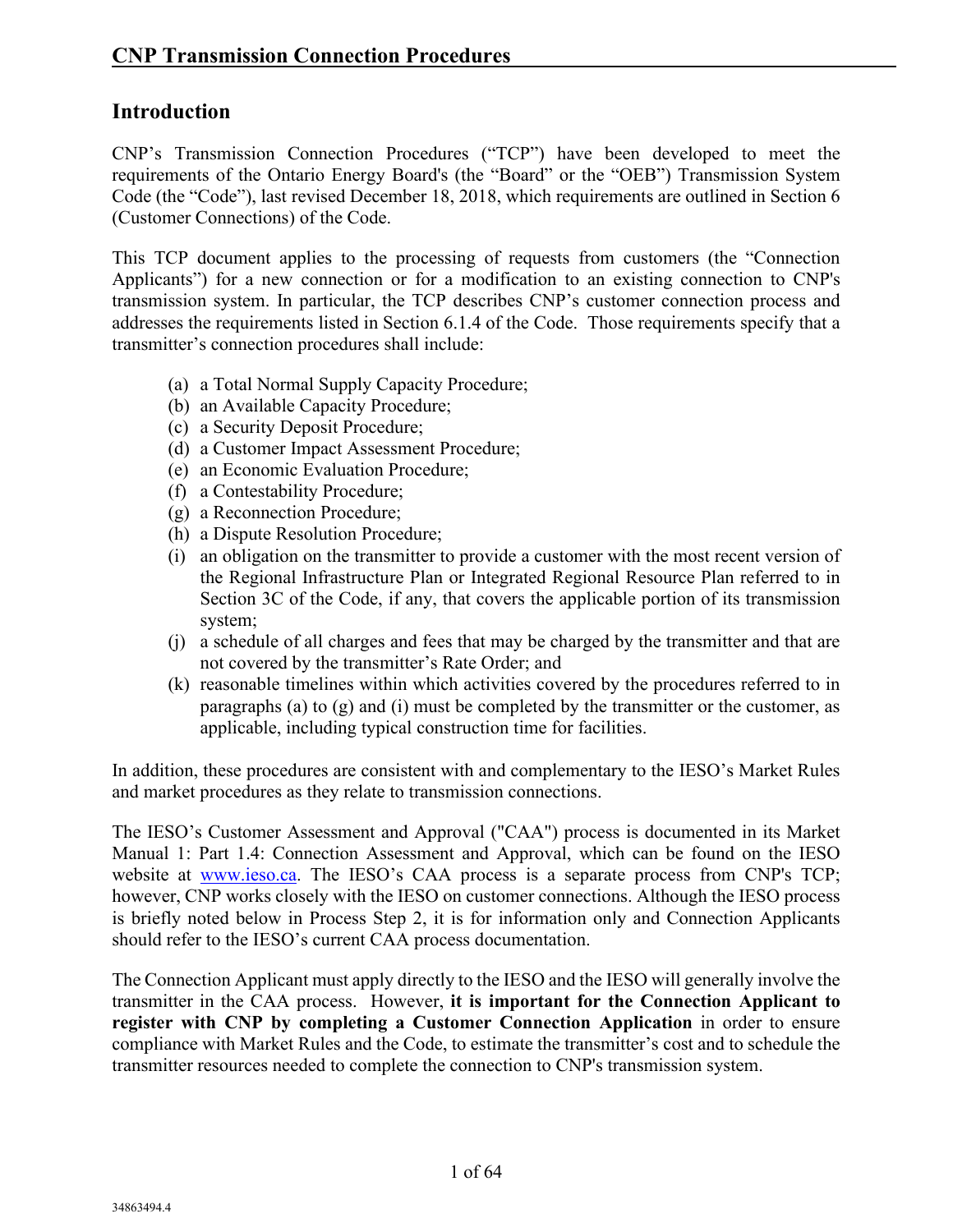CNP's customer connection process is outlined in Flowchart 1 on the next page. This TCP document, when approved by the Board, will be available on CNP's website at [www.cnpower.com.](https://www.cnpower.com/)

**Capitalized terms in this document that are not defined herein shall have the meaning ascribed to them in the Code or the IESO's Market Rules or Market Manuals, as applicable.**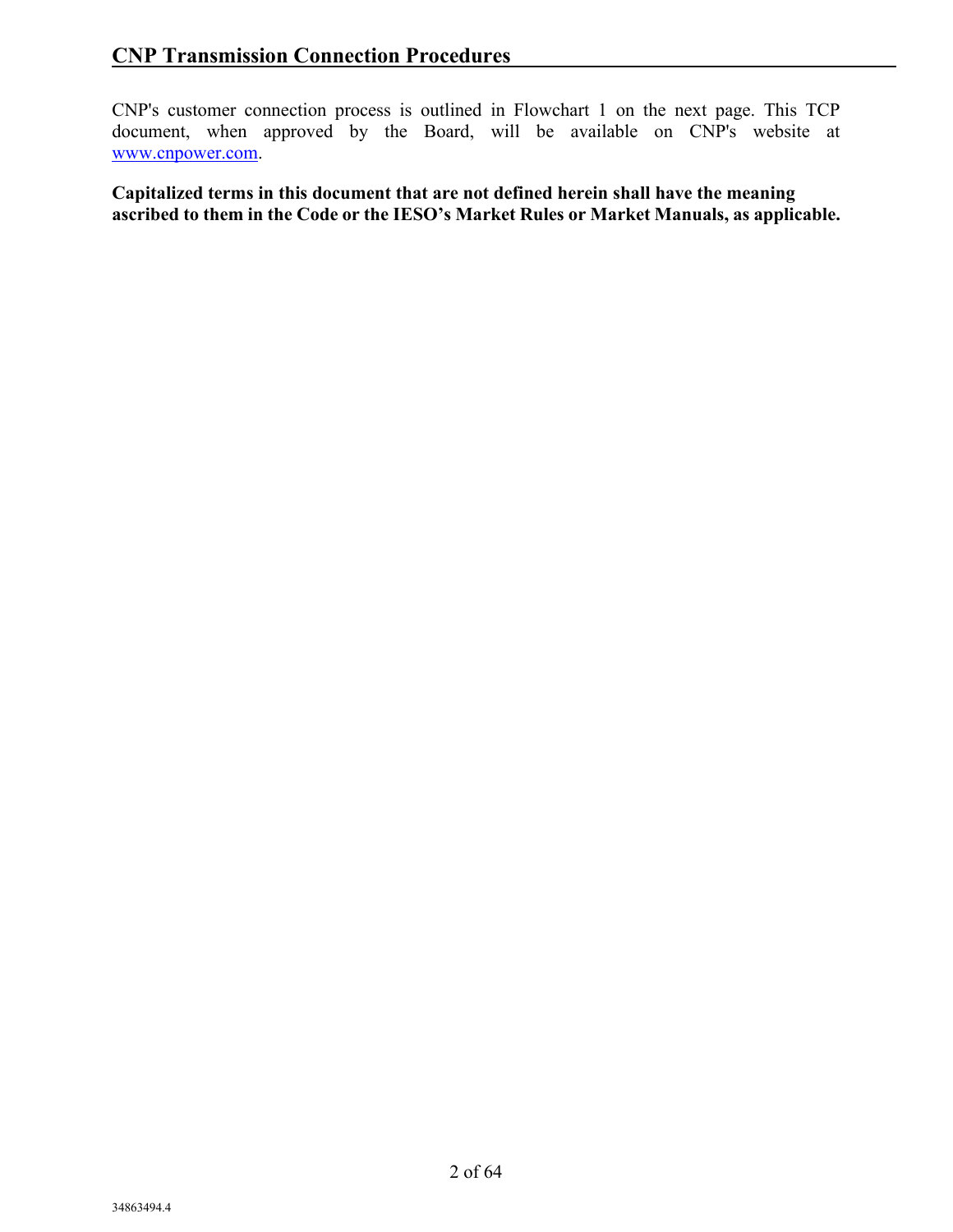#### **FLOWCHART 1 – CNP's CUSTOMER CONNECTION PROCESS**

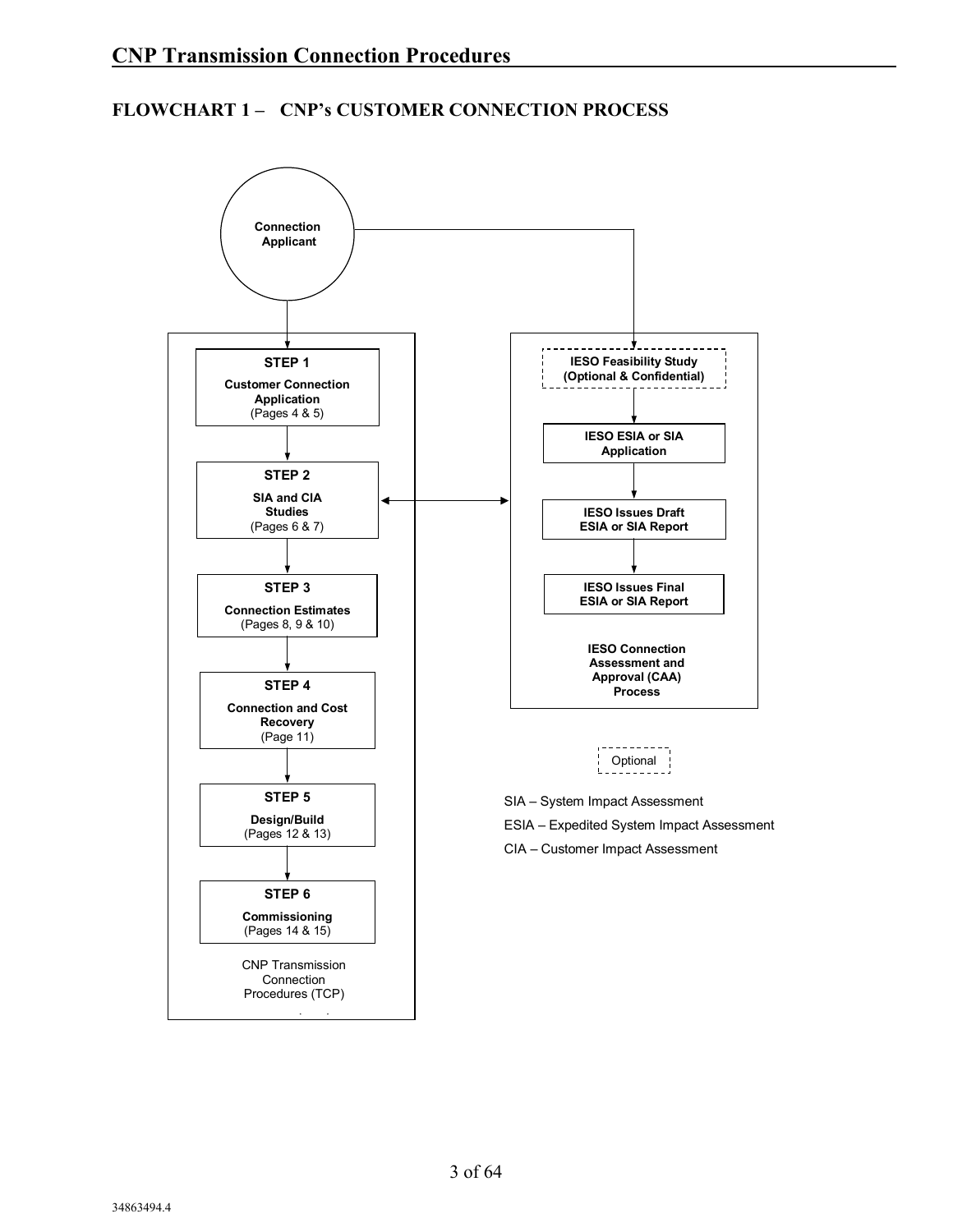#### **1 Step 1 – Customer Connection Application**

#### **1.1 Introduction**

The Connection Applicant will complete CNP's Customer Connection Application Form to initiate the transmission connection process with CNP. A single consultation meeting between CNP and the Connection Applicant, at no cost to the Connection Applicant, will occur to clarify the scope of the project and to provide the Connection Applicant with relevant information including the following:

- $\triangleright$  a single line diagram illustrating the transmission facilities in the area;
- $\triangleright$  equipment ratings and their available capacity to incorporate the proposed connection;
- $\triangleright$  information on approved transmission projects in the area that may impact the connection;
- an assessment of whether the proposed connection materially impacts CNP's transmission system based on IESO criteria for an Expedited System Impact Assessment; and
- $\triangleright$  an overview of CNP's TCP.

At or following the consultation meeting, CNP will not provide any opinion or information on:

- $\triangleright$  site assessment:
- $\triangleright$  detailed cost estimates;
- $\triangleright$  commitment on constructability; or
- $\triangleright$  commitment to cost or in-service date.

#### **1.2 Customer Connection Application Procedure**

- 1.2.1 The Connection Applicant may request a new or modified connection to CNP's transmission system by carrying out the procedure herein. The Customer Connection Application Form can be downloaded from CNP's website [www.cnpower.com.](https://www.cnpower.com/)
- 1.2.2 The Connection Applicant will complete the Customer Connection Application to provide CNP with initial information about their requested new or modified facilities prior to the consultation meeting.
- 1.2.3 CNP and the Connection Applicant will meet to discuss the Customer Connection Application as outlined in section 1.1 above. CNP will be prepared to discuss the transmission system in the vicinity of the proposed connection, to identify any issues related to the Connection Applicant's proposal and to provide the Connection Applicant with information on any pertinent transmission projects in the area. In addition, further to its obligation under section 6.1.4(i) of the Code, CNP will provide the Connection Applicant with the most recent version of the Regional Infrastructure Plan or Integrated Regional Resource Plan referred to in section 3C of the Code, if any, that covers the applicable portion of the transmission system.
- 1.2.4 The Connection Applicant shall provide missing information or clarification of submitted information to CNP upon request. If specific information cannot be provided, CNP may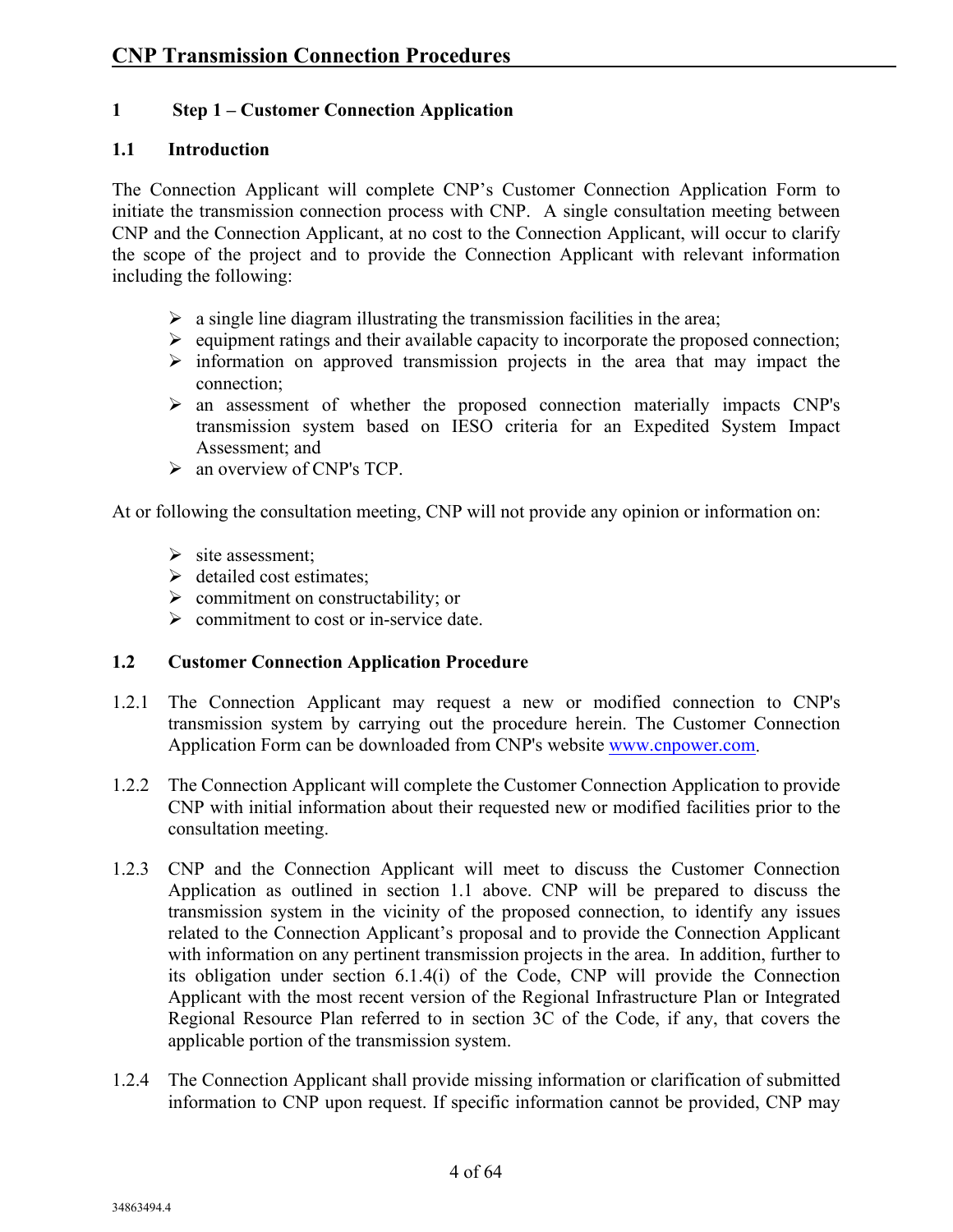propose suitable typical values to be used in CNP's TCP – Procedure P4 – Customer Impact Assessment. It is the responsibility of the Connection Applicant to ensure that its facility is designed and constructed in accordance with values that are acceptable to the transmitter and the IESO.

1.2.5 Following the consultation meeting, the Connection Applicant must inform CNP in writing if the Connection Applicant wishes to proceed with CNP's TCP – Step 2 – SIA and CIA Studies, or to modify or withdraw the Customer Connection Application.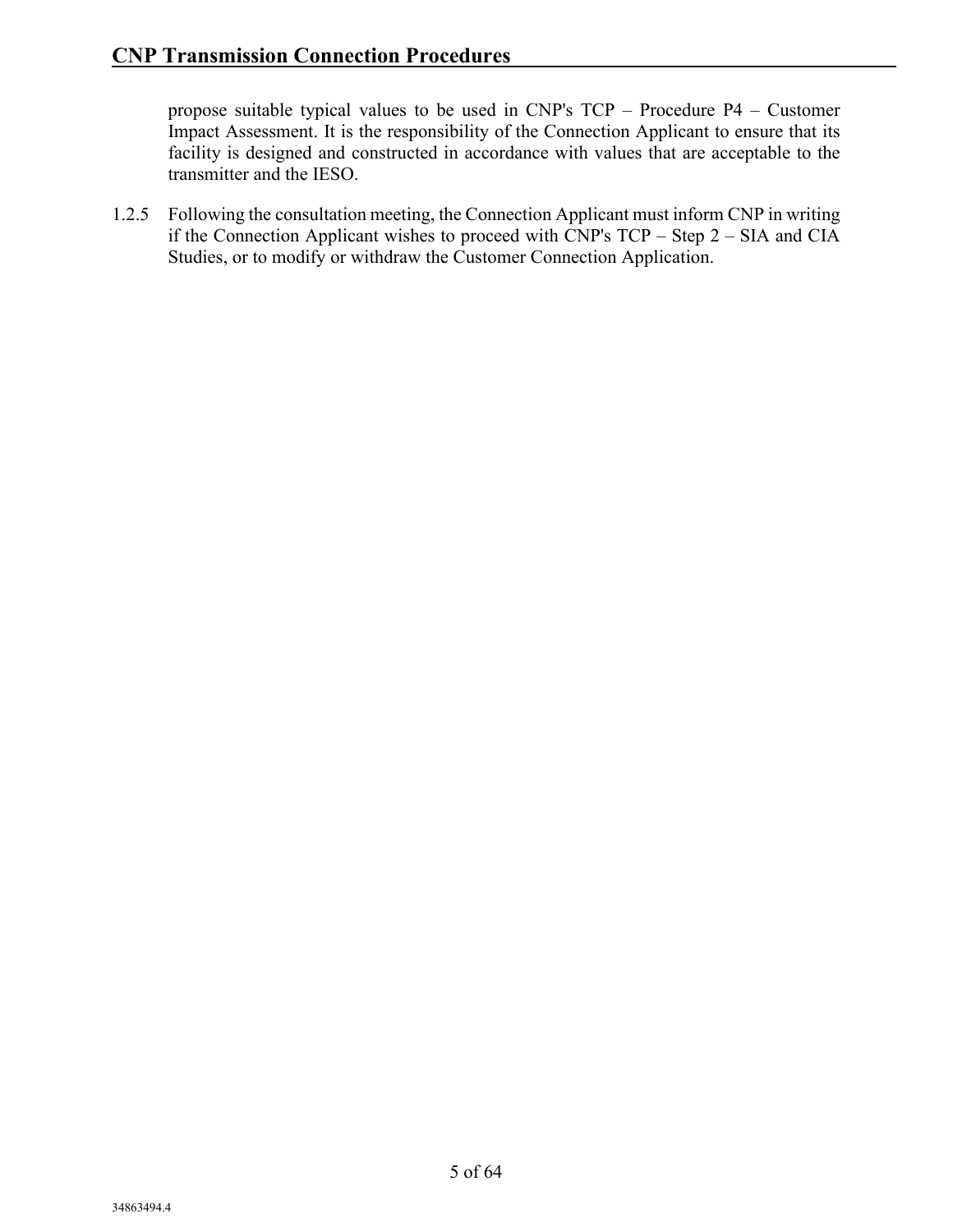#### **2 Step 2 – SIA and CIA Studies**

#### **2.1 Introduction**

The IESO's System Impact Assessment ("SIA") and CNP's Customer Impact Assessment ("CIA") are linked in this step of CNP's TCP. Some of the work CNP performs is common to both assessments and the results of the SIA are an important input to the CIA process.

#### **2.2 IESO System Impact Assessment ("SIA")**

The Connection Applicant must apply to the IESO as described in the IESO's CAA process documented in the IESO's Market Manual 1: Part 1.4: Connection Assessment and Approval. This can be found on the IESO website at [www.ieso.ca.](https://www.ieso.ca/)

The process consists of an optional (confidential) Feasibility Study and an Expedited System Impact Assessment ("ESIA") or an SIA. CNP is involved in both the ESIA and SIA.

#### **2.3 CNP Customer Impact Assessment ("CIA")**

Section 6.4 of the Code requires CNP to carry out a CIA for any proposed new or modified connection:

- i. which is subject to the IESO's CAA process and requires an SIA; or
- ii. where CNP determines that the proposed connection or modification may have an impact on existing customers.

If the IESO determines an ESIA (no formal study) is sufficient, then a CIA is not required unless CNP determines there is an impact on the existing transmission customers. If a CIA is not performed, CNP will be required to notify all customers in the vicinity of the connection, advising them of the proposed connection work and the fact that it has no negative impact and that no specific CIA study will be completed.

The Connection Applicant is required to sign an SIA/CIA Agreement with CNP before the SIA is conducted by the IESO. The SIA/CIA Agreement will cover CNP's work associated with the IESO ESIA/SIA and the CNP CIA, which will include determining the impact on short circuit levels, facility ratings, neighbouring customers and adequacy of the transmission system facilities at the connection point and in the vicinity.

CNP will consult with the Connection Applicant regarding the timing for the CIA work. Generally, it is not advisable to proceed with the actual CIA work until after the final SIA report is issued by the IESO. In some cases the Connection Applicant may request the CIA to be conducted after the IESO issues the draft SIA report. However, if the CIA needs to be revised because of revisions made in the final SIA report, CNP will require additional time to revise the CIA report at the Connection Applicant's expense.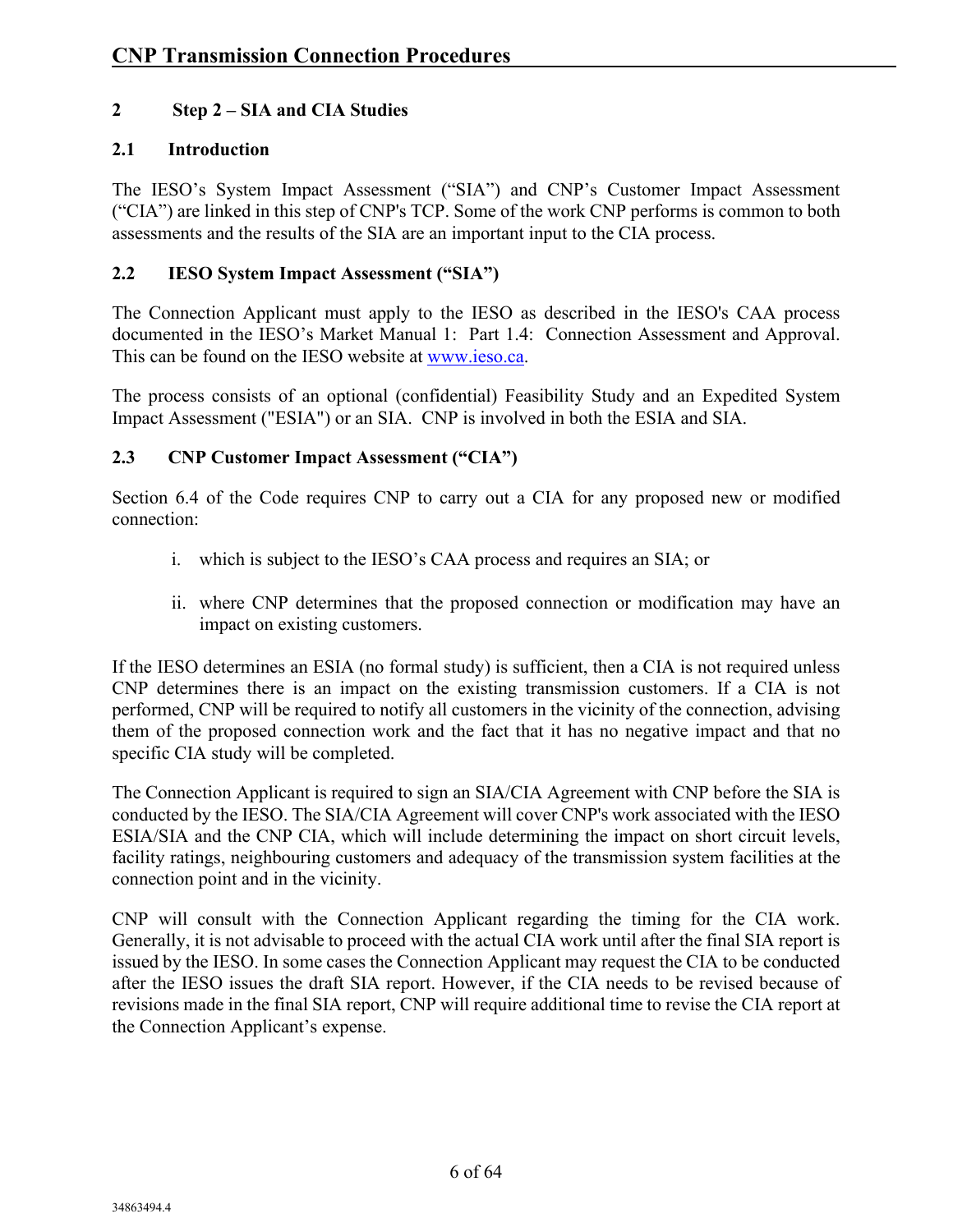#### **2.4 SIA and CIA Procedure**

- 2.4.1 The Connection Applicant applies to the IESO as per the IESO CAA process and may request a confidential IESO Feasibility Study, an ESIA or a SIA. If a confidential Feasibility Study is requested, the IESO issues it to the Connection Applicant without involving CNP.
- 2.4.2 The Connection Applicant requests CNP to prepare an SIA/CIA Agreement which will allow CNP to recover its costs associated with supporting the IESO's preparation of the SIA and CNP's preparation of the CIA. CNP will not invoice the IESO for any amounts attributable to CNP carrying out studies related to the SIA as it relates to this section 2.4.2 and section 2.4.3.
- 2.4.3 CNP and the Connection Applicant will execute an SIA/CIA Agreement to cover the following:
	- i. the SIA and CIA study scopes including schedule and reporting format;
	- ii. the provision of additional data that was not supplied with the Customer Connection Application submitted in Step 1;
	- iii. the SIA and CIA study estimated cost, deposit, invoicing and payment schedule and method;
	- iv. the deposit and payment of the study cost based on the payment schedule in the SIA/CIA Agreement; and
	- v. confidentiality and information sharing.
- 2.4.4 Connection Applicant proceeds with an IESO SIA or ESIA.
- 2.4.5 The IESO will issue a draft SIA report to the Connection Applicant with a copy to CNP for review prior to finalizing the report.
- 2.4.6 The IESO issues a final ESIA or SIA report.
- 2.4.7 The Connection Applicant requests in writing that CNP conduct the CIA as described in TCP – Procedure P4 – Customer Impact Assessment (CIA) Procedure and based on CNP confirming the connection requires a CIA study.
- 2.4.8 The final SIA/CIA Agreement invoice is sent to the Connection Applicant. Connection Applicant remits final payment to the transmitter for completion of services.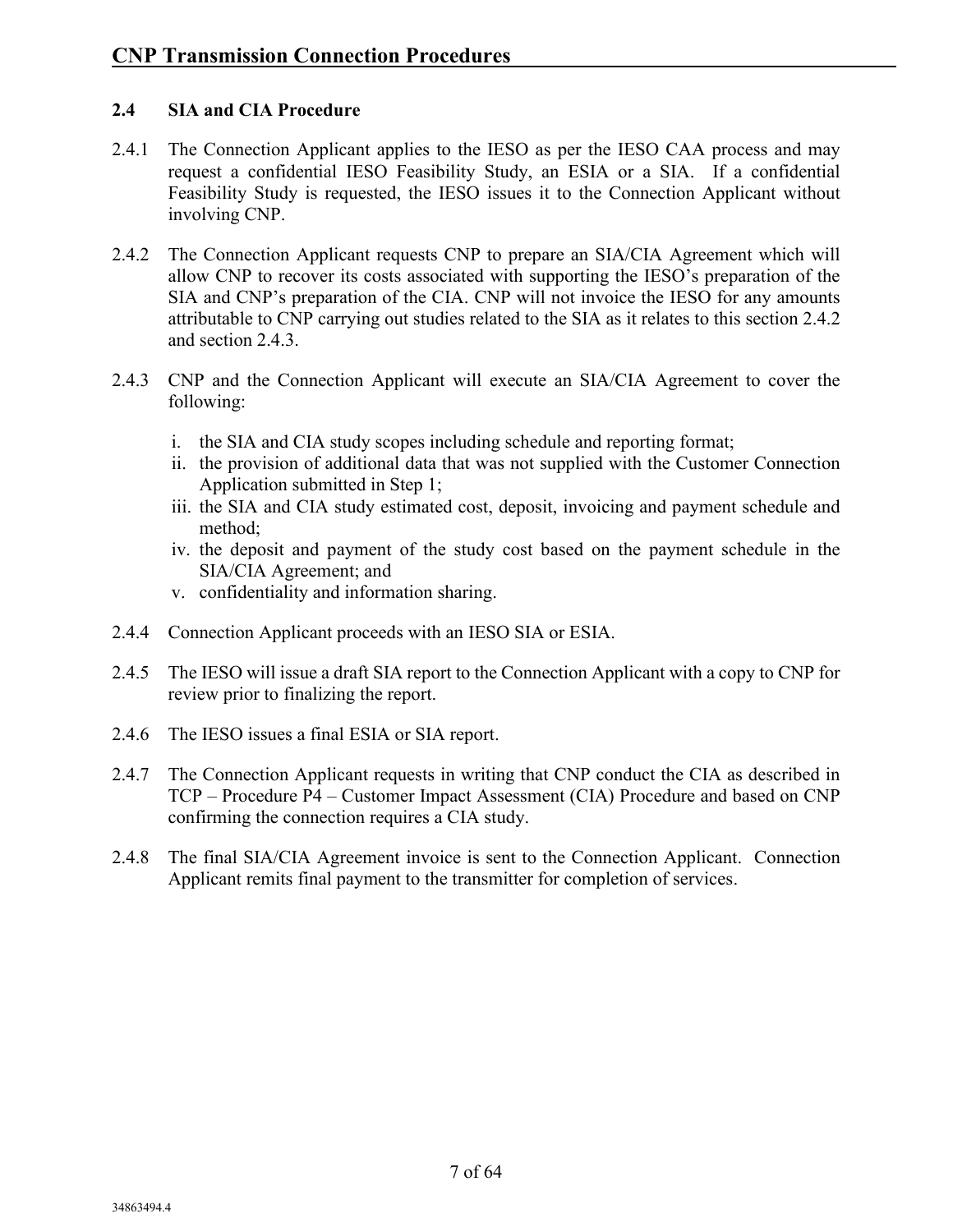#### **3 Step 3 – Connection Estimates**

#### **3.1 Introduction**

The Connection Estimates step provides the Connection Applicant with initial estimates (typically at +/- 20%) of the cost of CNP's facilities required for connection, including an economic evaluation of the financial contribution requirements or cost sharing arrangement for the proposed incorporation of facilities as per section 3.2 below for Load Connections or as per section 3.3 below for Generator Connections. The transmission system requirements identified in the IESO SIA and CNP CIA will be included in the estimate scope.

#### **3.2 Load Connections**

When a Load Connection Applicant requests a connection in writing from CNP, CNP shall provide (at no cost to the Connection Applicant) if required, a description of the work that is contestable and the work that is uncontestable as per  $TCP - Procedure P6 - Contextability$ Procedure (Load Customers), initial estimates of capital costs as per the Code section 6.6.2 (b) and the calculation of any capital contribution as per  $CCP -$  Procedure – P5 Economic Evaluation Procedure (Load Customers). Estimate preparation costs will be charged to Load Customers for preparation of subsequent estimates or to increase the estimate accuracy level from the initial estimate.

#### **3.3 Generator Connections**

When a Generator Connection Applicant requests a connection in writing from CNP, CNP will provide, at cost to the Connection Applicant, estimates of the capital cost of the new or modified connection to CNP's transmitter-owned connection facilities. The Generator will pay for the fully allocated cost of the minimum design required to meet the Connection Applicant's needs as per the Code section 6.5.1 if the Connection Applicant proceeds with the connection.

Where CNP constructs an enabler facility (as defined in section 2.0.28A of the Code), the cost to be attributed to generator customers (under the Code section 6.3.14A) shall be the fully allocated cost of the enabler facility, in accordance with the requirements of the Code section 6.5.1A.

Where one or more customers triggers the need for a new or modified connection facility and the IESO undertakes an assessment at the request of CNP that confirms the new or modified connection facility will also address a broader network system need, CNP shall determine the proportional benefit and the related attribution of costs between the triggering customer(s), collectively, and the network pool. CNP shall then attribute the collective triggering customer costs to each triggering customer(s). When this applies, CNP shall apply to the Board for approval of the attribution of costs between the triggering customer(s) and the network pool. Where the Board approves a different attribution of costs, CNP shall recalculate the capital contribution to be made by the triggering customer(s). (Code sections 6.3.18 and 6.3.18A)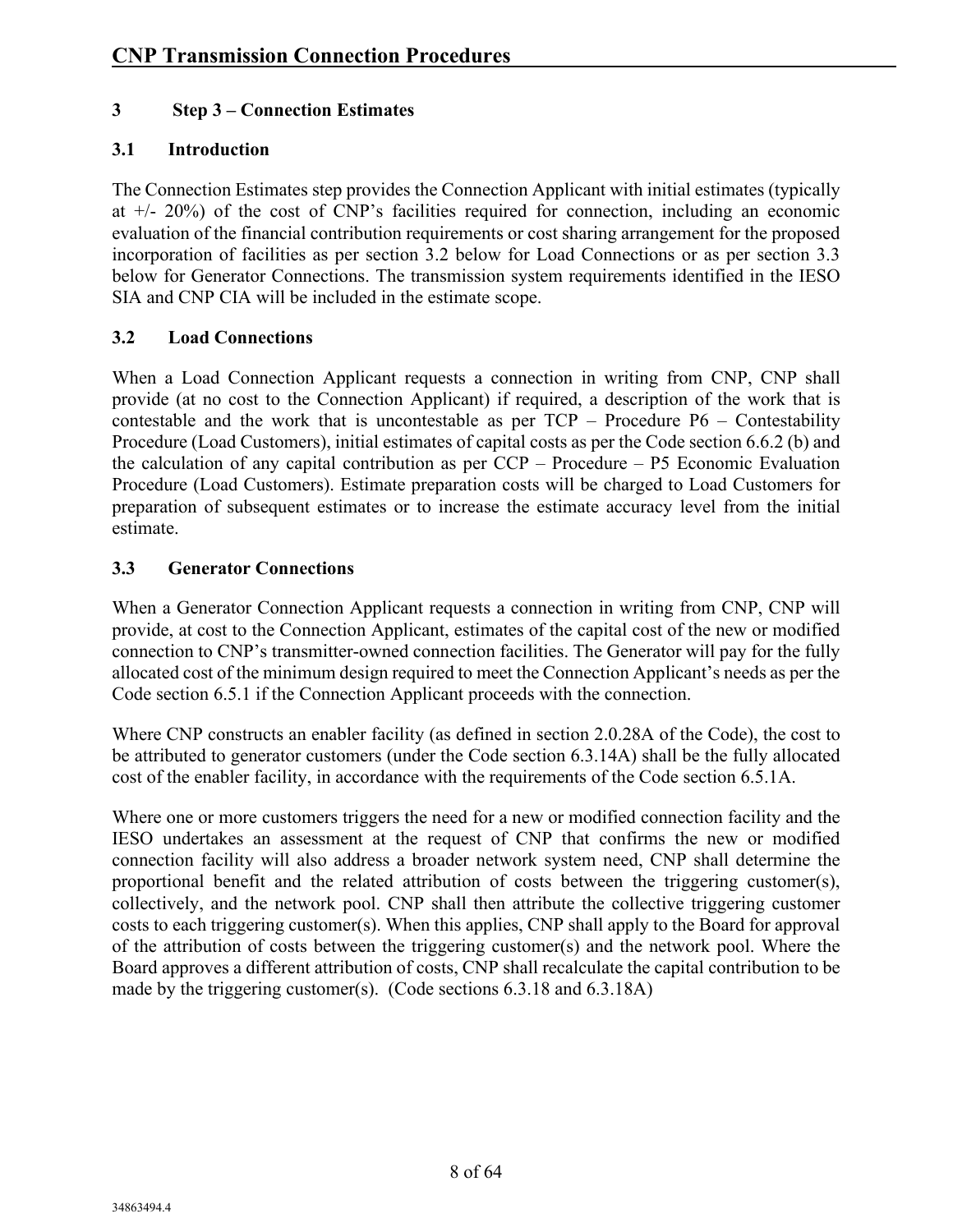#### **3.4 Connection Estimate Procedure:**

3.4.1 The Connection Applicant may request in writing to CNP that connection estimates be prepared and, for Load Connection Applicants, that the TCP – Procedure P5 – Economic Evaluation Procedure (Load Customer) be completed to determine the Capital Contribution required by the Connection Applicant.

In the written request, the Load Connection Applicant must indicate specifically what it is requesting to be estimated based on the following:

i. CNP will provide an estimate of costs to modify its existing connection facilities based on the Connection Applicant designing (based on CNP specifications), constructing and owning the new or modified connection assets external to CNP's existing facilities,

and/or

- ii. CNP will provide an estimate of costs based on CNP designing, constructing and owning the connection assets with the Connection Applicant maintaining the right to do the detailed design and construction of all the contestable work if it so chooses and transferring the connection assets to CNP.
- 3.4.2 CNP will implement the TCP Procedure P6 Contestability Procedure (Load Customers) if the Load Connection Applicant requests estimates based on section 3.4.1 ii to determine which work is contestable and which is uncontestable.
- 3.4.3 CNP identifies the Connection Applicant information required to initiate preparation of connection estimates. The required information is identified below:
	- i. connection requirements that describe proposed connection interface:
		- general arrangement and site plan;
		- single line diagram showing all equipment specifications, proposed connection to CNP's system, protection elements and main isolating devices;
			- equipment, protection and operating philosophy and tripping matrix;
	- ii. estimate Scope of Work information requirements;
	- iii. estimate accuracy requirements Note: Initial estimate accuracy is typically  $+/- 20\%$ ; and
	- iv. high level project schedule indicating target in-service date.
- 3.4.4 A "Scope" meeting with the Connection Applicant is held to review / clarify the connection requirements, estimate scope of work, estimate accuracy level and to draft a Connection Estimate Agreement ("CEA") (developed based on the TCP Agreement Template). The Connection Applicant will provide an electronic copy of the electrical package / connection requirements identified in section 3.4.3 above at least five working days ahead of the "Scope" meeting.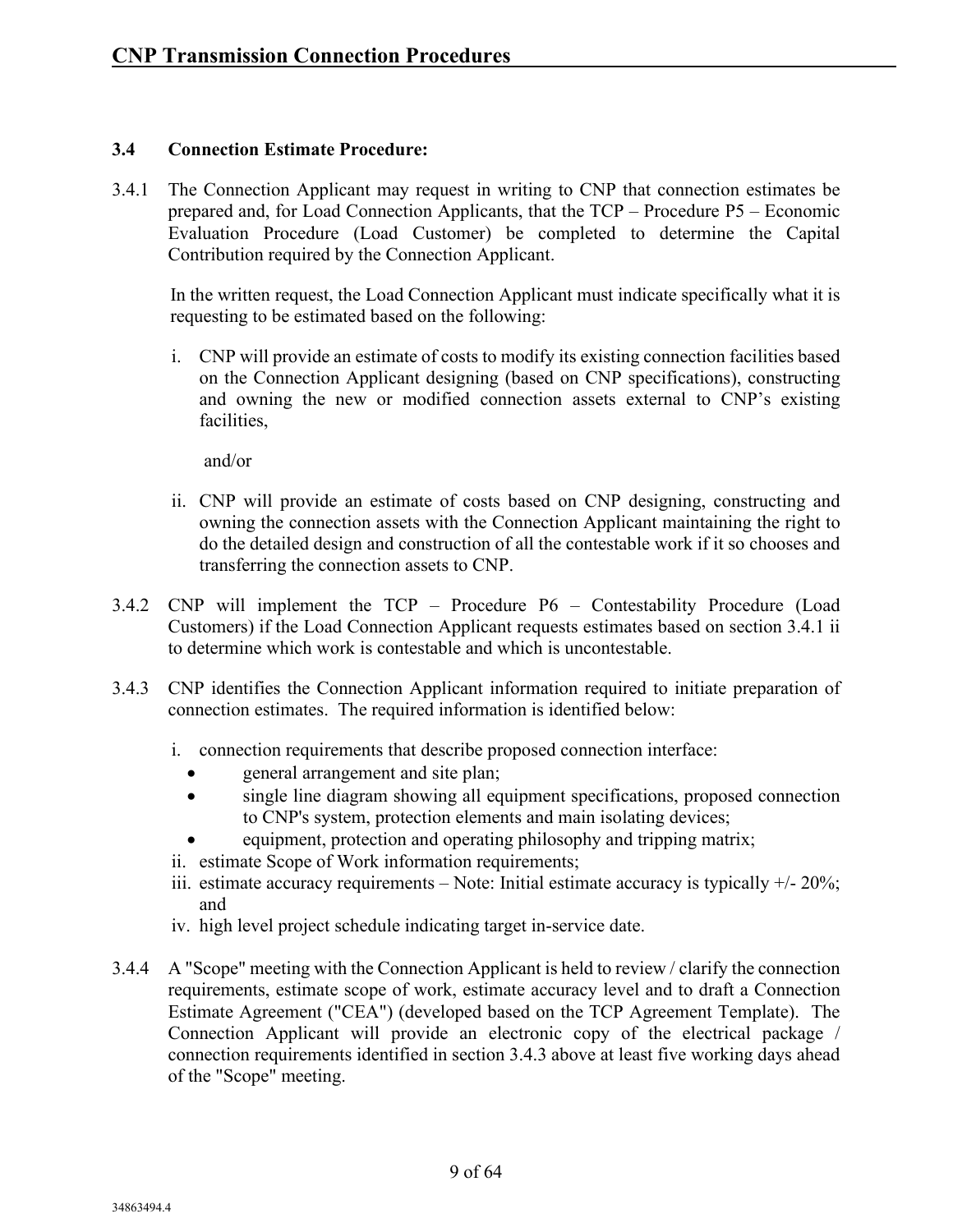- 3.4.5 CNP will review the Connection Applicant's submitted electrical package / connections requirements for the connection interface. If there are changes required to the connection interface, CNP will convey the changes to the Connection Applicant who will make the changes and submit the revised electrical package / connection requirements.
- 3.4.6 CNP will prepare the final CEA for signatures and submit it to the Connection Applicant for approval. This agreement describes scope of work, estimate accuracy and schedule of preparing the estimates plus any costs to be recovered from the Connection Applicant if applicable.
- 3.4.7 The Connection Applicant will return a signed copy of the final CEA to CNP by the execution date, and remit any required deposit in accordance with the final CEA. CNP will then execute the final CEA by signing the agreement. Once executed, CNP will undertake the work in section 3.4.8.
- 3.4.8 CNP will prepare the estimates for the cost of connection and network facilities associated with the new or modified connection. These estimates will be based on a planning specification developed by CNP after review of the Customer's electrical design package, SIA and CIA.
- 3.4.9 CNP will determine the cost responsibility for the new or modified connection facilities based on the applicable requirements of the Code section 6.3 for a Generator Connection Applicant, and based on the Code section 6.3 along with the TCP – Procedure P5 – Economic Evaluation Procedure (Load Customers) for a Load Connection Applicant.
- 3.4.10 CNP submits to the Load Connection Applicant the connection estimate and/or capital contribution calculation – plus, if requested by a Load Connection Applicant, a description of what work is contestable and uncontestable to the Connection Applicant.
- 3.4.11 The Connection Applicant reviews the connection estimates and decides whether to proceed with the proposed connection project or whether additional project work or information is required. CNP will provide any project revisions and additional information at the Connection Applicant's expense with the process starting again at section 3.4.1 in this step.
- 3.4.12 Subject to section 3.4.10 above, before proceeding with Step 4 of this TCP, a Load Connection Applicant must select one of the following three options (if not already selected) regarding the construction and ownership of the contestable elements of the new or modified connection facilities. Refer to TCP – Procedure P6 – Contestability Procedure (Load Customers) for responsibilities for technical design and construction requirements.
	- i. CNP built and owned (pool funded)
	- ii. Connection Applicant built and transferred to CNP (pool funded)
	- iii. Connection Applicant built and owned (not pool funded)
- 3.4.13 The Load Connection Applicant indicates to CNP in writing the option it selected in section 3.4.12 above. CNP will then use the appropriate estimates as inputs to the TCP – Procedure P5 – Economic Evaluation Procedure (Load Customers) for determining the Load Connection Applicant's capital contribution.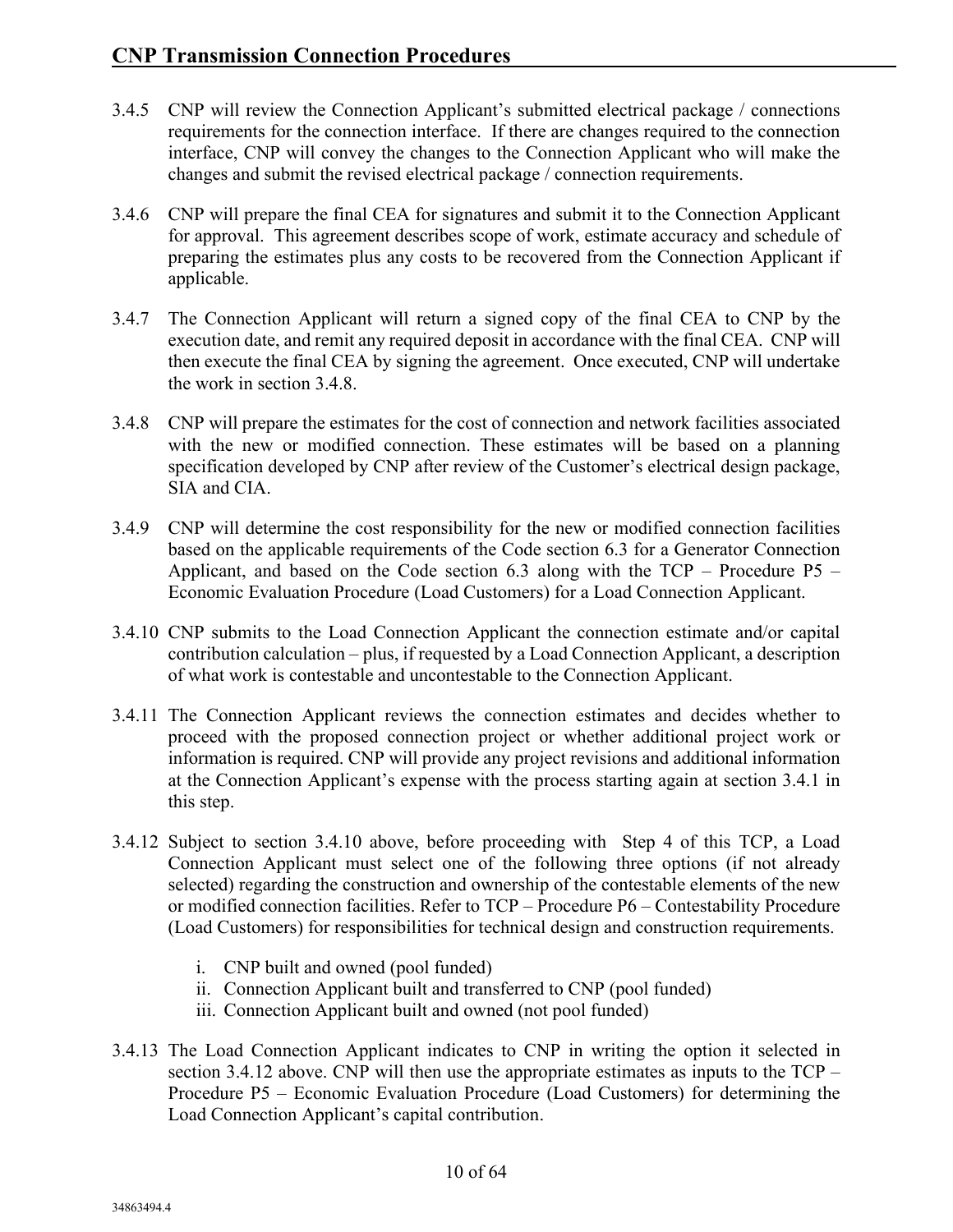- 3.4.14 For a Generator Connection Applicant (other than in the circumstances of an enabler facility), the estimates will be used to calculate the fully allocated cost of the minimum design required to meet the Connection Applicant's needs as per the Code section 6.5.1, which the Generator Connection Applicant is required to pay. Where CNP constructs an enabler facility (as defined in section 2.0.28A of the Code), the fully allocated cost of the enabler facility shall be attributed to generator customers (under the Code section 6.3.14A), in accordance with the requirements of the Code section 6.5.1A.
- 3.4.15 CNP prepares and submits the final CEA invoice to the Connection Applicant where applicable. The Connection Applicant receives the final invoice and remits the final payment.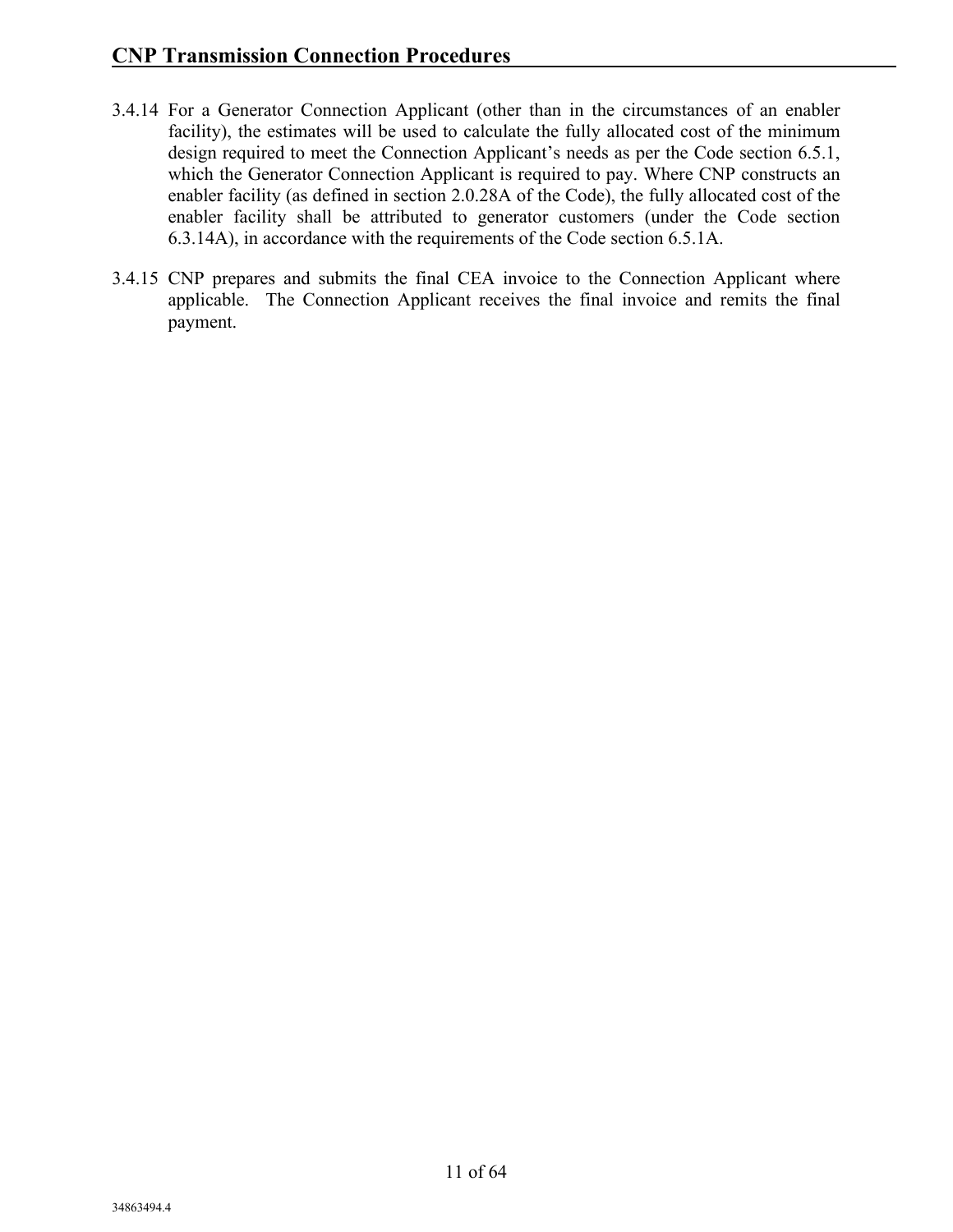#### **4 Step 4 – Connection and Cost Recovery**

#### **4.1 Introduction**

This step involves negotiating a Connection and Cost Recovery Agreement ("CCRA") to provide for the performance of and payment for connection work negotiating a Connection Agreement required under the Code and obtaining the necessary OEB, IESO, Environmental Assessment ("EA"), Ontario Electrical Safety Authority ("OESA") and other authorities' approvals required for connection. Prior to proceeding with the CCRA procedures outlined in section 4.2 below, the following two pre-requisites must be satisfied:

- i. Conditional approval received from the IESO for the new or modified connection; and
- ii. Completion of Steps 1, 2 and 3 as outlined in this TCP.

#### **4.2 CCRA Procedure:**

- 4.2.1 The Connection Applicant requests to proceed with the new connection to the IESO-controlled grid or modification to an existing connection. The request shall be in writing including a statement from the Load Connection Applicant that confirms their choice as per Step 3 – Connection Estimates, Section 3.4.13.
- 4.2.2 Based on the agreed scope of work and costs, a CCRA is negotiated based on CNP's CCRA Template for Load Connection Applicants or for Generator Connection Applicants, as applicable. The CCRA documents the security deposit that is required based on the TCP – Procedure P3 – Security Deposit Procedure. The CCRA will also form the basis for amending an existing Connection Agreement or developing a new Connection Agreement with the Connection Applicant.
- 4.2.3 The Connection Applicant returns a signed copy of the CCRA to CNP by the execution date including forwarding the security deposit to CNP as specified in the CCRA. CNP will then countersign the CCRA and return a fully executed copy to the Connection Applicant. Full execution of the CCRA, and the provision of any payments or deposits required thereunder, will allow CNP to proceed with detailed design, ordering long lead time equipment and seeking necessary approvals, rights, permits and licences.
- 4.2.4 In accordance with the terms of the CCRA, the Connection Applicant and CNP each acquire the necessary regulatory approvals and other permits and rights required for construction. These approvals, permits and rights may include, but are not limited to, EA approvals from the Ministry of the Environment, leave to construct approval from the OEB if required, ESA plan approvals, and easements/property rights.
- 4.2.5 Modifications to the connection proposal that result from any regulatory permits or approvals or easements/property rights must be reviewed by the IESO and CNP to assess whether the SIA requires an addendum, whether the CIA requires revision and/or whether the Connection Estimates require updating.
- 4.2.6 The Connection Agreement and associated schedules that must be completed are provided in the Code in Appendix 1 Version A – Form of Connection Agreement for Load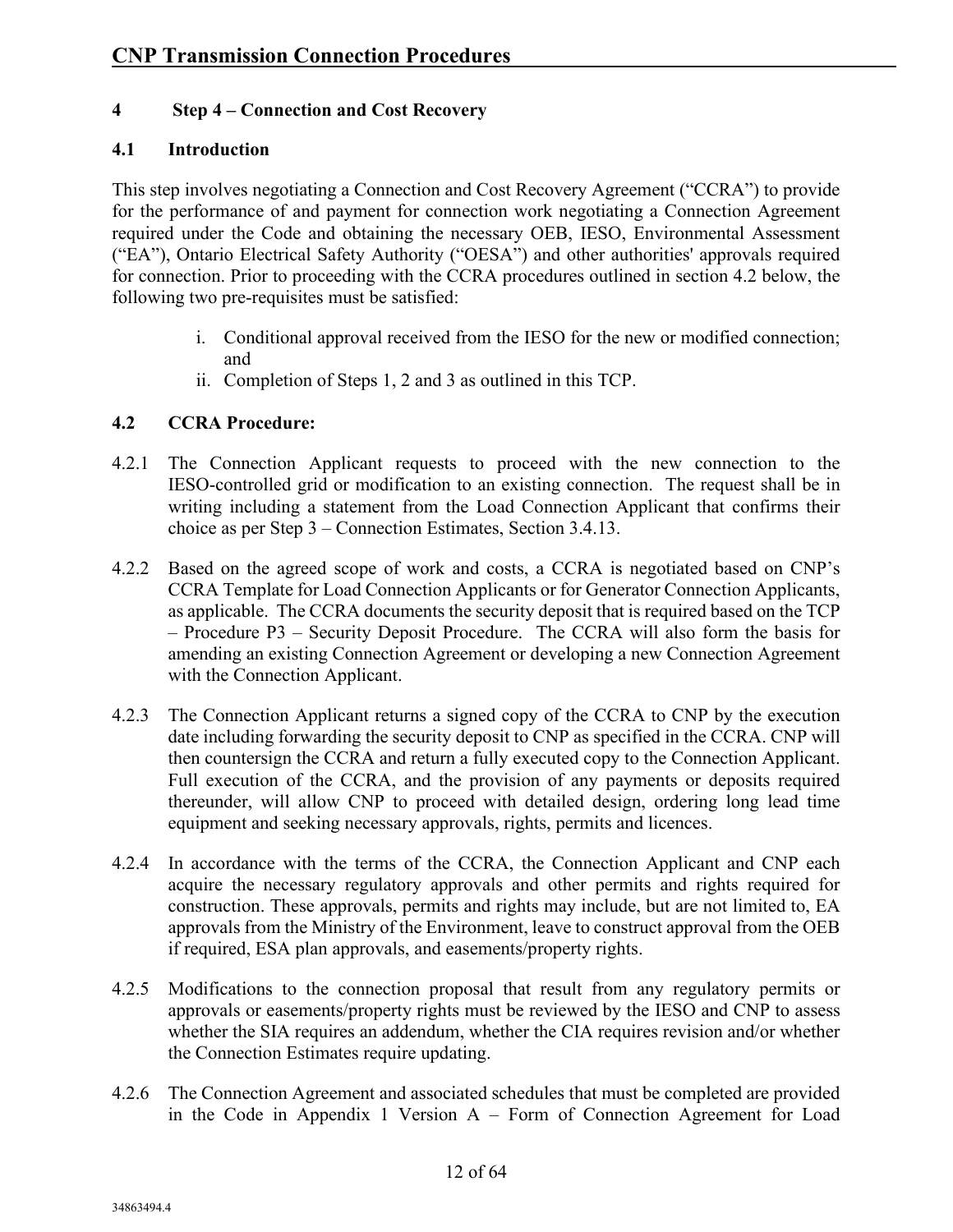Connection Applicants or Version B – Form of Connection Agreement for Generator Connection Applicants. It is noted that the Connection Agreement must be fully executed before the customer's facilities are commissioned and placed in-service.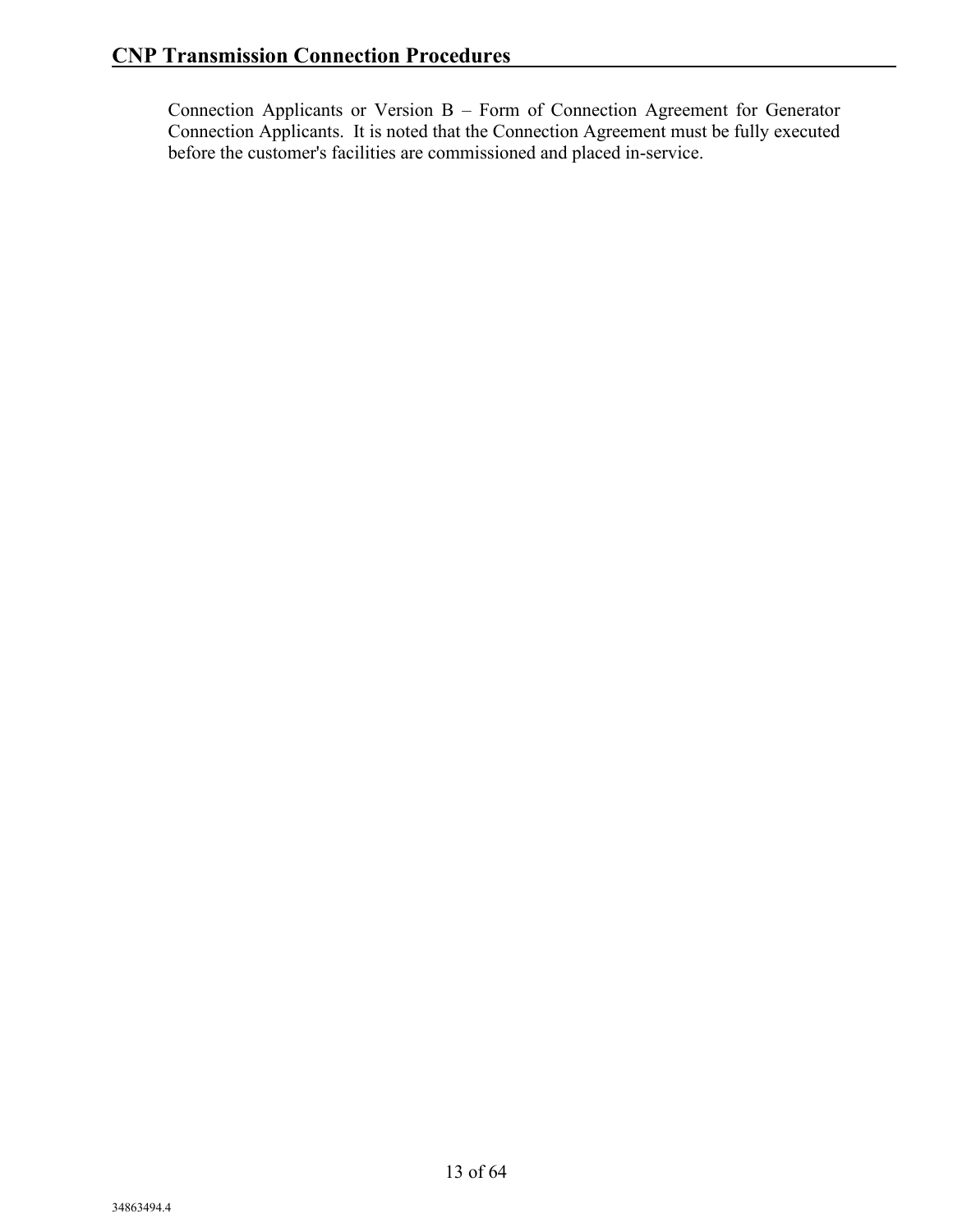#### **5 Step 5 – Design & Build**

#### **5.1 Introduction**

This is typically the longest stage in CNP's TCP with its duration depending on the complexity of the project. Major activities include review/approval of Connection Applicant/CNP connection design, drawings and work plan, acquisition of equipment, easements/property and actual design/build of Connection Applicant facilities, CNP connection facilities and if required CNP network facilities.

CNP normally contracts the detailed design and construction of new or modified facilities through a competitive tendering process, although this stage can sometimes be undertaken by CNP if the work on CNP facilities does not entail significant work and/or the installation of significant new equipment.

#### **5.2 Design & Build Procedure:**

- 5.2.1 The Connection Applicant and CNP award their respective work to their applicable contractors.
- 5.2.2 The details of the connection requirements, standards, milestones and deliverables are confirmed between the Connection Applicant and CNP based on the CCRA. The connection interface requirements are especially critical, and agreement should be obtained on the detailed design, as soon as practical, on the following aspects:
	- i. Interfaces (detailed specifications required)
		- line tap to station entrance structures
		- switchyard modifications including breaker upgrades, if required
		- protection changes to Transmitter' terminal stations and others
		- teleprotection
		- SCADA functionality and telemetry quantities
		- telecommunications
		- outage and other operations requirements
	- ii. Interface Milestone Schedule
		- Establish milestones for agreed project interface activities and designate responsibilities. These milestones are to be incorporated into the overall project schedule and the CCRA dates should be confirmed or if necessary updated.
- 5.2.3 The Connection Applicant and CNP proceed to the detailed design phase. The Connection Applicant prepares and submits the Connection Interface Documents in packages as described in detail in the CCRA. The Connection Applicant must ensure that all required documents for each package is provided in a complete and timely manner or the CCRA scheduled dates may have to be changed, as CNP's review usually cannot begin until the receipt of all documents within a given package. Requests for review of documents provided by the Connection Applicant in partial packages will increase the Connection Applicant's costs for CNP's design review. CNP's target is to provide comments from the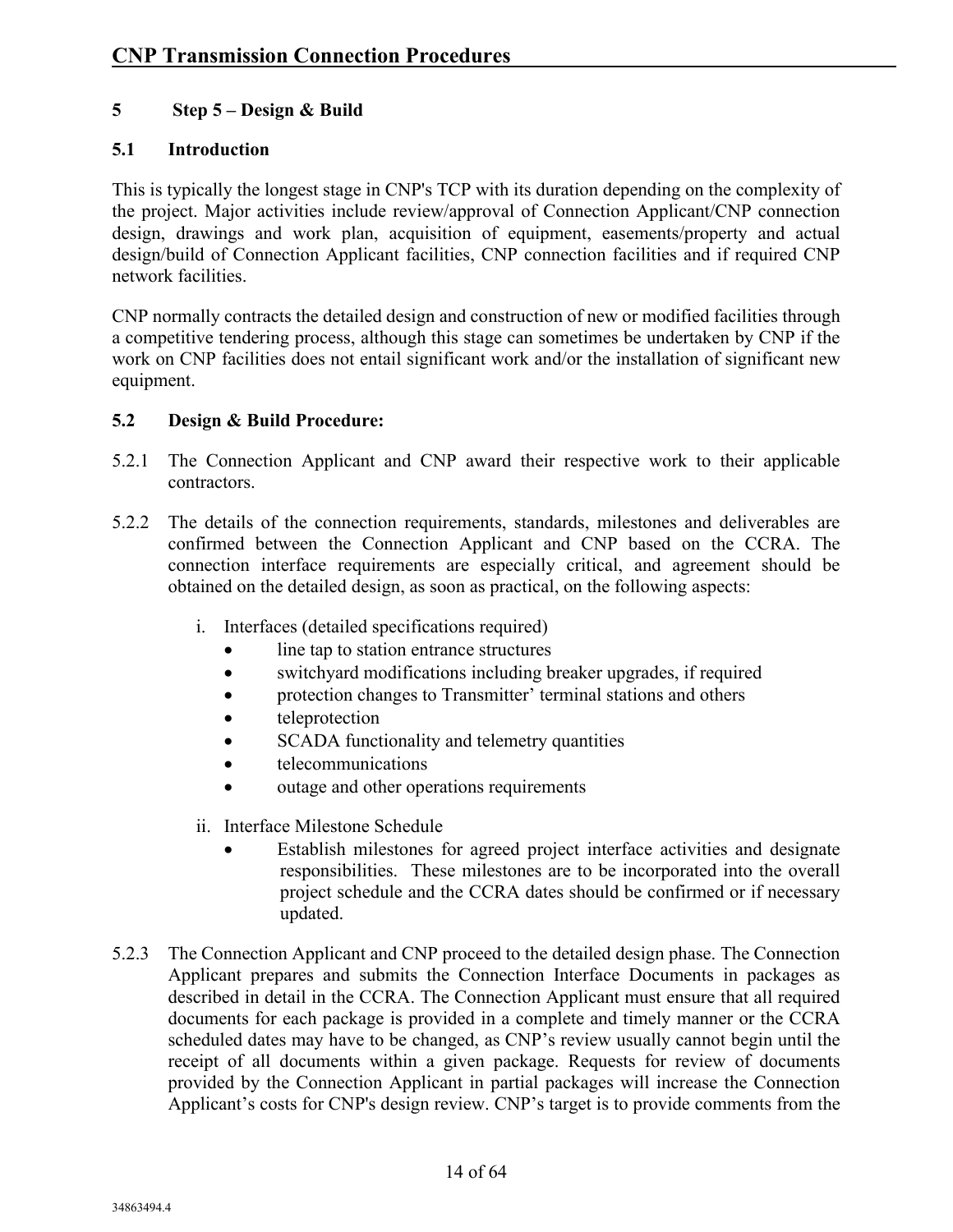design review to the Connection Applicant within two weeks of receiving each complete document package.

- 5.2.4 Based on the comments from CNP's design review, the Connection Applicant revises the affected Connection Interface Documents and submits revised documents to CNP for final review before commissioning starts. The later in the project the revised documents are sent for CNP's final review, the more likely changes will be required during the construction of the facilities as a result of any further CNP comments.
- 5.2.5 The applicable contractors for the Connection Applicant and for CNP procure the necessary equipment and materials, obtain the necessary easements/property and receive the necessary construction approvals and permits.
- 5.2.6 The applicable contractors for the Connection Applicant and for CNP proceed to construct the required customer connection facilities as proposed in the CCRA including modification or additions to CNP's network facilities.
- 5.2.7 The applicable contractors for the Connection Applicant and for CNP will develop an integrated outage plan which lists all outages that will directly affect CNP's transmission system. CNP will arrange to inform directly affected customers about the outage plan to ensure existing customers are informed of the impacts of outages related to the new connection and have an opportunity to provide input to the outage plan.
- 5.2.8 The Connection Applicant and CNP complete the IESO Facility Registration process for their respective new or modified facilities. The Connection Applicant's IESO Facility Registration forms are also used as part of the Connection Agreement to be negotiated between the Connection Applicant and CNP.
- 5.2.9 The Connection Applicant and CNP negotiate the Connection Agreement in the form set out in the Code Appendix 1 including the Connection Applicant providing CNP with all the information required for the Connection Agreement schedules.
- 5.2.10 The Connection Applicant and CNP sign the Connection Agreement prior to commissioning. The Connection Applicant sends a copy of the signed Connection Agreement to the IESO.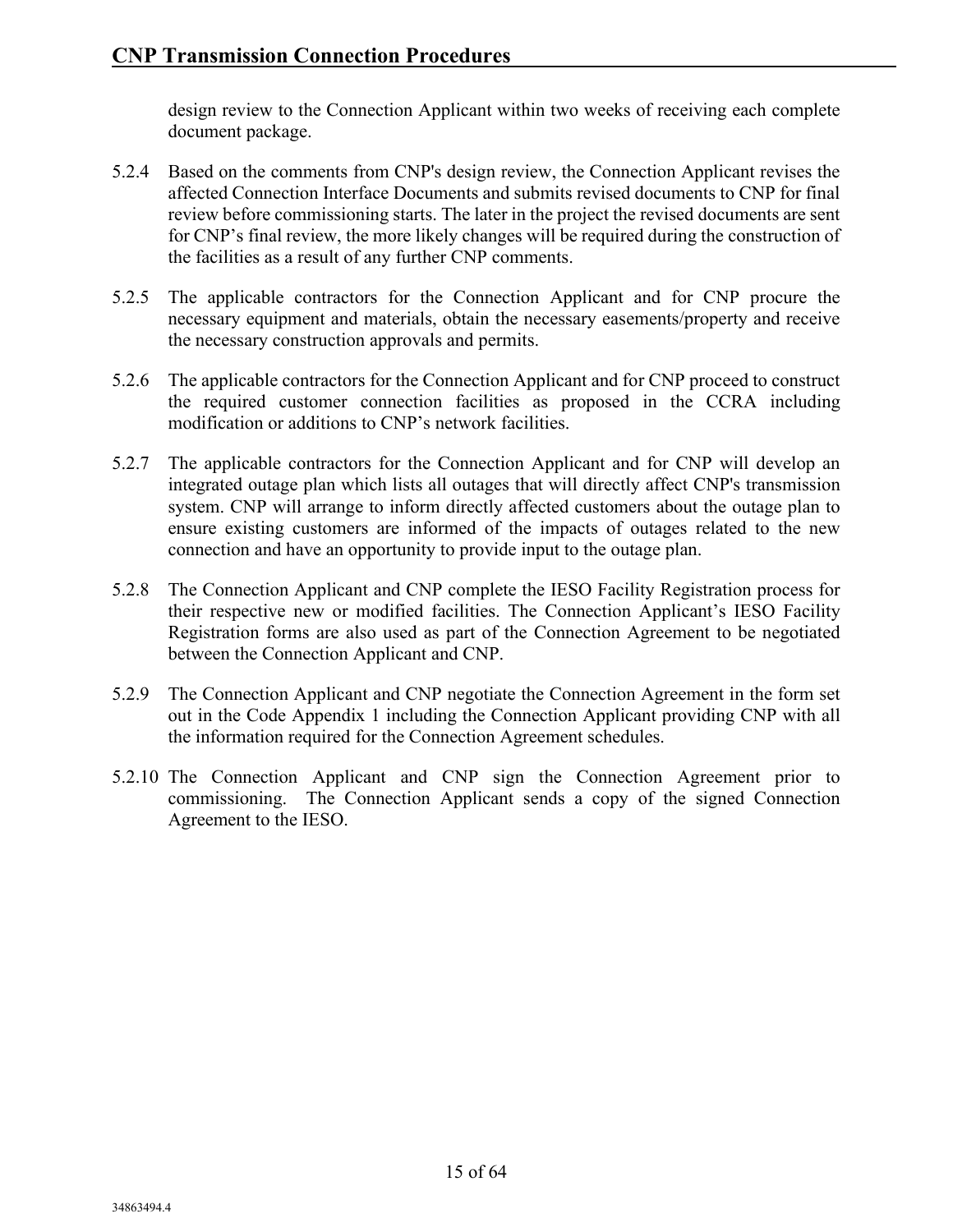#### **6 Step 6 – Commissioning**

#### **6.1 Introduction**

New or modified customer connections require thorough inspection, testing and commissioning to mitigate the potential for new and modified facilities to adversely affect the performance of CNP's transmission system. Inspection, testing and commissioning are carried out on both the customer's and CNP's new or modified facilities.

CNP reserves the right to be a participant in the inspection, testing and witnessing of commissioning of the customer built facilities and to recover CNP's costs from the customer for these activities as per the Code section 4.3.3.

#### **6.2 Commissioning Procedure:**

- 6.2.1 The Connection Applicant and its commissioning agent develop a commissioning plan (that includes inspection, testing and commissioning activities) for all customer built facilities that is to be reviewed and commented on by CNP. A list of potential inspection, testing and commissioning requirements that may be used to guide the customer commissioning agent will be provided by CNP on request. The commissioning plan must be submitted to CNP for review no later than 30 business days (Code Appendix 1 Schedule E section 1.7.4) prior to beginning commissioning tests. Failure to comply with this timeline could delay the project's in-service date.
- 6.2.2 Based on the commissioning plan, CNP will inform the Connection Applicant and its commissioning agent regarding which parts of the commissioning plan that CNP will participate in by having CNP's staff present at the Connection Applicant's facilities to witness the commissioning.
- 6.2.3 The Connection Applicant and its commissioning agent perform and complete all commissioning activities on the Connection Applicant-owned facilities. At completion of these activities, the Connection Applicant's commissioning agent completes and signs the appropriate Confirmation of Verification Evidence Report ("COVER") Form provided by CNP. Failure to comply with the connection requirements or to pass the required commissioning and verification checks will result in non-connection of the facilities until after any outstanding issues are resolved. These documents are to be forwarded to CNP prior to the in-service of the Connection Applicant's facilities.
- 6.2.4 The Connection Applicant must provide copies of all commissioning reports for all the new or modified equipment being placed in-service and listed in the Connection Agreement.
- 6.2.5 Transfer of Connection Applicant built facilities to CNP based on a Load Connection Applicant's election in Step 3 – Connection Estimates section 3.4.13. The transfer price is to be the lesser of the Connection Applicant's actual cost or CNP's reasonable cost to do the same work as per the Code Section 6.6.2 (g).
- 6.2.6 CNP facilities are commissioned. CNP's commissioning coordinator/agent completes a Field Report of Equipment In-Service ("REIS") Form(s) for CNP's facilities including any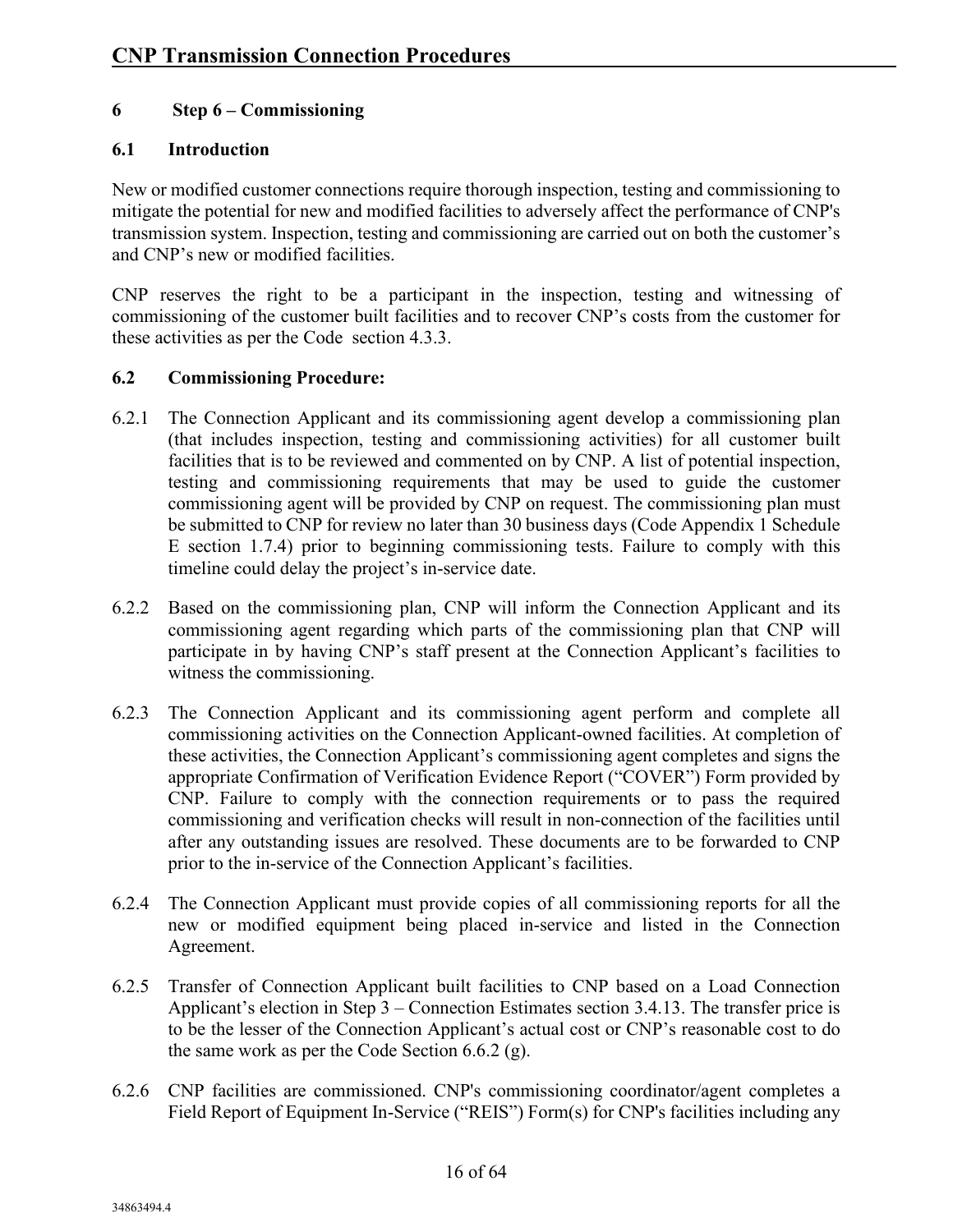transferred facilities documented in section 6.2.5 above. The completed form(s) are to be forwarded to CNP.

- 6.2.7 CNP contractor(s) for the CNP constructed facilities will complete the Transfer of Control Form(s) and the Connection Applicant's contractor(s) for facilities transferred in section 6.2.5 above will complete a Transfer of Control Form(s) provided by CNP. The completed form(s) are to be forwarded to CNP.
- 6.2.8 The Connection Applicant will forward a copy of the IESO's New Facility Notification Form which indicates the customer facilities are approved for connection by the IESO to CNP.
- 6.2.9 CNP will inform the IESO the equipment is ready for service based on the documents provided in sections 6.2.2, 6.2.3, 6.2.6, 6.2.7 and 6.2.8 in this procedure plus a Report for Connecting Customer Equipment ("RCCE") completed by CNP's commissioning coordinator/agent.
- 6.2.10 When all the documentation has been provided to CNP, CNP's facilities and the Connection Applicant's facilities can be placed in-service and the witness on potential checks and on load checks can be completed. The Connection Applicant's commissioning agent completes and signs the appropriate COVER provided by CNP. The completed form(s) are to be forwarded to CNP.
- 6.2.11 For a Load Connection Applicant, CNP will update the economic evaluation based on the actual capital costs of the work completed and owned by CNP. CNP will provide the Load Connection Applicant with the revised economic evaluation including an invoice to the Load Connection Applicant or refund depending on the revised capital contribution required as per the Code section 6.5.2, or potentially Code sections 6.3.18 and 6.3.18A if multiple customers triggered work.
- 6.2.12 CNP will provide a Generator Connection Applicant with a final invoice or credit based on the actual capital costs.
- 6.2.13 The Connection Applicant will submit to CNP the final as built Interface Connection Documents as per the CCRA.
- 6.2.14 The CCRA and Connection Agreement are administered throughout their respective terms. With respect to the CCRA, this includes monitoring the factors that are used to manage "true-up" payments for Load Connection Applicants as per the Code sections 6.5.3 to 6.5.11 and the terms of the CCRA, as well as for providing refunds to connecting customers if capacity is assigned to another customer within fifteen years of the date on which the connection facility comes into service, except in the case of an enabler facility (Code section 63.17) and as per the CCRA.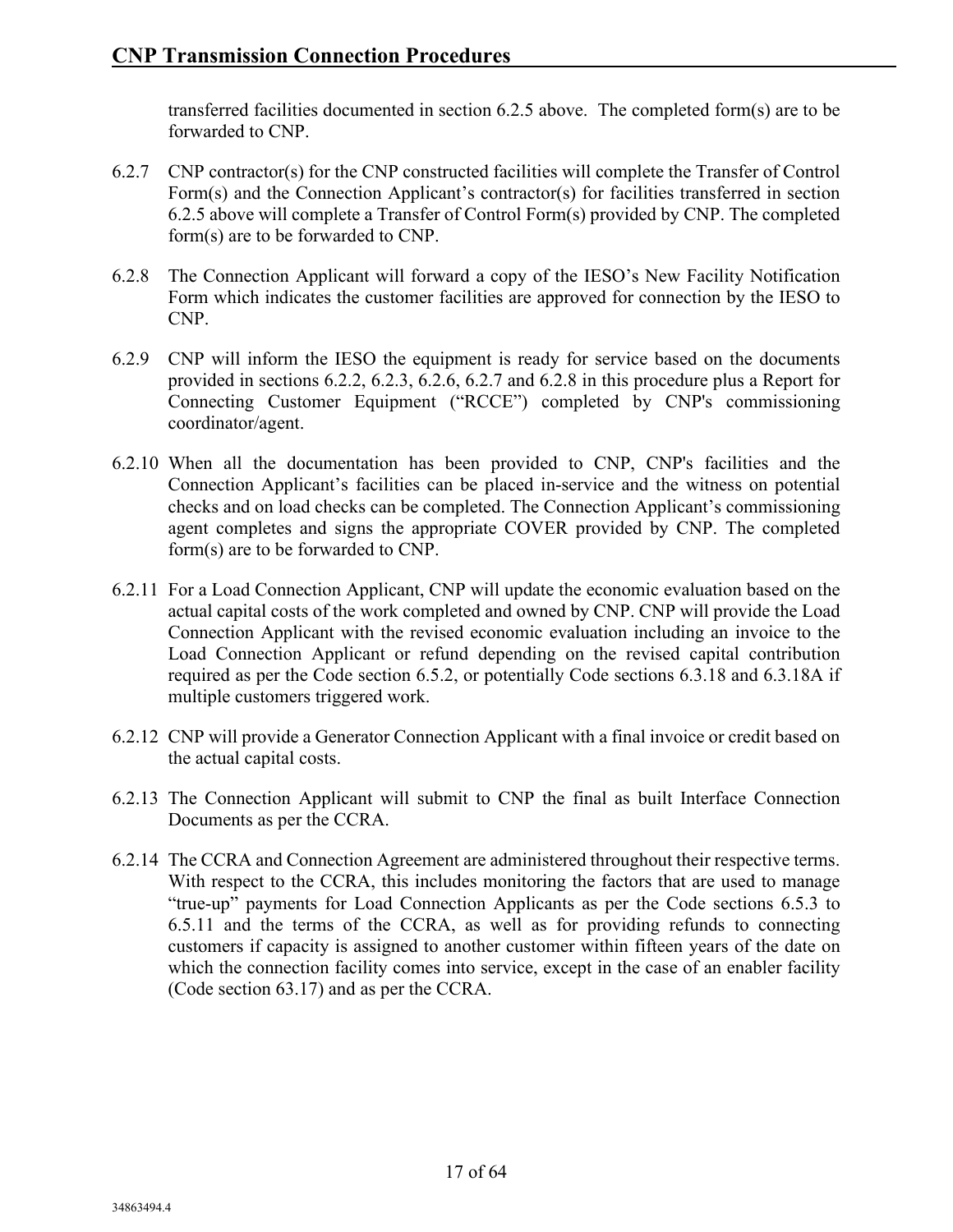### **Procedure P1**

### **Total Normal Supply Capacity Procedure**

### **(Load Customers)**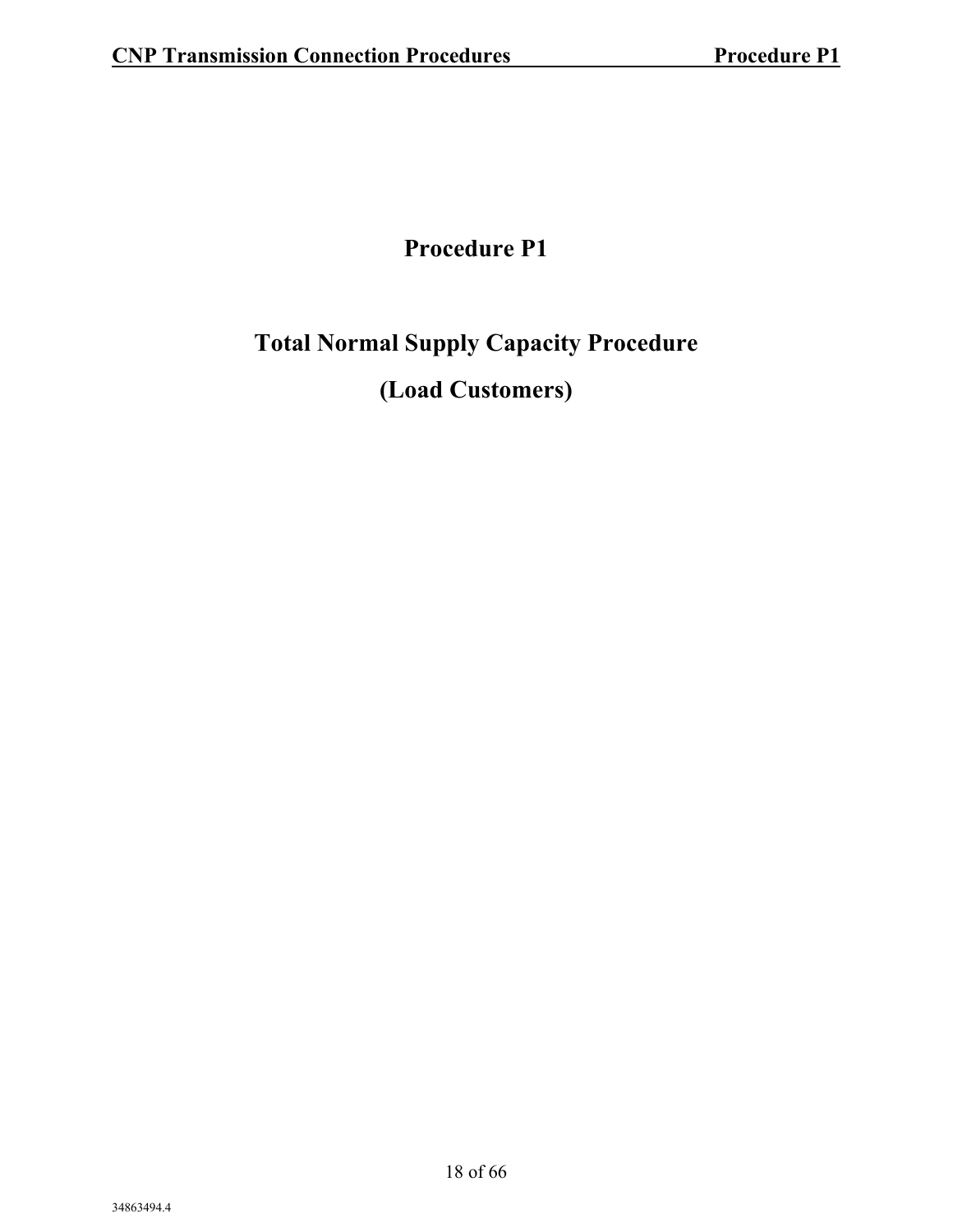#### **P1 – Total Normal Supply Capacity Procedure (Load Customers)**

#### **1 Introduction**

This Procedure P1 has been prepared based on the intent of the Code, section 6.2.7. It outlines the procedure CNP will use for establishing the total normal supply capacity ("TNSC") of existing transformation or line connection assets for use in calculating Available Capacity as outlined in TCP – Procedure P2 – Available Capacity Procedure (Load Customers).

#### **2 TNSC – Line Connection Assets**

#### **Individual Line Connection Asset – Normal Supply Capacity ("NSC")**

Summer Rating – MW capacity assuming a 90% power factor and based on the actual continuous design rating for the line. IESO equipment registration process documents generally define summer ratings as the ratings when ambient temperature is 35 degrees C (south of Barrie) or 30 degrees C (north of Barrie).

Winter Rating – MW capacity assuming a 90% power factor and based on the actual continuous design rating for the line. IESO equipment registration process documents generally define winter ratings as the rating when the ambient temperature is 10 degrees C.

Where a connection element is not normally operated in parallel, the TNSC will be the NSC of the individual element.

Once the individual NSC of all the line connection elements is identified, the TNSC will be based on the following where there are lines normally operated in parallel:

Number of line elements (n) in parallel minus one (1) multiplied by the line rating with the lowest NSC.

 $(n-1)$  x lowest NSC = TNSC

This is based on the principle of allowing for the loss of one element without exceeding NSC rating on the remaining line connection element(s) that are normally operated in parallel.

The exception to the above is where the maximum load that can be supplied while meeting acceptable voltage levels as established by CNP for a single line element or for n-1 elements for lines operated in parallel is less than the TNSC calculated as above.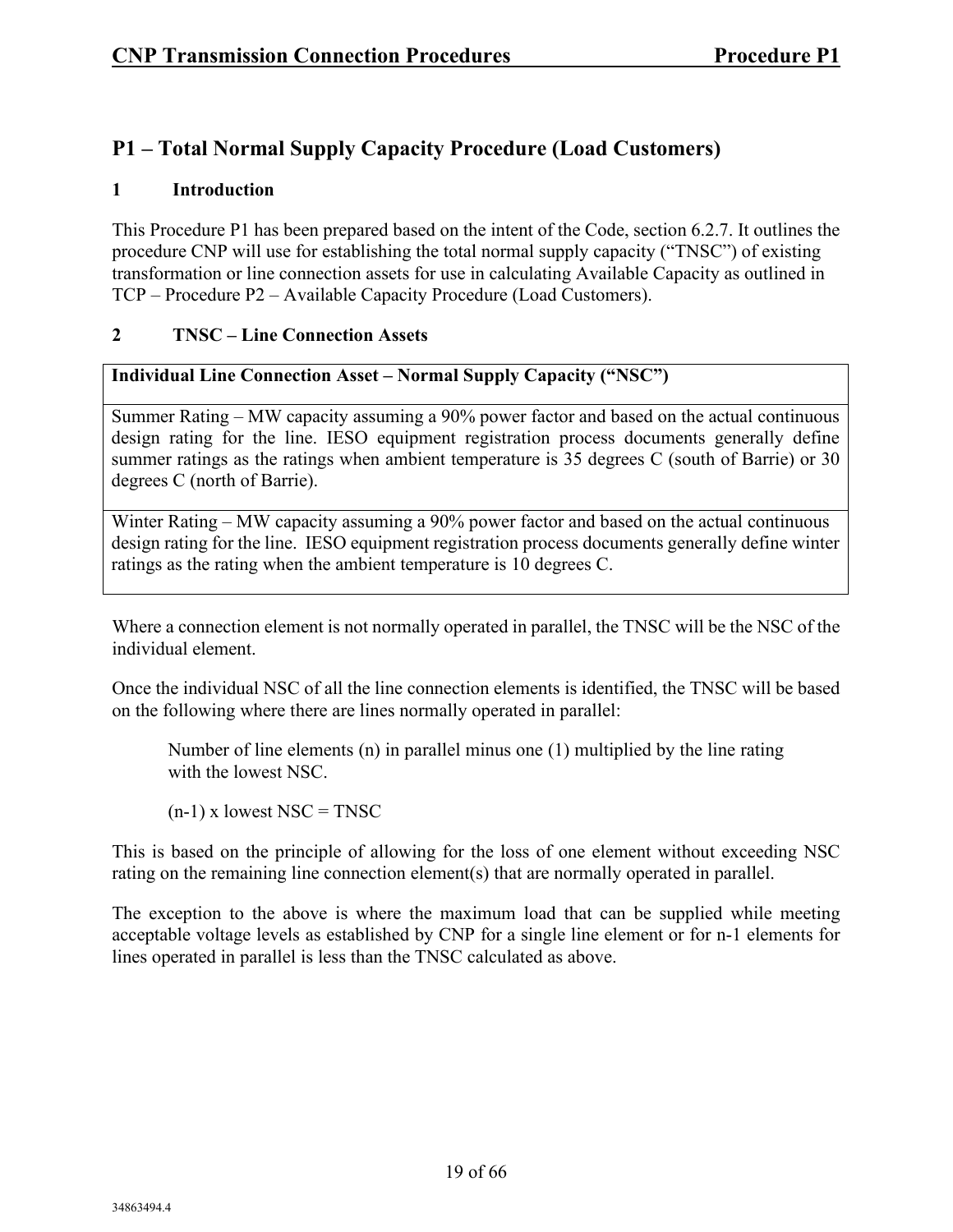#### **3 TNSC – Transformation Connection Assets**

#### **Individual Transformation Connection Asset – Normal Supply Capacity (NSC)**

Summer Rating – Nameplate Rating with full cooling. In addition to NSC some transformers will also have a 10 day limited time rating (10day-LTR) calculated. IESO equipment registration process documents generally define summer ratings as the ratings when ambient temperature is 35 degrees C (south of Barrie) or 30 degrees C (north of Barrie).

Winter Rating – Nameplate Rating with full cooling. In addition to NSC some transformers will also have a 10 day limited time rating (10day-LTR) calculated. IESO equipment registration process documents generally define winter ratings as the rating when the ambient temperature is 10 degrees C.

Where a transformation connection element is not normally operated in parallel, the TNSC will be the NSC of the individual transformer not the 10day-LTR.

Once the individual NSC of all the transformation connection elements is identified, the TNSC will be based on the following where there are transformers normally operated in parallel:

Number of transformer elements (n) in parallel minus one (1) multiplied by the lowest 10day-LTR if the transformers have LTR ratings otherwise the lowest NSC.

 $(n-1)$  x lowest 10day-LTR (or lowest NSC) = TNSC

This is based on the principle of allowing for the loss of one element without exceeding the 10day-LTR (or NSC) rating on the remaining transformer(s) that are normally operated in parallel.

#### **4 TNSC – Information to Customers**

CNP will provide applicable TNSC information to load customers as part of the TCP – Procedure P2 – Available Capacity Procedure (Load Customers).

#### **5 TNSC – Maintaining Data**

CNP will update the TNSC for connection facilities as required due to changes, additions and removal of facilities. The updated values will be reviewed to see if there is a need to trigger the TCP – Procedure P2 – Available Capacity Procedure (Load Customers). CNP reserves the right to change the TSNC value of a connection facility where new information impacting that value becomes known.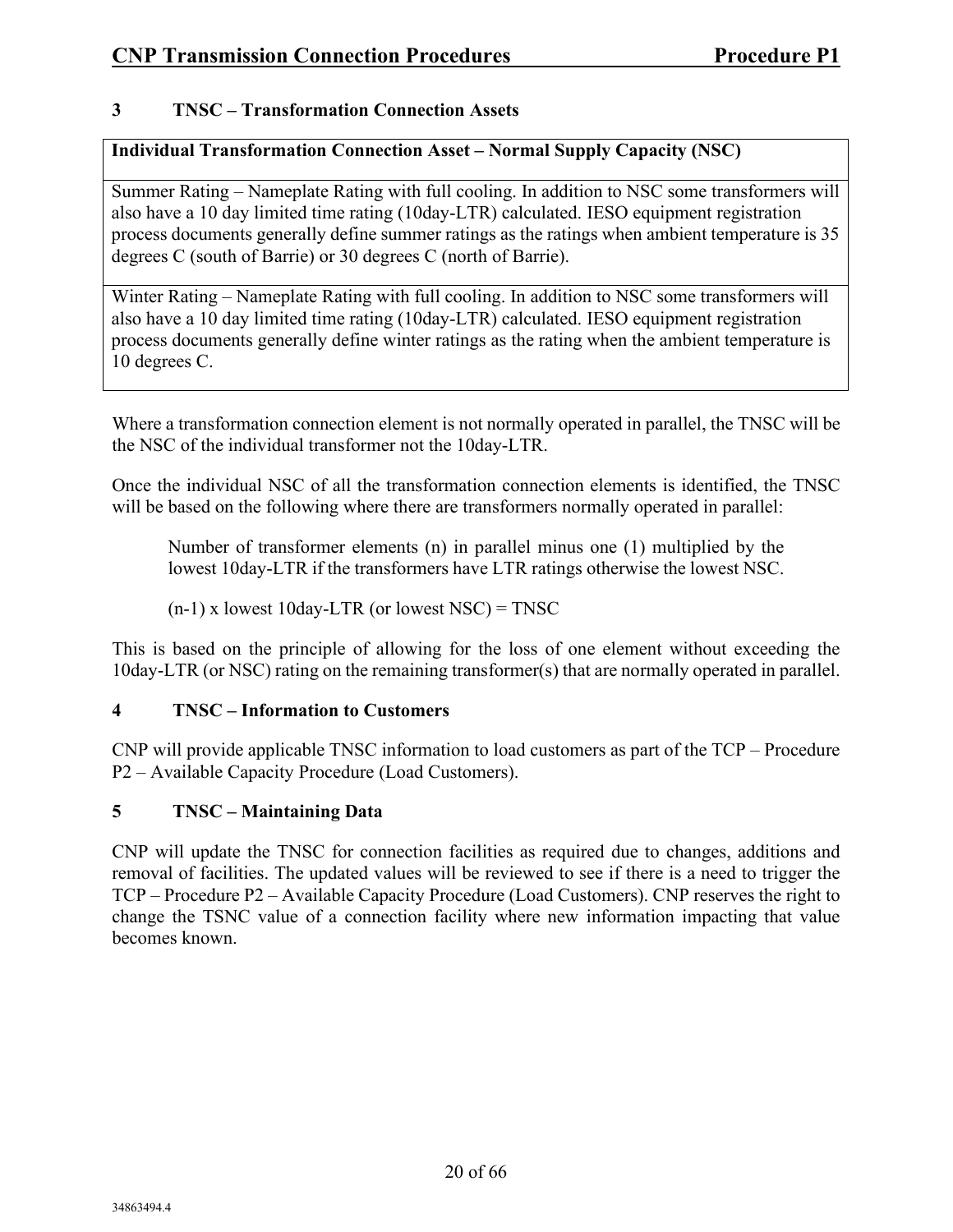**Procedure P2**

**Available Capacity Procedure (Load Customers)**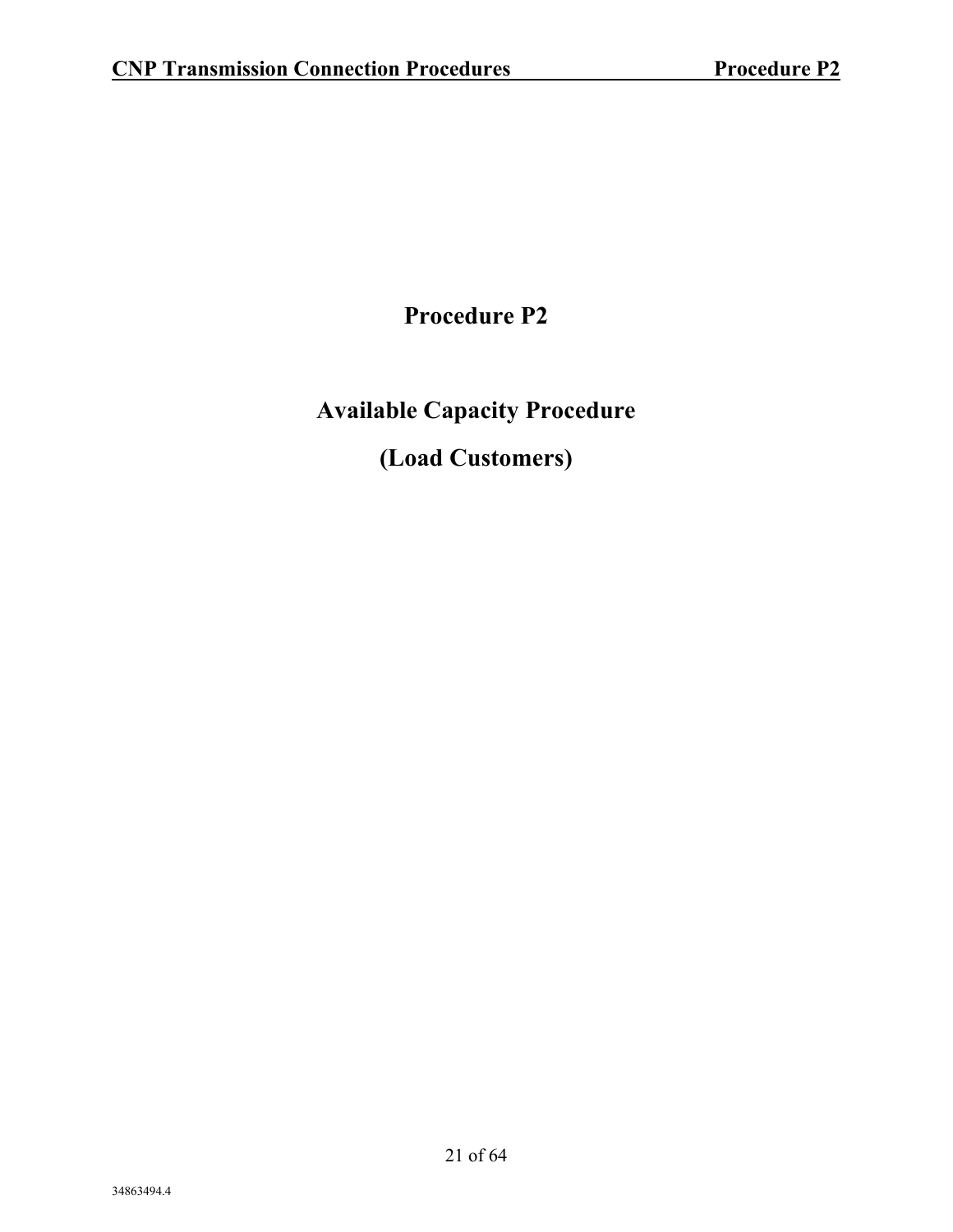#### **P2 – Available Capacity Procedure (Load Customers)**

#### **1 Introduction**

This Procedure P2 has been prepared based on the intent of the Code, section 6.2 (Available Capacity), which outlines for transmitters how to calculate available capacity and how to assign available capacity. It applies to line and transformation connection facilities as defined in the Code sections 2.0.39 and 2.0.60.

CNP will not assign available capacity on any of its network facilities as defined in the Code section 2.0.45. CNP will not assign available capacity on its connection facilities as defined in the Code section 2.0.13, for back-up purposes (Code section 6.2.1).

#### **2 Implementation – Available Capacity Procedure**

- **2.1** CNP shall implement this Available Capacity Procedure when: (Code sections 6.2.11 or 6.2.26).
	- (a) the available capacity on a connection facility is reduced to 25% or less of the TNSC of that connection facility; or
	- (b) a load customer requests supply capacity on a connection facility that would reduce the available capacity on that connection facility to 25% or less of the TNSC of that connection facility; or
	- (c) a load customer requests the available capacity on a connection facility
- **2.2** Where there is more than one application for available capacity on the applicable connection facility based on demonstrated need (refer to section 4 below in this procedure), the available capacity will be assigned to the relevant load customers in proportion to their respective needs (Code section 6.2.12 (e)).

#### **3 Implementation – Expansion Study**

- **3.1** CNP shall ensure that there is sufficient available capacity on its connection facility to satisfy: (Code section 6.2.5)
	- (a) the capacity entitlement of each load customer on that connection facility, determined in accordance with the Code section 6.2.4; and
	- (b) the assigned capacity and the contracted capacity of all load customers in relation to that connection facility at the relevant time.
- **3.2** CNP shall conduct an Expansion Study when CNP considers it necessary to ensure that there is sufficient available capacity on CNP's facility to meet the obligations in section 3.1. The Expansion Study will include reviewing if provision of new supply capacity is best accomplished by means of an increase in capacity of an existing connection facility or the construction of a new connection facility.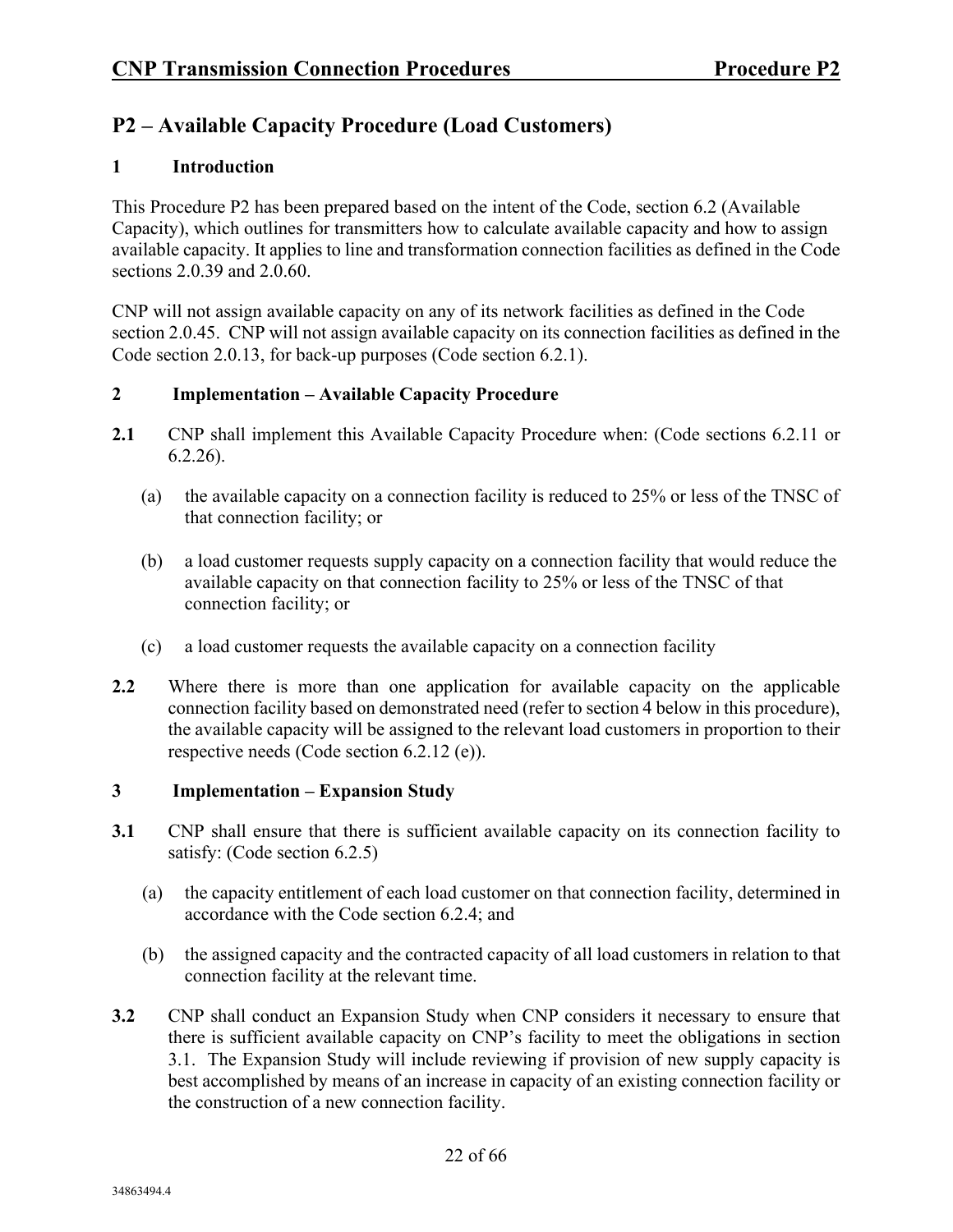- **3.3** When CNP proposes to conduct an Expansion Study, CNP shall notify, in writing, all load customers served, or that CNP knows are expected to be served, by the existing or new connection facility. (Code section 6.2.14). Where a new connection facility is proposed under the Code section 6.2.14, CNP shall use best efforts to notify all load customers served by existing connection facilities adjacent to the proposed new connection facility. (Code section 6.2.15) The CNP notice to such load customers shall contain the information documented in sections 9.7.2 to 9.7.6 in this procedure plus the following additional information:
- 3.3.1 the reason CNP is conducting the Expansion Study at this time and the time table for completion of the Expansion Study;
- 3.3.2 the right of load customers served by existing adjacent connection facilities to apply to reconfigure their respective load as described in the Code section 6.2.15; and
- 3.3.3 the load customer is to indicate if they are proposing to reconfigure load including the details of the reconfiguration.
- **3.4** CNP shall post on its website a notice of its proposal to carry out an expansion study and of the right of load customers served by existing adjacent connection facilities to apply to reconfigure their respective load as described in the Code section 6.15.
- **3.5** CNP will initiate the following steps of section 9 in this procedure so the TNSC (section 9.3), individual customer assigned capacity (section 9.4), total assigned capacity (section 9.4) and available capacity (section 9.5) can all be re-calculated based on any load customer(s) requests for additional assigned capacity and/or requests for load reconfiguration.
- **3.6** If a load customer applies to CNP to reconfigure load to the proposed new connection facility, CNP shall negotiate in good faith with the customer to determine the terms and conditions that will govern the reconfiguration. Where CNP receives applications from load customers in circumstances where the applications cannot all be accommodated by CNP, CNP shall nonetheless negotiate in good faith with all such customers to determine the terms and conditions that will govern the reconfiguration, and shall then reconfigure the load of each load customer with whom it has successfully negotiated such terms and conditions in proportion to its assigned capacity or contracted capacity. (Code section 6.2.15)
- **3.7** CNP will update the available capacity on the connection facilities and assigned capacity for each customer taking into consideration any reconfigured customer load.
- **3.8** CNP will determine the timing of any need to undertake further work on the Expansion Study with the affected customers due to insufficient available capacity on existing facilities after completing section 3.6 in this procedure.
- **3.9** Upon completion of an Expansion Study, CNP shall advise all affected load customers of the available capacity on all relevant existing and new connection facilities before and after the expansion (Code section 6.2.16) while respecting the confidentiality provisions of the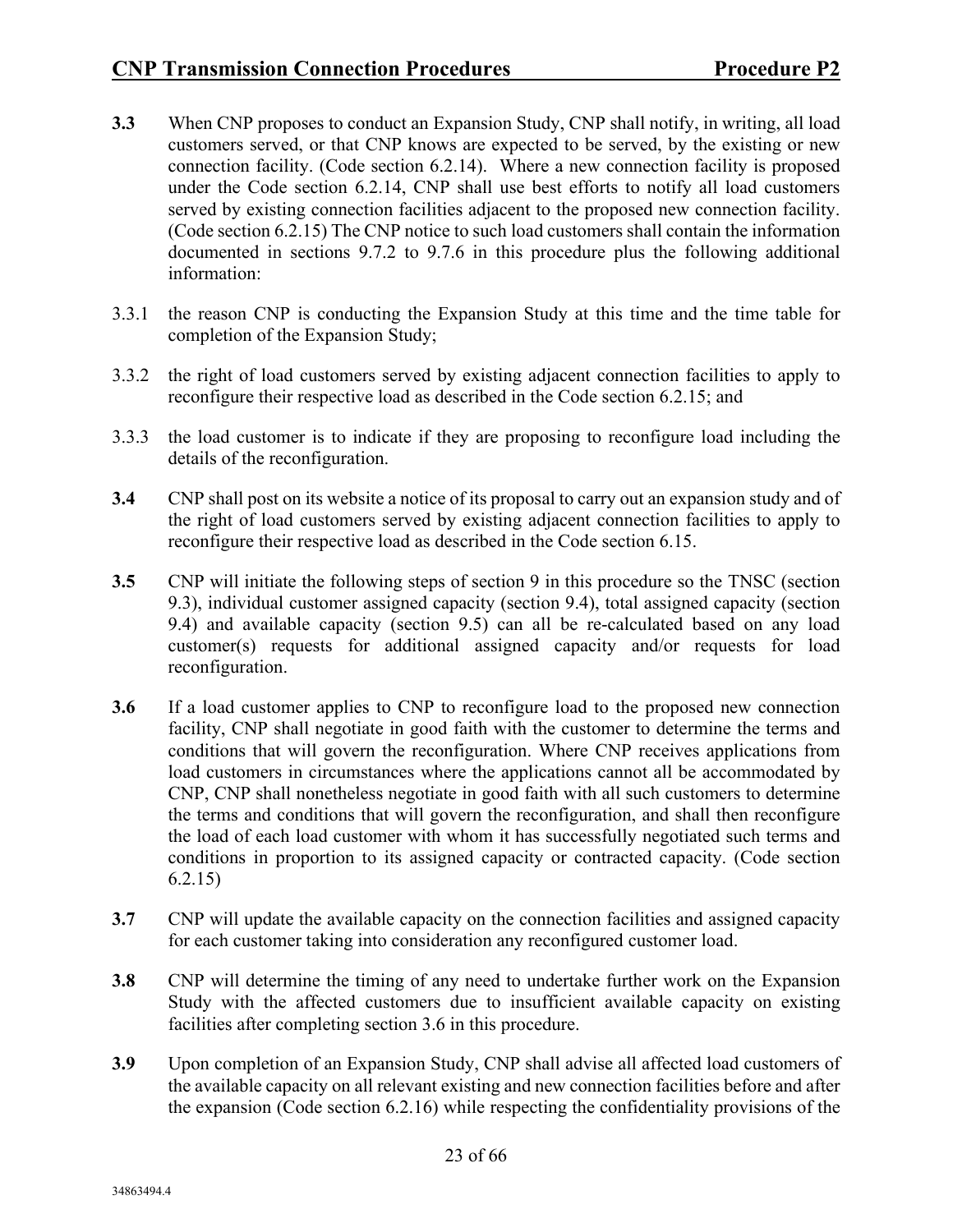Code sections 6.2.27 and 4.7.1. Before disclosing the available capacity on a connection facility that serves only one customer, CNP must first obtain the consent of that customer. Where such consent cannot be obtained, CNP must request guidance from the Board. (Code section 6.2.27)

#### **4 Demonstrated Customer Need for Assigned Capacity**

- **4.1** Subject to section 2.2 in this procedure, CNP shall assign available capacity on a connection facility to load customers on a first-come first-served basis. CNP shall not assign capacity to a load customer unless the customer has demonstrated its need for available capacity in accordance with the requirements of CNP listed below as required by the Code section  $6.2.12$  (d): (Code section  $6.2.10$ )
- 4.1.1 the customer shall provide all the data in its written request for available and/or assigned capacity as detailed in section 9.2 of this procedure;
- 4.1.2 the customer's five year forecast must be in line with their historical usage otherwise additional information must be provided regarding specific expansion plans (such as a business plan);
- 4.1.3 the customer shall provide supporting documentation for their load forecast under a cover letter signed by an officer of the customer;
- 4.1.4 the customer's expansion plan is in line with their historical performance, sector performance and the general economic outlook for the Province of Ontario; and
- 4.1.5 the customer must identify all government and regulatory issues related to its request for available capacity or assigned capacity.
- **4.2** These obligations shall apply whether or not implementation of the available capacity procedure is required by section 2.1 of this procedure. (Code section 6.2.10)

#### **5 Determination of Customer Assigned Capacity**

#### **5.1 Load Customer's Assigned Capacity**

The load customer's assigned capacity in relation to a connection facility shall be equal to the aggregate of: (Code section 6.2.2)

- (a) the customer's highest rolling three-month average peak load under normal operating conditions:
	- i. in the most recent five years, where the determination of the customer's assigned capacity is made after May 1, 2007, or
	- ii. since May 1, 2002, where the determination of the customer's assigned capacity is made on or before May 1, 2007; and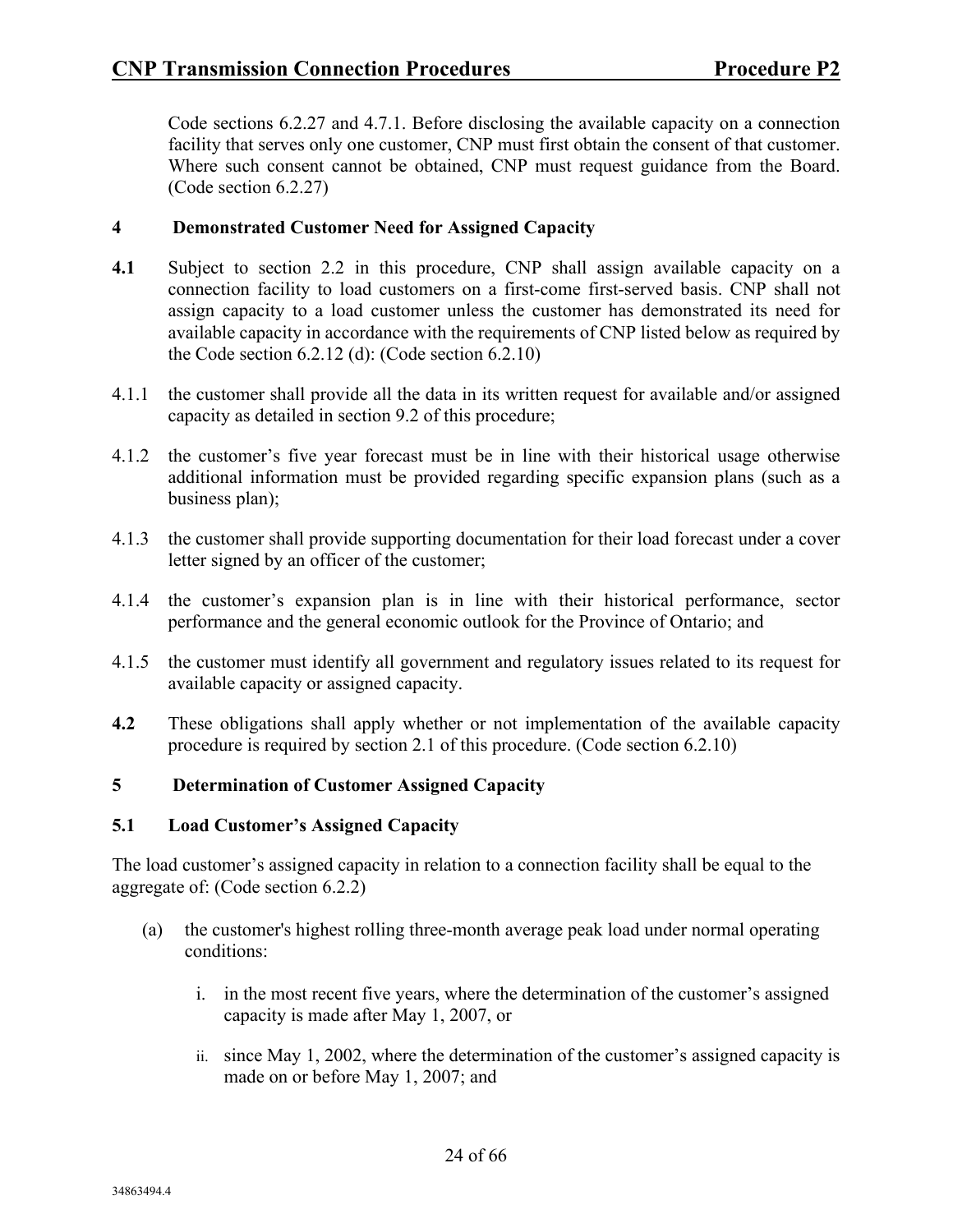(b) any available capacity that has been assigned to the customer and that has not yet been taken up by the customer nor cancelled by the transmitter under section 7 in this procedure.

If a load customer's facility has been connected to the connection facility for a period of less than five years, for purposes of determining the customer's assigned capacity CNP shall use the customer's highest rolling three-month average peak load in the year or years during which the customer's facility has been connected to the connection facility. Where CNP reasonably believes that a customer is manipulating its load for the purpose of the determination of its assigned capacity, CNP may request that the Board review and re-determine that assigned capacity.

#### **5.2 Load Customer's Contracted Capacity**

Where an economic evaluation, including an economic evaluation referred to in the Code section 6.3.9 or 6.3.17A, was conducted by CNP for a load customer in relation to a connection facility on the basis of a load forecast, that customer's contracted capacity shall, during the economic evaluation period to which the economic evaluation relates, be equal to the load identified in that load forecast or in any subsequent forecast used for purposes of giving effect to the true-up provisions of the Code section 6.5. (Code Section 6.2.3)

A load customer with contracted capacity on a connection facility shall, in any year, be entitled to capacity in an amount that is equal to: (Code section 6.2.4)

- (a) the amount of capacity for that year as specified in the applicable load forecast referred to in the paragraph above; or
- (b) the customer's assigned capacity for that year,

whichever is greater.

#### **6 Assignment of Capacity by CNP**

- **6.1** Where a load customer requests an assignment of capacity on a connection facility, CNP shall determine the available capacity of that connection facility (Code section 6.2.8).
- **6.2** Where CNP assigns capacity on a connection facility to itself (in its capacity as a customer) or to a load customer that is an affiliate of CNP, CNP shall give notice of such assignment to all other customers served by the connection facility regardless of whether such assignment triggers implementation of this available capacity procedure (Code section 6.2.13).
- **6.3** Where available capacity is assigned to a load customer in relation to a connection facility and the customer has a connection agreement, the contracted capacity and load shape shall be specified in the connection agreement (Code section 6.2.17).
- **6.4** Subject to section 7.1 in this procedure, available capacity that has been assigned to a load customer in relation to a connection facility may not, without the consent of the customer, be reassigned by CNP nor be reassigned by the customer except, in connection with a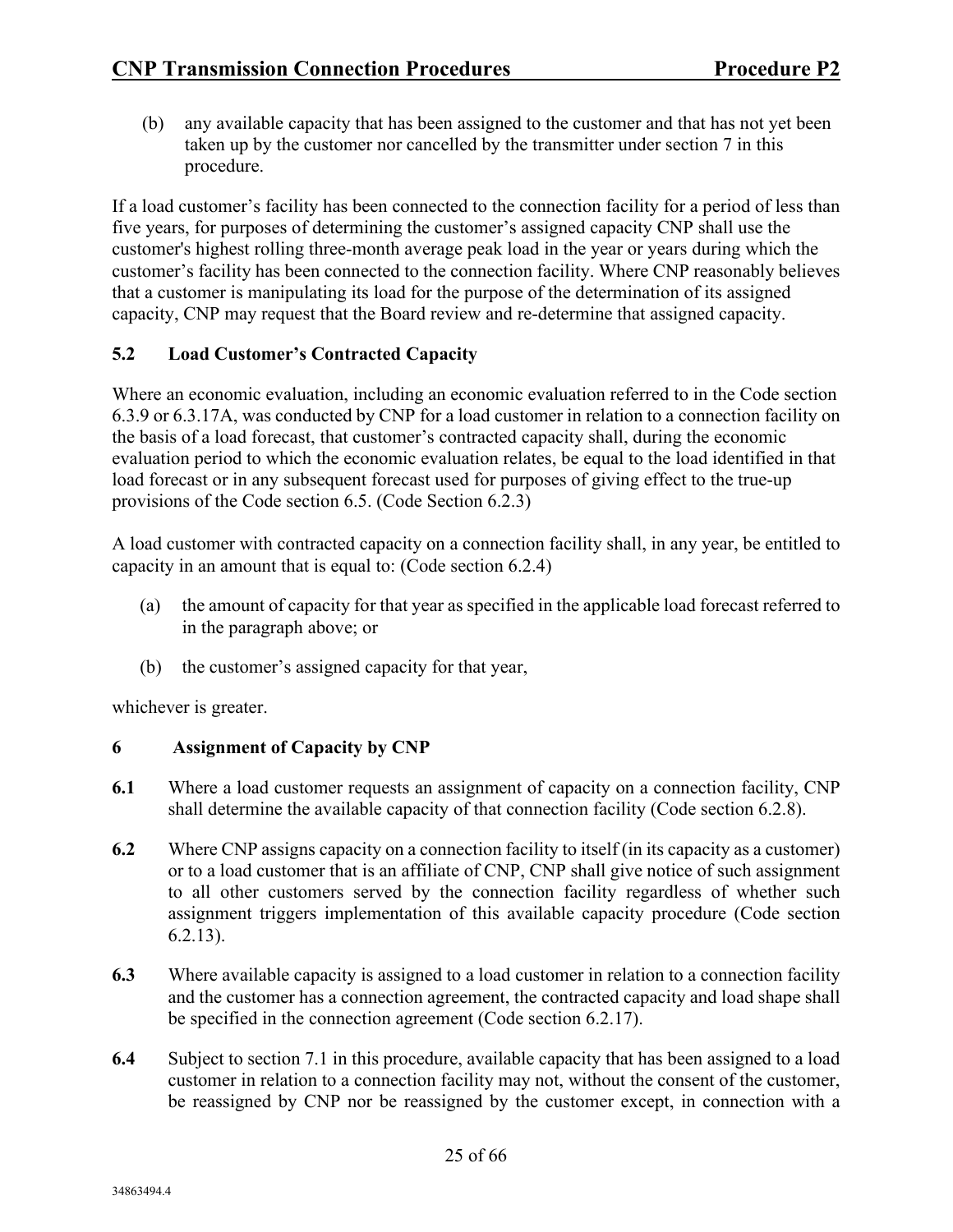change in ownership of the facilities to which the assigned capacity relates. CNP shall, upon request, reassign assigned capacity as required to reflect such change in ownership (Code section 6.2.18).

- **6.5** Upon request, CNP shall assign available capacity on a CNP-owned connection facility to serve an existing load customer's load unless CNP can demonstrate that the available capacity will not meet the customer's needs. (Code section 6.2.22)
- **6.6** When a load customer provides its own connection facilities to serve new load, CNP shall not assign capacity on the relevant CNP-owned connection facilities to that customer in relation to that new load (Code section 6.2.23).
- **6.7** Similar to the TNSC, available capacity and assigned capacity will be specified in units of MW assuming a power factor of 90% unless otherwise noted.

#### **7 Cancellation of Assigned Capacity by CNP**

- **7.1** Subject to section 7.2 below, where available capacity on a connection facility has been assigned to a load customer by CNP, and that capacity has not been taken up by the customer within one year of the assignment (except where that capacity is included in a load forecast referred to in the Code section 6.2.3), CNP shall: (Code section 6.2.19)
	- (a) cancel the assignment;
	- (b) treat such capacity as available capacity; and
	- (c) notify all other load customers whose facilities are served by that connection facility of the cancellation of the assignment.

The one-year period continues to run regardless of any change in the ownership of the facility to which the assigned capacity relates or of any reassignment of the assigned capacity as a result of that change in ownership.

- **7.2** A load customer may request that CNP extend the one-year period referred to in section 7.1 above where circumstances warrant, such as where the customer is constructing new facilities that require more than one year to come into service. CNP shall not unreasonably deny such a request. Where CNP denies such a request, the customer may apply to the Board for an order requiring CNP to extend the one-year period. (Code section 6.2.20)
- **7.3** Where CNP extends the one-year period referred to in section 7.1 above in relation to itself (in its capacity as a customer) or a load customer that is an affiliate of CNP, CNP shall give notice of such extension to all other load customers served by the applicable connection facility. (Code section 6.2.21)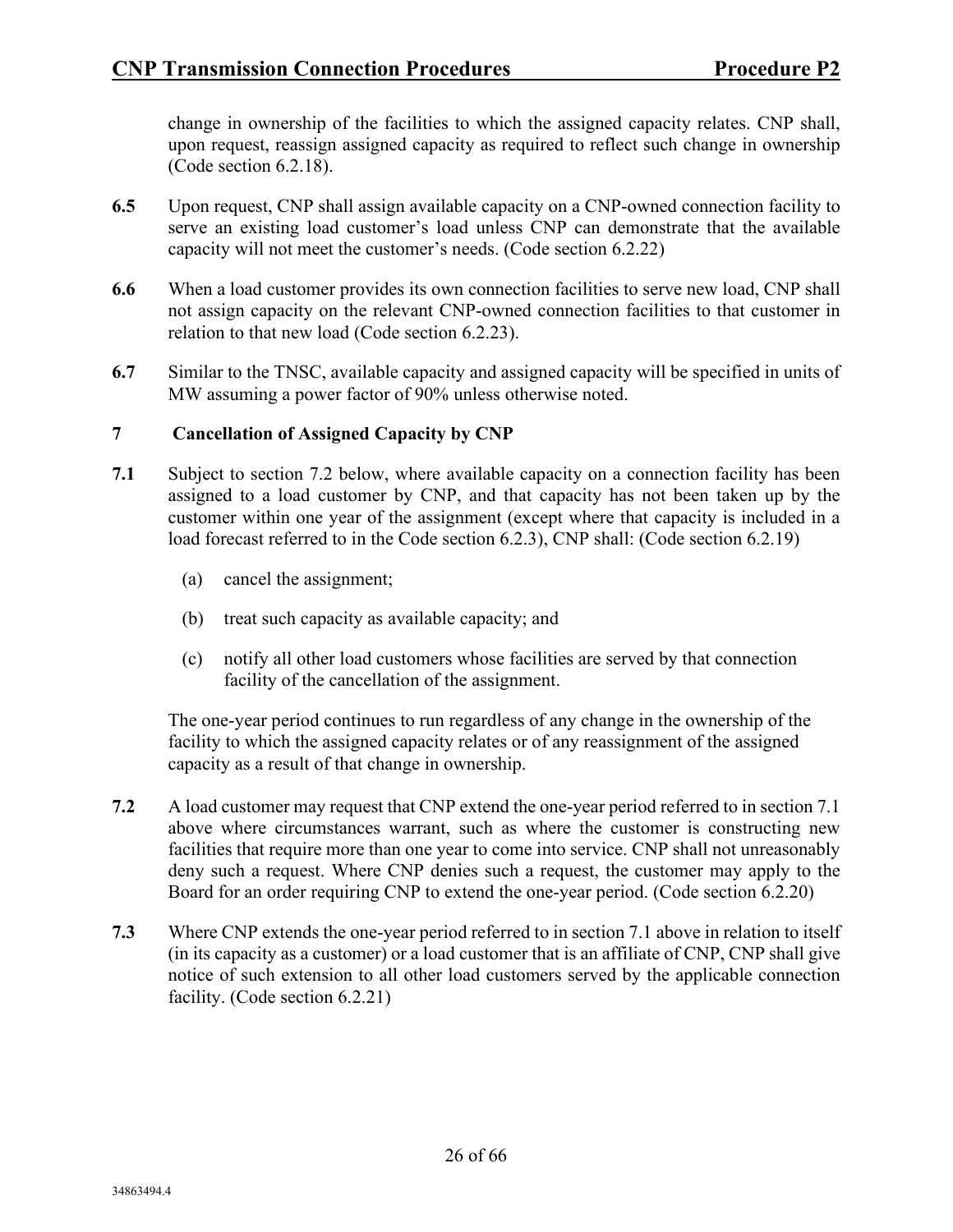#### **8 Monitoring of CNP Connection Facilities for Available Capacity**

- **8.1** CNP shall from time to time as required monitor the available capacity on its connection facilities (Code section 6.2.9) which may involve determining the total assigned capacity on a connection facility (Code section 6.2.6) and determining available capacity on a connection facility (Code section 6.2.7).
- **8.2** On an ongoing basis CNP will monitor the actual loading on its connection facilities by analyzing available data which will indicate the loading on each connection facility. When a peak load reading on a connection facility is greater than 75% of the TNSC of the connection facility/facilities, CNP will implement this Available Capacity Procedure as per section 2 in this procedure.
- **8.3** CNP will maintain a listing of all CNP connection facilities including the present TNSC of the connection facilities and the peak load each year on the connection facilities. When the Available Capacity Procedure is implemented and completed, CNP will maintain the report which documents individual customer assigned capacity including supporting data, TNSC of the connection facilities involved and available capacity of the connection facilities.

#### **9 Available Capacity Procedure**

- **9.1** The Available Capacity Procedure is initiated (refer to section 2 in this procedure) either by a load customer requesting supply capacity or available capacity on a connection facility or by CNP when the available capacity is reduced to 25% or less. (Code section 6.2.11) Where CNP initiates the Available Capacity Procedure the process will start at section 9.3 below.
- **9.2** The load customer(s) shall request assigned capacity on a connection facility or request available capacity on a connection facility in writing to CNP. The Customer Connection Application Form shall also be completed when requesting supply capacity for new load. As part of the written request the customer will also provide:
- 9.2.1 the load customer's load forecast for the next 5 years in a format as specified in CNP's Load Forecast Form; and
- 9.2.2 amount of assigned capacity requested.

The load customer's written request shall be signed by an officer of the customer.

- **9.3** CNP will review the TNSC as per the TCP Procedure P1 Total Normal Supply Capacity Procedure (Load Customers) and confirm the present TNSC of the facilities to be studied.
- **9.4** CNP will calculate the total assigned capacity on the connection facility including if applicable any additional capacity applied for in section 9.2. The total assigned capacity shall be the aggregate of the assigned capacity (as per section 5.1 or 5.2 in this procedure) of each load customer whose facilities are then served by the connection facility. In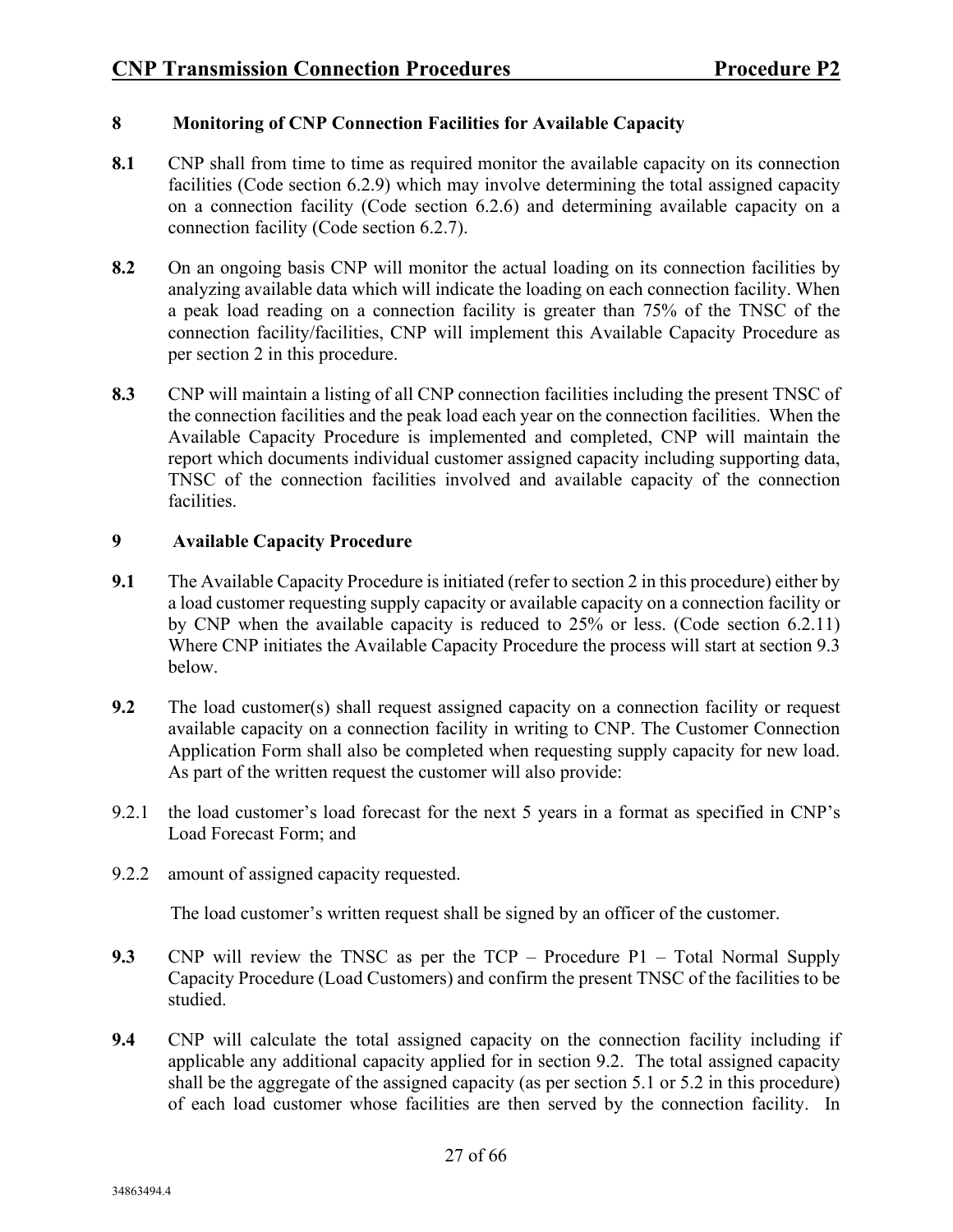making this determination, CNP shall take into account the normal size and shape of the load of each load customer served by the connection facility, excluding anomalous situations such as reconfigurations that may be required by the IESO, temporary load transfers, or emergencies. (Code section 6.2.6)

- **9.5** CNP will calculate the available capacity on the connection facility. The available capacity shall be determined by subtracting the total assigned capacity of the connection facility, determined in accordance with section 9.4 above, from the TNSC for that connection facility as per section 9 in this procedure. (Code section 6.2.7)
- **9.6** If CNP can determine that less than 75% of the TNSC will be assigned including application(s) for new capacity, then CNP will proceed to inform the Connection Applicant in writing of its assigned capacity and this Available Capacity Procedure ends.
- **9.7** If CNP determines that greater than 75% of the TNSC will be assigned including the application(s) for new capacity, then CNP will notify, in writing, all load customers whose load affects the transformation or line connection facilities under study including the Connection Applicant. The notice shall contain the following information:
- 9.7.1 the reason CNP is conducting an Available Capacity Procedure and the time table for completion of the Available Capacity Procedure;
- 9.7.2 information describing the transformation and/or line connection facilities involved including the available capacity of the facilities;
- 9.7.3 the load customer shall be requested to provide a load forecast for the next 5 years in a format as specified in CNP's Load Forecast Form and the requirement as per section 4.1.3 in this procedure;
- 9.7.4 indicate the load customer may apply for additional available capacity which will require it to follow section 9.2 in this procedure;
- 9.7.5 indicate the load customers have 20 business days to provide the necessary information to CNP; and
- 9.7.6 indicate that requests for available capacity received after 4:00 pm on the  $20<sup>th</sup>$  business day will be assessed after the current Available Capacity Procedure study is complete.
- **9.8** CNP will re-calculate the available capacity of the connection facilities by determining each customer's assigned capacity based on section 9.4 in this procedure including any additional assigned capacity applied for by customers. If there is insufficient available capacity, the additional assigned capacity will be assigned based on section 2.2 in this procedure.
- **9.9** CNP will determine if the available capacity on the connection facility will require modification to existing or new connection facilities and therefore trigger an Expansion Study as per section 3 of this procedure.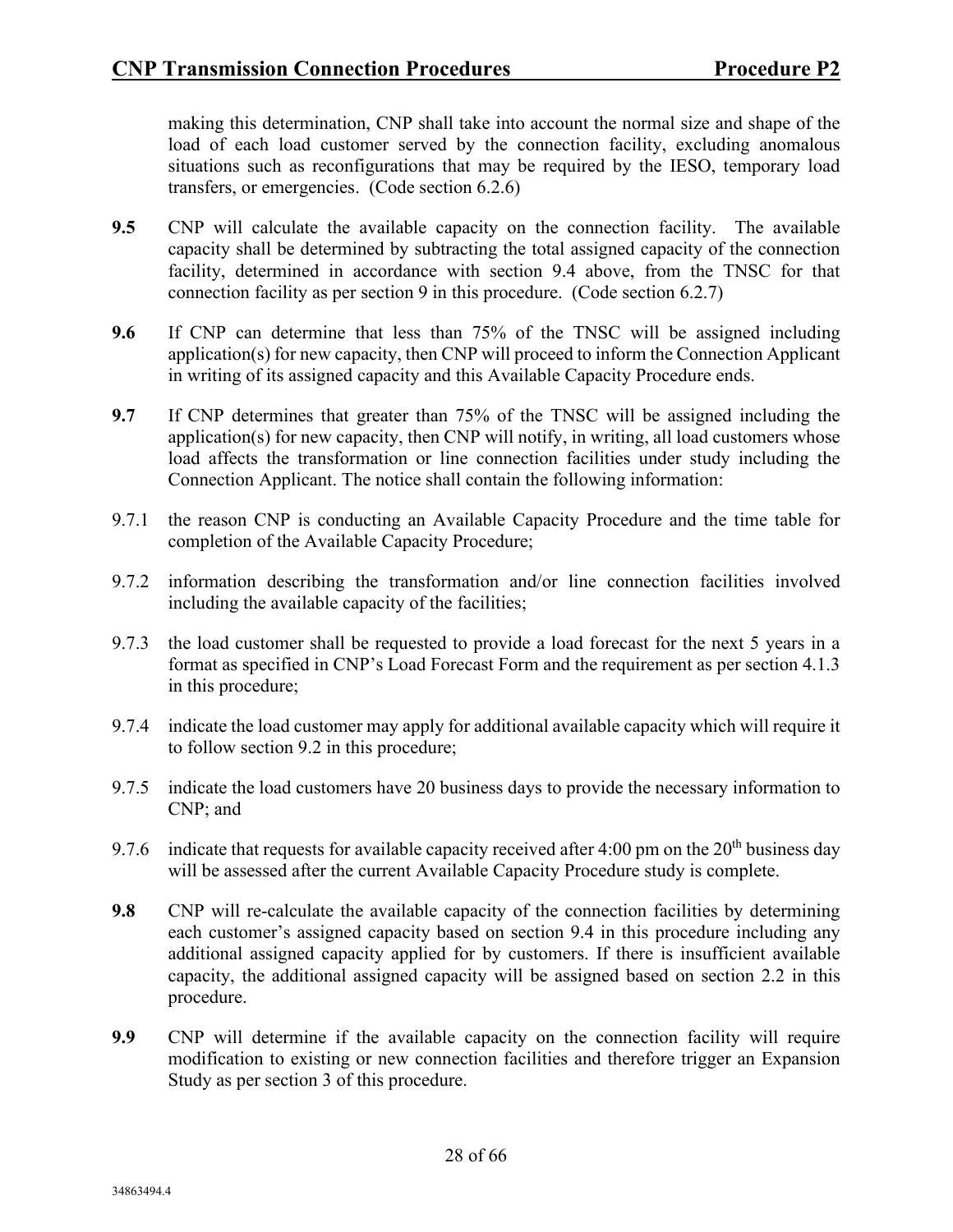**9.10** CNP will inform all affected load customers and the Connection Applicant(s) in writing of the available capacity procedure results while respecting the confidentiality provisions of the Code sections 6.2.27 and 4.7.1. Before disclosing the available capacity on a connection facility that serves only one customer, CNP must first obtain the consent of that customer. Where such consent cannot be obtained, CNP must request guidance from the Board. (Code section 6.2.27).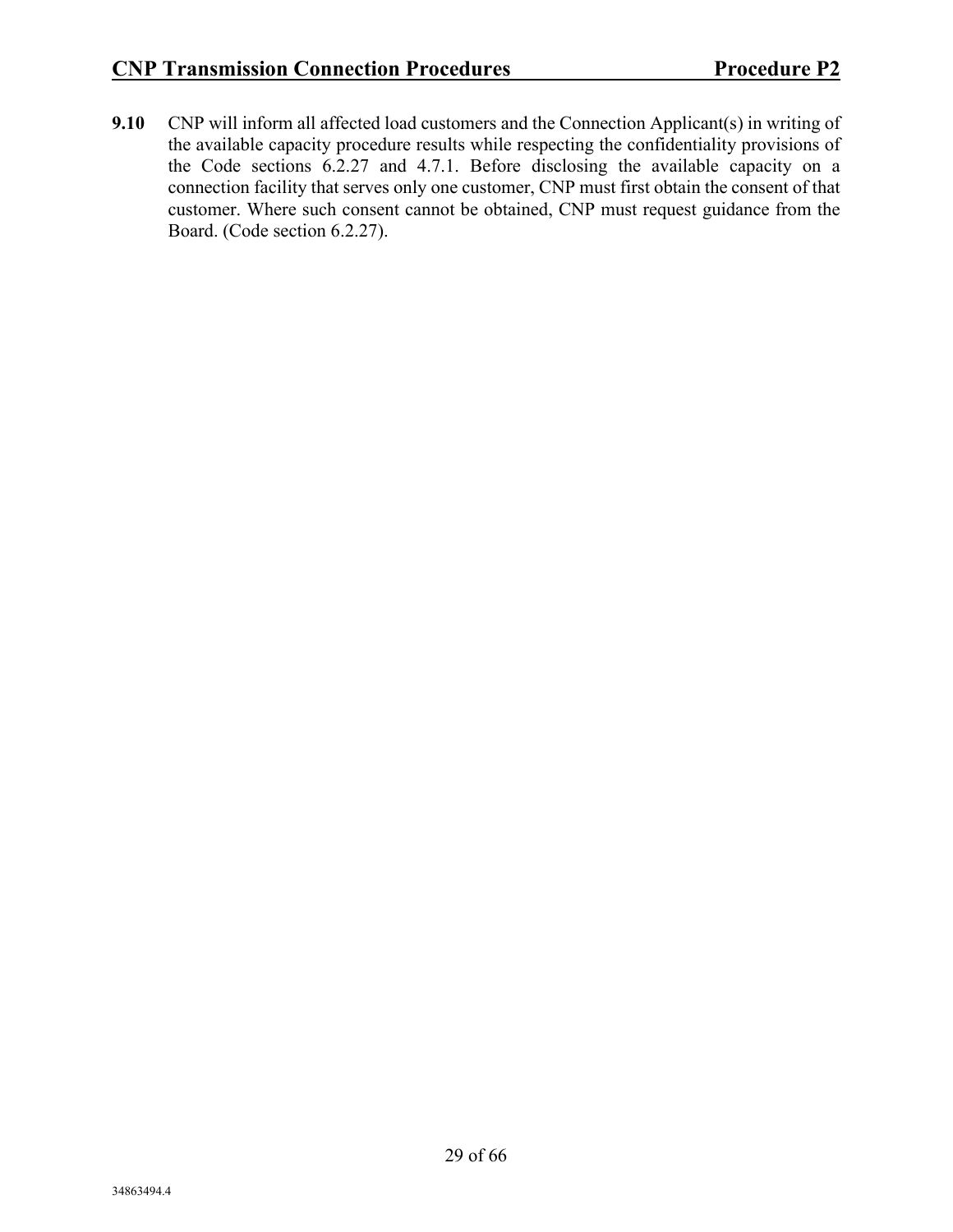**Procedure P3**

### **Security Deposit Procedure**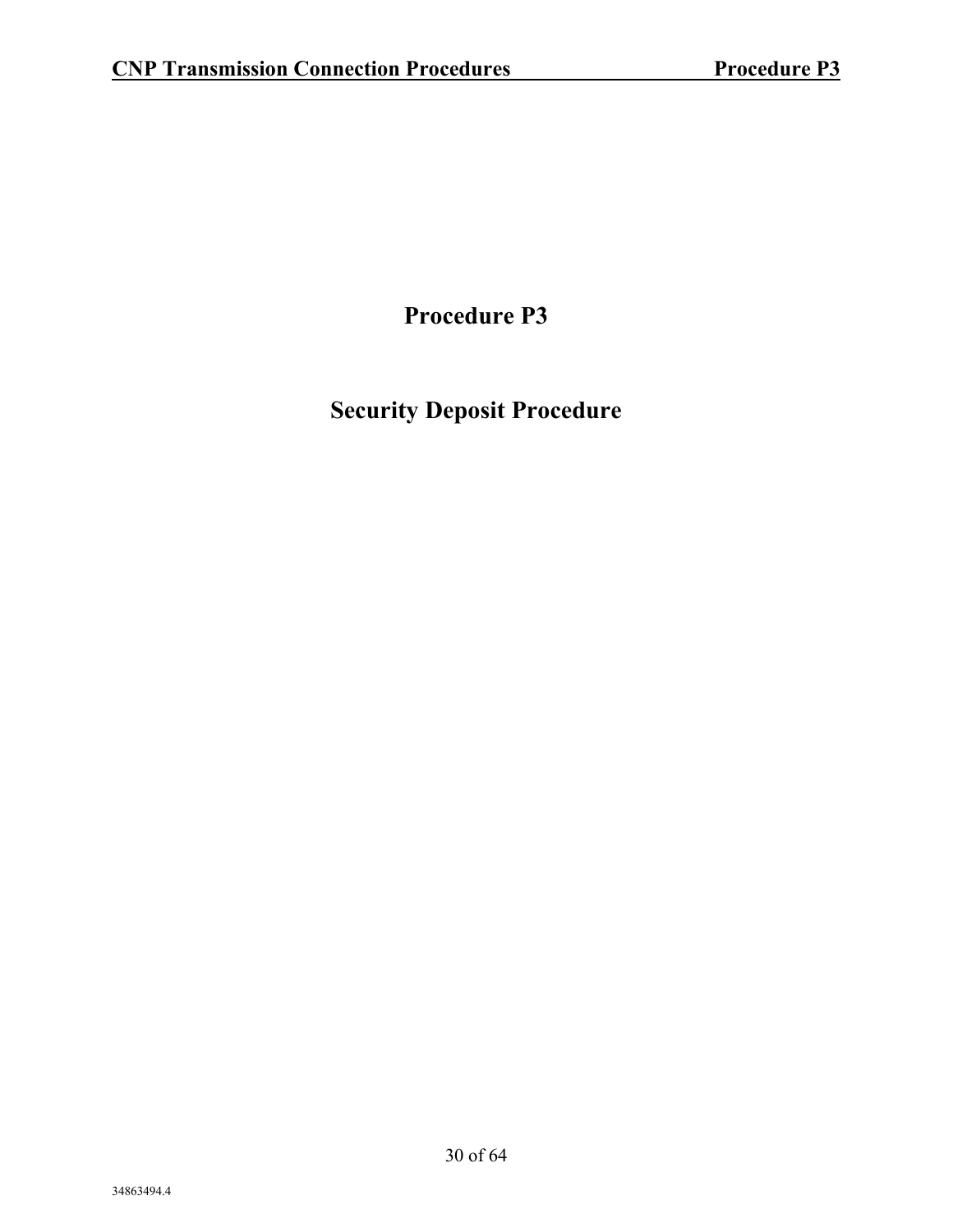#### **P3 – Security Deposit Procedure**

#### **1 Introduction**

This Security Deposit Procedure was developed based on the requirements in the Code section 6.3.11. The purpose of this Security Deposit Procedure is to mitigate risk during the construction phase of a connection. This Security Deposit Procedure does not limit CNP's rights in regard to security required to mitigate risk related to non-construction phases of connection.

#### **2 Form of Security Deposit**

The Connection Applicant may choose to provide a security deposit in the form of cash, letter of credit, surety bond as may be selected by the Connection Applicant or such other form as the Connection Applicant and CNP may agree. (Code section 6.3.11 (a)) If the Connection Applicant has an affiliate with a good credit rating and the affiliate is willing to provide a guarantee towards the Connection Applicant's indebtedness, CNP may consent to the use the affiliate's guarantee as the security deposit for the Connection Applicant.

#### **3 Amount of Security Deposit**

#### **3.1 Load Customers:**

A deposit is required for a signed CCRA for connection of a load customer's new facilities to CNP's transmission system. The Connection Applicant shall provide a security deposit equal to the total connection and network facility cost estimated by CNP to be incurred by CNP minus, if applicable, the estimated cost of any contestable work the customer has elected to carry out and the Connection Applicant's capital contribution which the Connection Applicant has agreed to pay as documented in the CCRA which is described in the TCP – Step 4 – Connection and Cost Recovery.

#### **3.2 Generation Customers:**

A deposit is required for a signed CCRA for connection of a generator's new facilities to CNP's transmission system. The Connection Applicant shall provide a security deposit equal to the total connection and network facility cost estimated by CNP to be incurred by CNP minus the Connection Applicant's progress payments for connection facility costs which the Connection Applicant has agreed to pay as documented in the CCRA which is described in the TCP – Step 4 – Connection and Cost Recovery.

Notwithstanding the foregoing, CNP shall not require a security deposit in relation to the construction of an enabler facility (as defined in section 2.0.28A of the Code). (Code section 6.3.10A)

#### **4 Interest**

Interest to be paid by CNP upon returning a security deposit that is in the form of cash will be paid at the following rates: (Code 6.3.11 (b))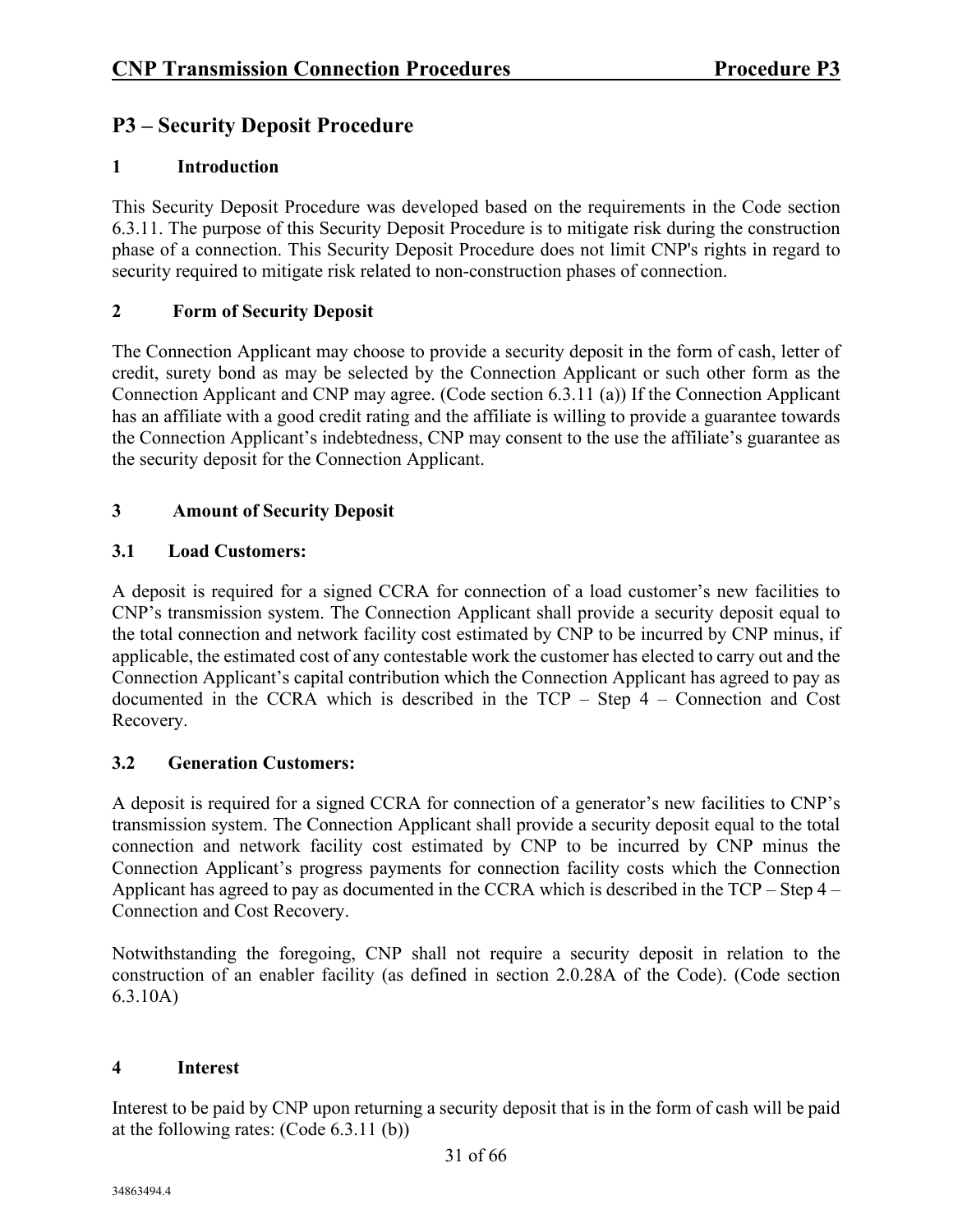- i) for the period between the date on which the security deposit was provided by the Connection Applicant and the date on which the security deposit is required to be returned by CNP, at the average over the period of the prime lending rate set by the Bank of Canada less two percent; and
- ii) for the period after the date on which the security deposit is required to be returned by CNP, at the prime lending rate set by the Bank of Canada plus two percent.

#### **5 Retention of All or Part of the Security Deposit**

CNP shall be entitled to keep, draw down, redeem etc., as the case may be, all or a part of a security deposit that has been given in relation to the construction or modification of connection or network facilities where the Connection Applicant subsequently fails to connect its facilities to CNP's new or modified facilities. (Code section 6.3.11 (c))

CNP shall not otherwise retain a security deposit given in relation to the construction or modification of network facilities unless the Board has first determined under the Code section 6.3.5 that exceptional circumstances exist so as to reasonably require the Connection Applicant to make a capital contribution for the construction or modification of network facilities. (Code section  $6.3.11$  (c))

#### **6 Return of Security Deposit**

Where the security deposit is in the form of cash, CNP shall return the security deposit to the Connection Applicant, together with interest at the rate referred to in section 4 in this procedure, less the amount of any capital contribution owed by the Connection Applicant, once the Connection Applicant's facilities are connected to CNP's transmission facilities. Where the security deposit is in a form other than cash, CNP shall return the security deposit to the Connection Applicant once the Connection Applicant's facilities are connected to CNP's transmission facilities and any capital contribution has been paid. (Code section 6.3.10)

For the purposes of the above paragraph the term 'capital contribution' shall mean the capital contribution for a Load Connection Applicant that is required to be paid to CNP and/or the fully allocated cost of connection facilities that the Generator Connection Applicant is required to pay to CNP.

#### **7 Alternative Security**

Where an affiliate guarantee has been furnished as security, if the Connection Applicant or an affiliate of the Connection Applicant, experiences a "material change in financial risk", the Connection Applicant must advise CNP within five (5) business days of the change, and CNP shall have the right to require-security in a different form. The Connection Applicant will have five (5) business days to comply with CNP's request.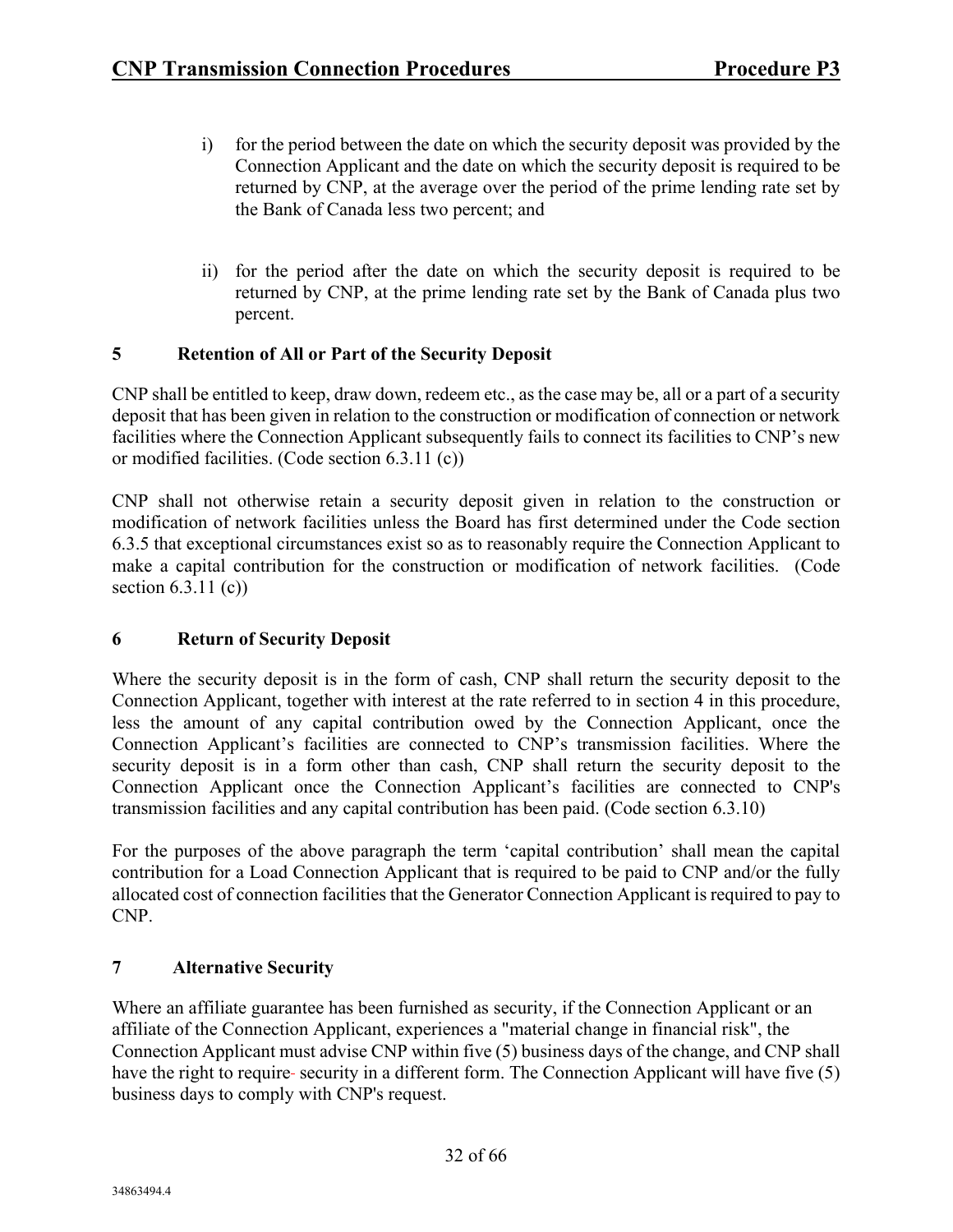For the purposes of the preceding paragraph, a "material change in financial risk" – consistent with the definitions in the Ontario *Securities Act* (R.S.O. 1990, c. S.5) as amended from time to time – means a "material change" or "material fact" as defined below:

"Material change" means:

(i) a change in the business, operations or capital of the connecting customer or its corporate parent (where a parental guarantee is being provided) that would reasonably be expected to have a significant effect on the market price or value of any of the securities of the connecting customer or its corporate parent, or that would be considered important by a reasonable investor; or

(ii) a decision to implement a change referred to in subclause (i) made by the board of directors or other persons acting in a similar capacity or by senior management of the connecting customer or its corporate parent who believe that confirmation of the decision by the board of directors or such other persons acting in a similar capacity is probable.

"Material fact", when used in relation to a connecting customer or its corporate parent, means a fact that would reasonably be expected to have a significant effect on the market price or value of any of its securities.

#### **8 Customer Requiring Capacity in the Future**

Where CNP is, at the time of constructing a connection facility for a customer, aware of another future customer that will need capacity within five years of the construction of the connection facility, CNP shall add that capacity to the connection facility at the time of construction, provided that it obtains a security deposit in a form referred to in the code section 6.3.11 from that future customer to cover the cost of that additional capacity. The amount of the capital contribution to be obtained from the current customer and the amount or value of the security deposit to be collected from the future customer shall be determined using the economic evaluation methodology set out in the Code section 6.5, the load forecasts of both customers and the methodology for attributing that capital contribution as described in the Code section 6.3.14, 6.3.14A, 6.3.15 or 6.3.16. At the time of connection of the future customer's facilities, CNP shall where required redo the original economic evaluation using the same inputs except for any revised load forecast provided by the future customer. This will determine the amount of capital contribution to be collected from the future customer. Where the security deposit is in the form of cash, CNP shall return the security deposit to the future customer at the time of connection of its facilities to the connection facility, together with interest at the rate referred to in section 4 of this procedure, less the amount of the future customer's capital contribution. Where the security deposit is in a form other than cash, the transmitter shall return the security deposit to the future customer upon receipt of the customer's capital contribution. (Code section 6.3.9)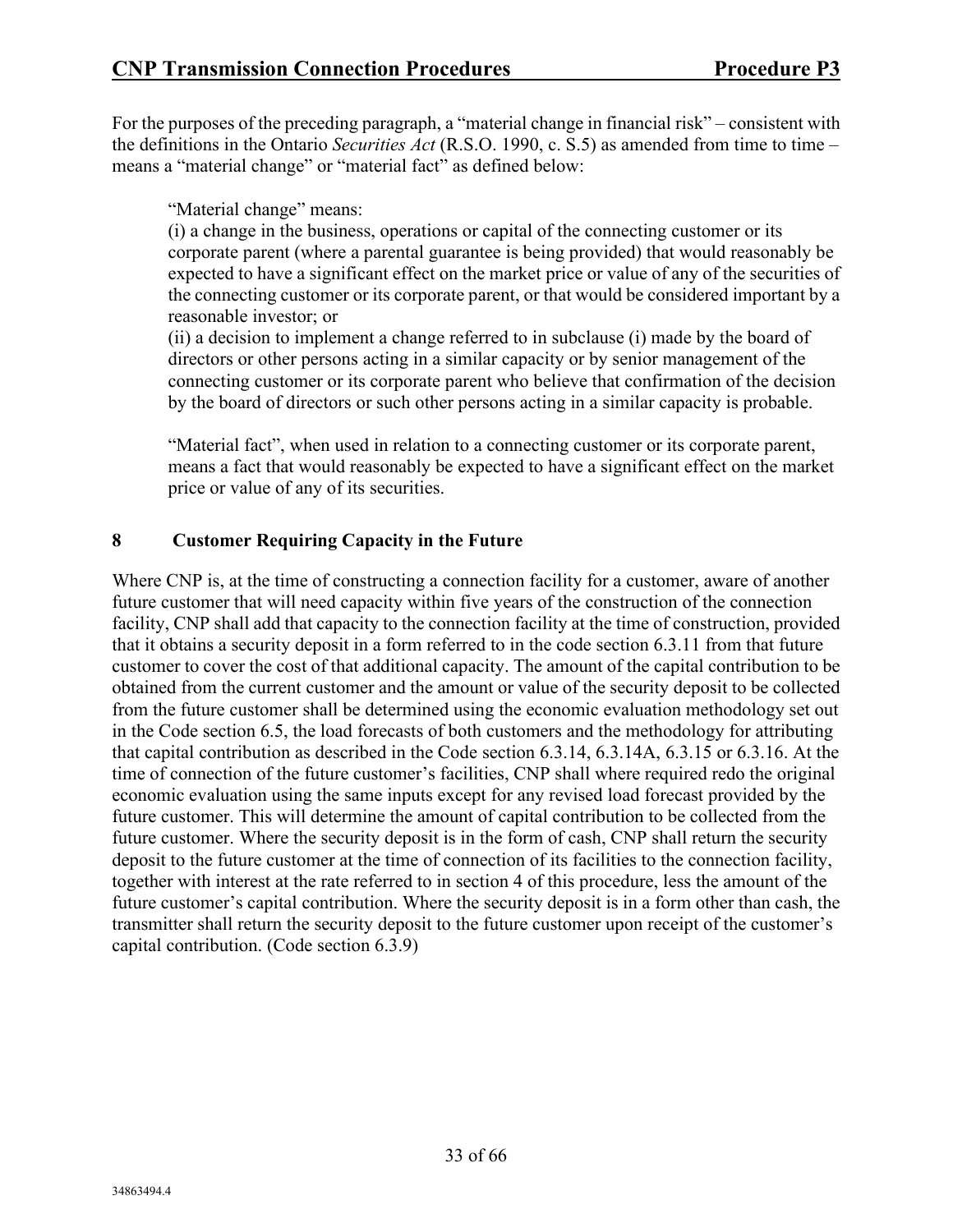#### **9 Security Deposit Procedure**

- **9.1** CNP will calculate the security deposit the Connection Applicant is required to provide CNP as per section 3 in this procedure
- **9.2** The Connection Applicant will inform CNP in writing regarding the form of the security deposit based on section 2 in this procedure.
- **9.3** CNP will review the form of the security deposit to determine if it is acceptable to CNP. If it is not acceptable, CNP will inform the Connection Applicant of any additional requirements.
- **9.4** CNP and the Connection Applicant will finalize the form and amount of the security deposit and document both in the CCRA which is described in the TCP – Step 4 – Connection and Cost Recovery. CNP may require each Connection Applicant to provide the security deposit at or before the time of executing a CCRA.
- **9.5** As required, CNP will request an additional security deposit as per section 7 in this procedure, retain all or part of the security deposit as per section 5 in this procedure and/or return of the security deposit as per section 6 in this procedure including interest if applicable as per section 4 in this procedure.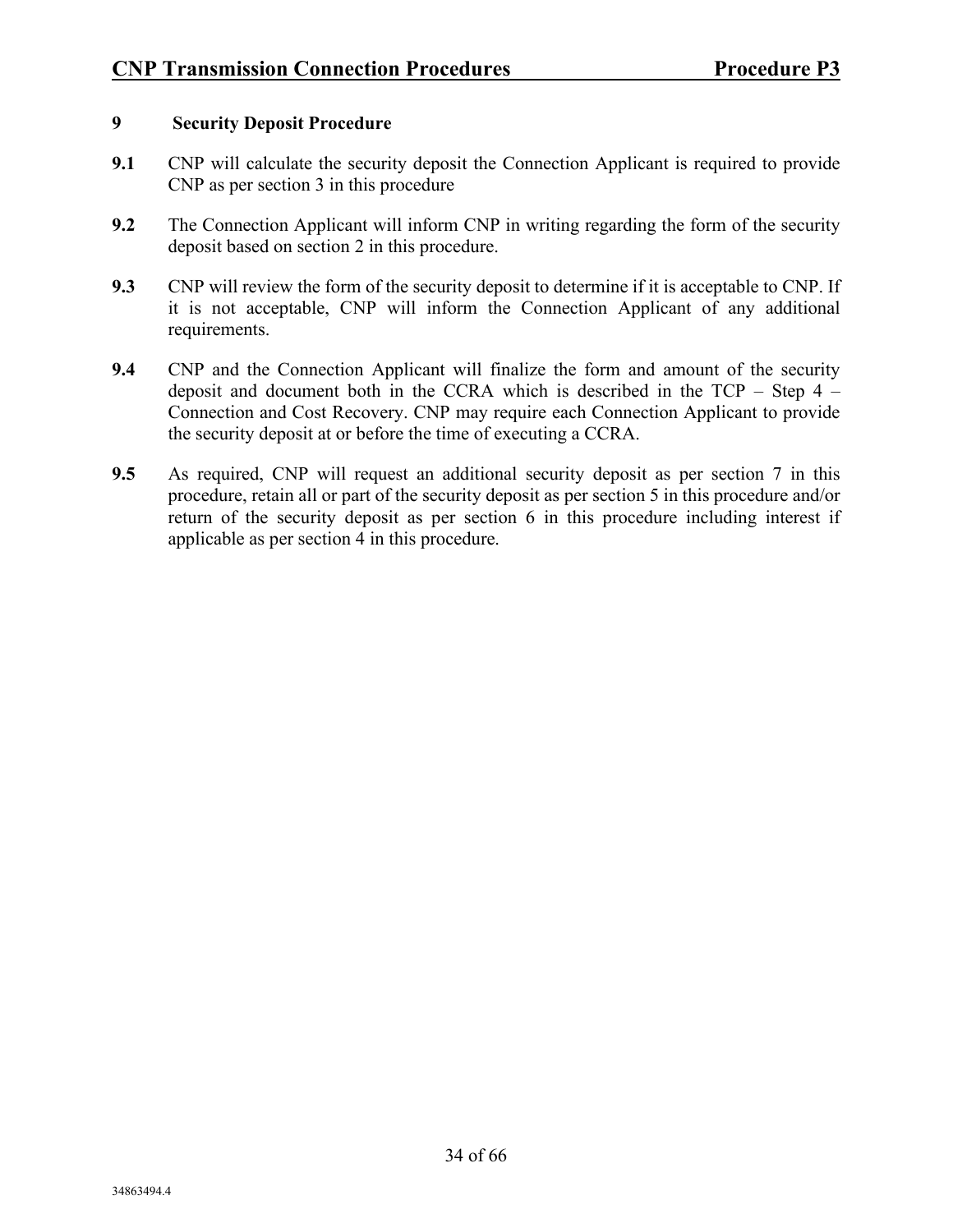### **Procedure P4**

### **Customer Impact Assessment (CIA) Procedure**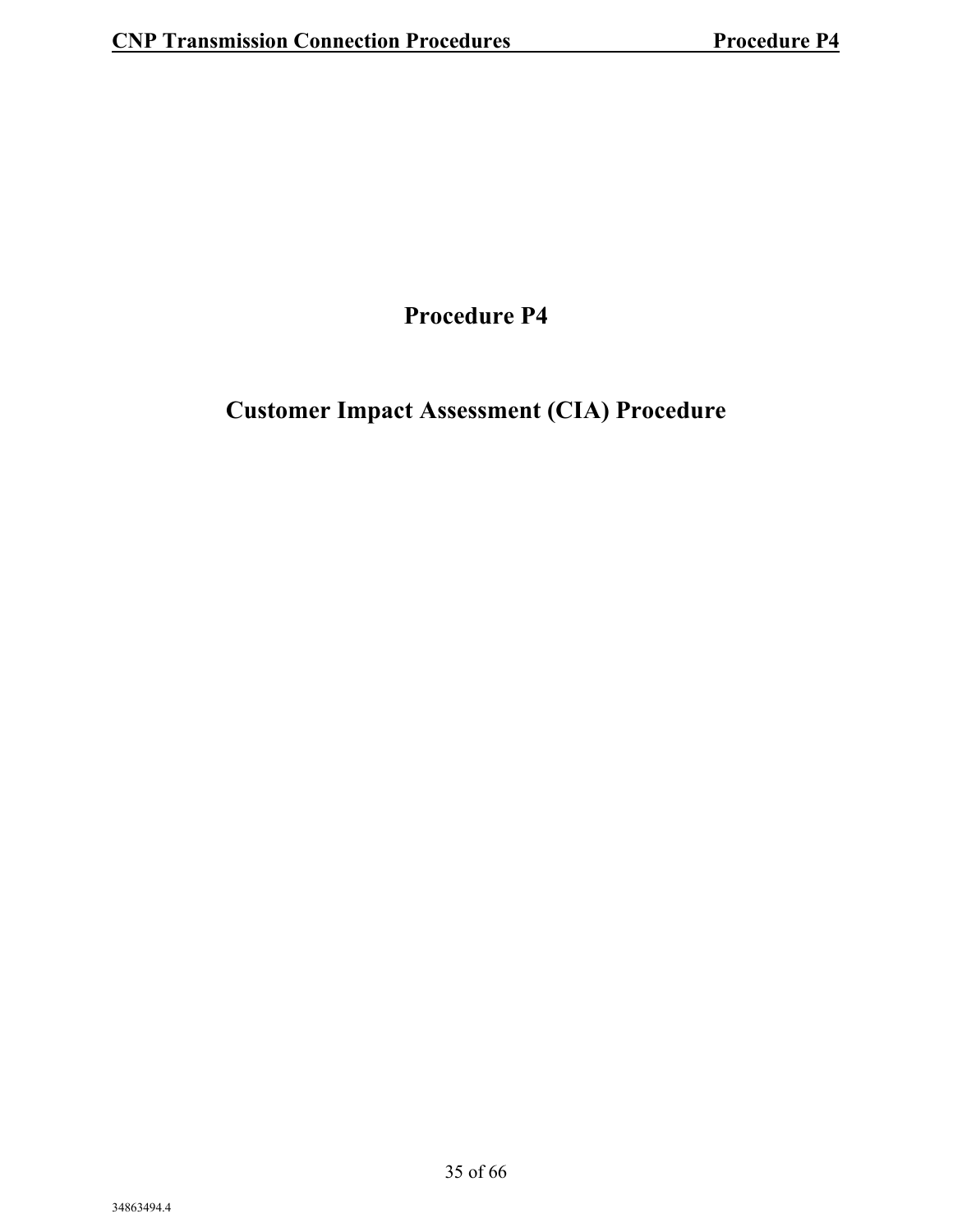#### **P4 – Customer Impact Assessment (CIA) Procedure**

#### **1 Introduction**

The CIA is required to determine the impact of new or modified connections on existing transmission customers as per the Code section 6.4 (Customer Impact Assessments). CNP as the transmitter is required to conduct CIA studies.

- **1.1** The CIA study is limited to assessing the impact of the new or modified connection on the supply at the transmission connection/delivery points to other transmission customers. It is the responsibility of each transmission customer to determine the impact and modifications to their electrical facilities and to advise CNP through the CIA process. CNP will issue a draft of the CIA report to customers who may be potentially impacted by the connection and those customers are required to provide feedback. CNP will include the unedited version of this feedback in the final CIA report and CNP will not take responsibility for the contents of the transmission customer's feedback. A copy of the final CIA report will be sent to the IESO, to each customer whose facilities are located in the study area and the OESA as per the Code section 6.4.5.
- **1.2** The decision on the level of modifications at a customer's facility that can be attributed to the new or modified connection, as well as the assignment of cost responsibilities for the identified enhancements/modifications, are outside CNP's accountabilities. Affected customers should refer to the Code section 6.4.4 regarding cost responsibilities. (Code section 6.4.3)

#### **2 Requirements for a CIA Study**

A CIA is required for all new or modified connections which are subjected to the IESO's (CCA process and require a SIA. If the IESO determines an ESIA (no formal study) is sufficient, then a CIA is not required unless CNP determines there is an impact on the existing transmission customers. If a CIA is not performed, CNP will be required to notify all customers in the vicinity of the connection, advising them of the proposed connection work and the fact that it has no negative impact and that no specific CIA study will be done.

The scope of the CIA study and report will be project specific, depending on the complexity of the connection project and the extent of its impact on other transmission customers.

#### **3 Responsibilities of Each Party**

#### **3.1 Responsibilities of Connection Applicant**

- 3.1.1 Execute an SIA/CIA Agreement with CNP. The Agreement will allow CNP to provide the final CIA report to the IESO, each customer whose facilities are located in the study area and the OESA.
- 3.1.2 Provide information and data as required by CNP to conduct the CIA.
- 3.1.3 Pay the cost of the CIA study as per the SIA/CIA Agreement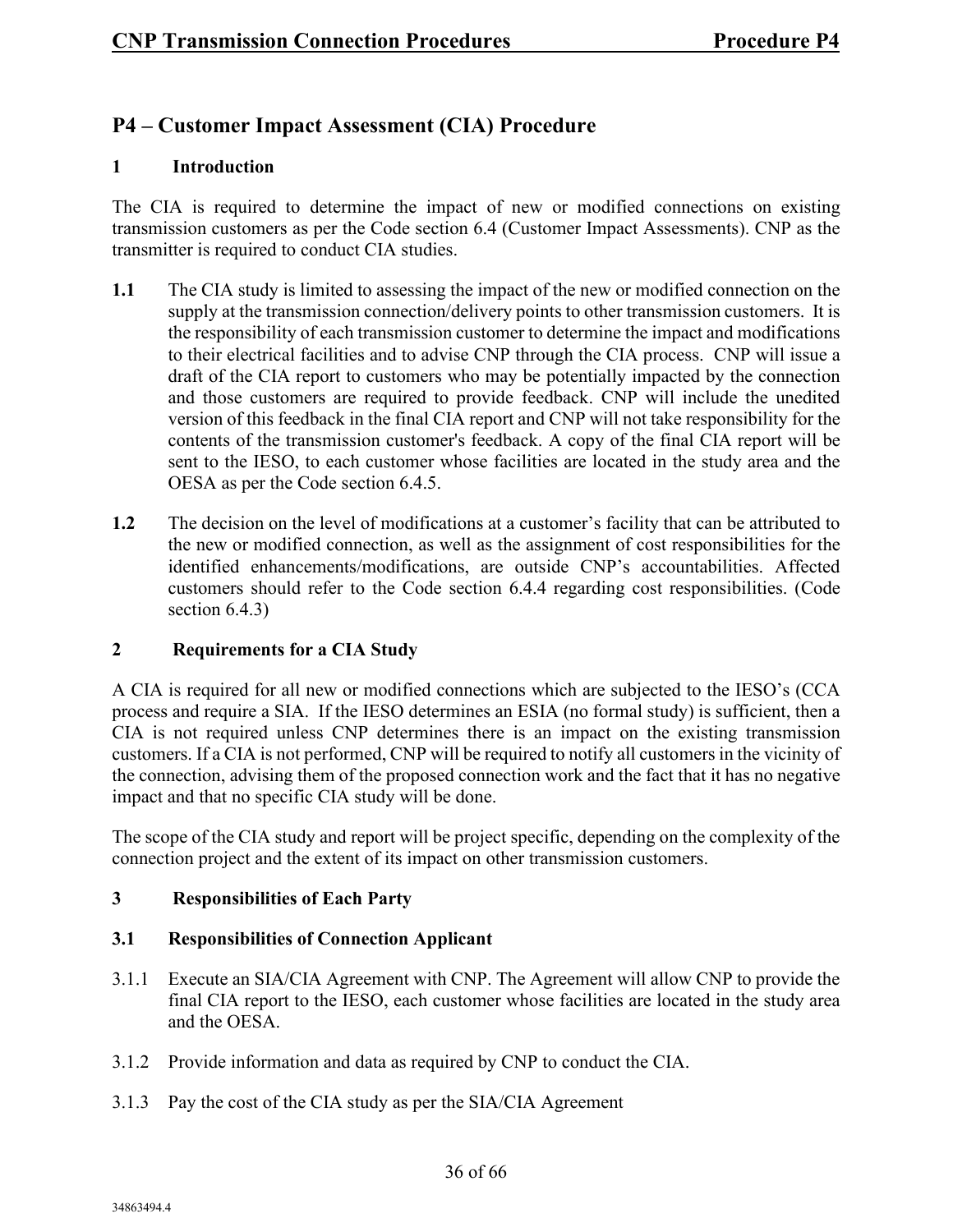#### **3.2 Responsibilities of CNP**

- 3.2.1 Conduct a CIA for all new or modified connections to the IESO-controlled grid when required by the Code and as determined by CNP.
- 3.2.2 Execute an SIA/CIA agreement with the Connection Applicant. The Agreement will allow CNP to provide the final CIA report to the IESO, each customer whose facilities are located in the study area and the OESA.
- 3.2.3 Prepare a draft CIA report attached to a covering letter to customers in the vicinity of the new or modified connection that references the responsibility of the transmission customers:
	- to identify modification on their faculties that are triggered by the proposed new or modified connection;
	- to upgrade its facilities in accordance with section 24.3 of its Connection Agreement;
	- to carry out those modifications two weeks prior to the Connection Applicant's proposed initial in-service date; and
	- to provide the transmitter with OESA approval (where required) and a detailed description of the upgrades that were undertaken.

The report should reference the IESO's SIA study and report.

- 3.2.4 Include the unedited feedback from customers in the vicinity of the new project in the final CIA report.
- 3.2.5 Provide the final report of the CIA results to the IESO, the Connection Applicant, each customer whose facilities are located in the study area and the OESA.
- 3.2.6 Provide an invoice of the cost of the CIA study to the Connection Applicant based on CNP's approved fee schedule and as per the SIA/CIA Agreement.

#### **3.3 Responsibilities of Other Transmission Customers**

- 3.3.1 Provide a preliminary assessment of expected impacts and modifications on its own electrical facilities to CNP which will become an unedited part of the final CIA Reports.
- 3.3.2 Confirm the modifications that are required on its facilities with CNP together with the required lead-time for such changes.
- 3.3.3 Upgrade the facilities affected by the new connection in accordance with section 24.3 of its Connection Agreement.
- 3.3.4 Provide documented proof to CNP that all modifications on its own facilities are in place two weeks prior to the planned initial in-service date for the new or modified connection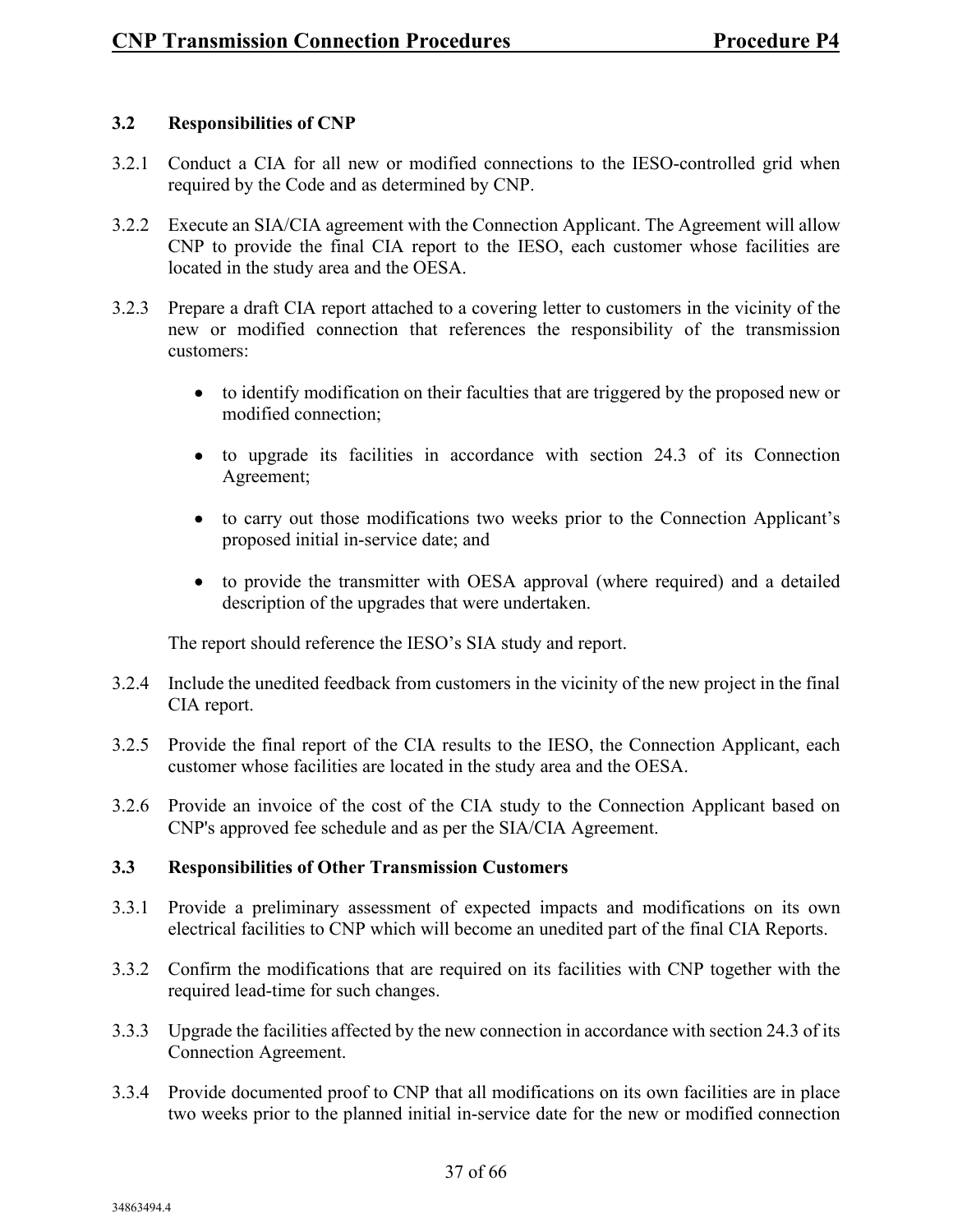facilities. The documentation shall include OESA approval (where required) and a detailed description of the upgrades that were undertaken.

#### **3.4 Responsibilities of the IESO**

- 3.4.1 Advise Connection Applicants to submit an application to CNP.
- 3.4.2 Advise CNP of all Connection Applicants registering for the IESO's CAA process.
- 3.4.3 Advise CNP if an SIA will be conducted by the IESO so CNP can assess if a CIA is required.
- 3.4.4 Ensure that the SIA report references CNP's CIA report.

#### **4 CIA Study and Report**

CNP's CIA study will be initiated upon the execution of an SIA/CIA Agreement with the Connection Applicant and the IESO has issued its final SIA report and the Connection Applicant requests in writing instructing CNP to proceed with the CIA study. However, while it is not advisable to proceed with the CIA work until after the final SIA report is issued by the IESO, in some cases the Connection Applicant may request the CIA to be conducted after the IESO issues the draft SIA report.

CNP will conduct the CIA to determine the expected technical impact on its existing customers on the following as appropriate:

- a. short circuit levels at the customer connection/delivery point;
- b. supply voltage levels at the customer connection/delivery point;
- c. adequacy/capacity of supply facilities at the customer connection/delivery point; and
- d. reliability of the supply at the customer connection/delivery point.

Information from the IESO SIA will be used to complete the CIA Report.

A transmitter shall use the results of a CIA to provide each customer affected by a proposed new or modified connection with a new available fault current level in order to allow each customer to take, at its own expense, action to upgrade its facilities as may be required to accommodate the new available fault current level up to the maximum allowable fault levels set out in the Code Appendix 2. (Code section 6.4.4)

#### **5 CIA Procedure**

- **5.1** CNP will prepare a draft CIA report to outline the CIA study results, typically within 15 to 30 business days (depending on the complexity of the connection application), of the Connection Applicant requesting in writing that the CIA proceed and the issuing of the IESO's final SIA report.
- **5.2** CNP will issue the draft CIA report to the IESO, Connection Applicant and transmission customers in the vicinity of the new or modified connection.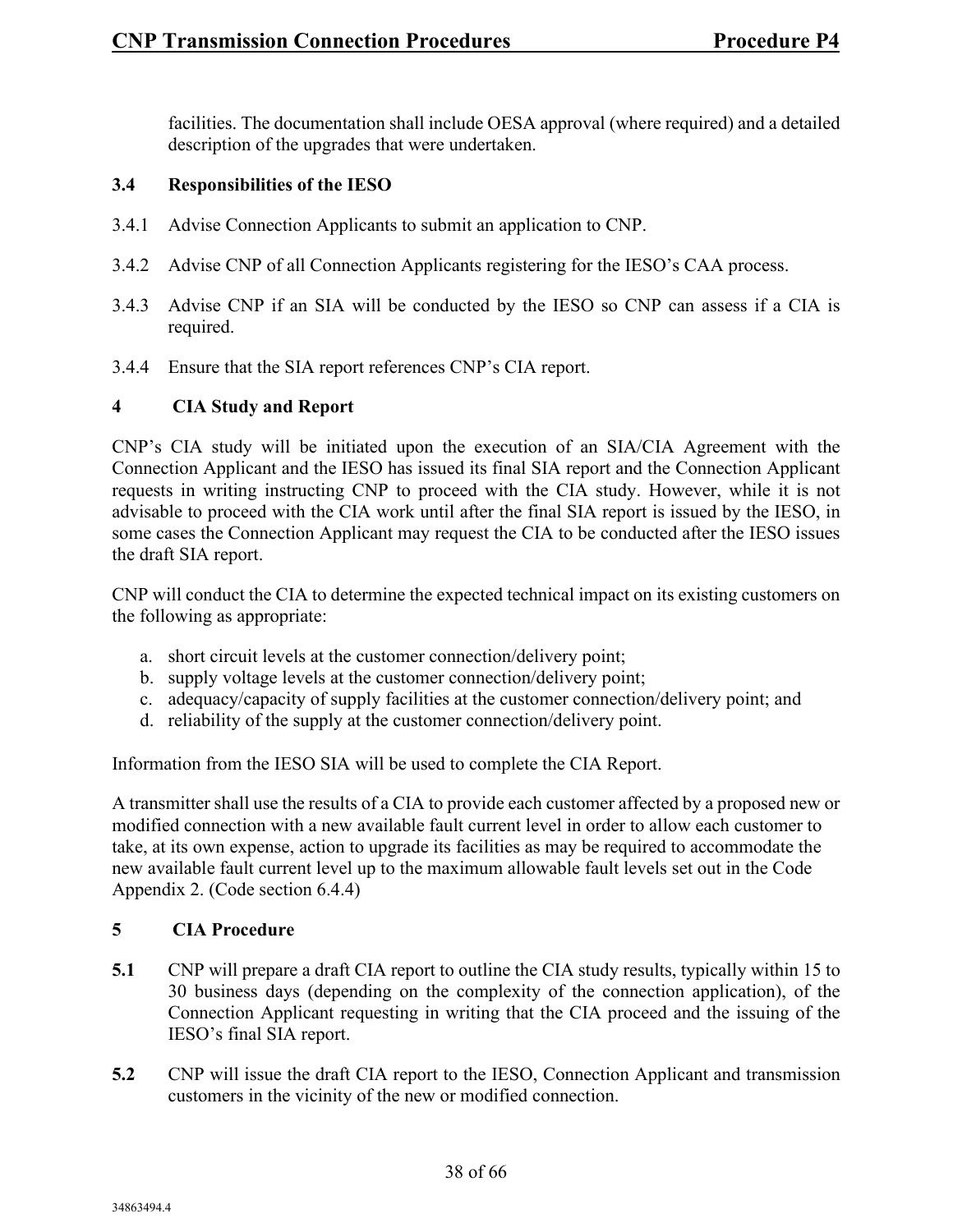- **5.3** Transmission customers in the vicinity of the new or modified connection will have 30 business days to provide their feedback from the issuance of the draft CIA report.
- **5.4** A final CIA report with customer feedback will be completed within 15 business days of the last date the customers in the vicinity of the new or modified connection are required to provide their feedback.
- **5.5** The final CIA report will be distributed to the IESO, Connection Applicant, OESA and transmission customer in the vicinity of the new or modified connection. The report may also be provided to the OEB by the IESO or the Connection Applicant.

#### **Notes:**

If the Connection Applicant makes material changes to the proposed connection after the final CIA report is issued, then CNP will review the CIA to determine if there is a need to revise the final report, send it to the impacted transmission customers for additional feedback and issue an addendum to the final CIA report. The Connection Applicant will be accountable for the additional costs. If a new IESO SIA is required, then a new SIA/CIA Agreement must be executed and a new CIA conducted.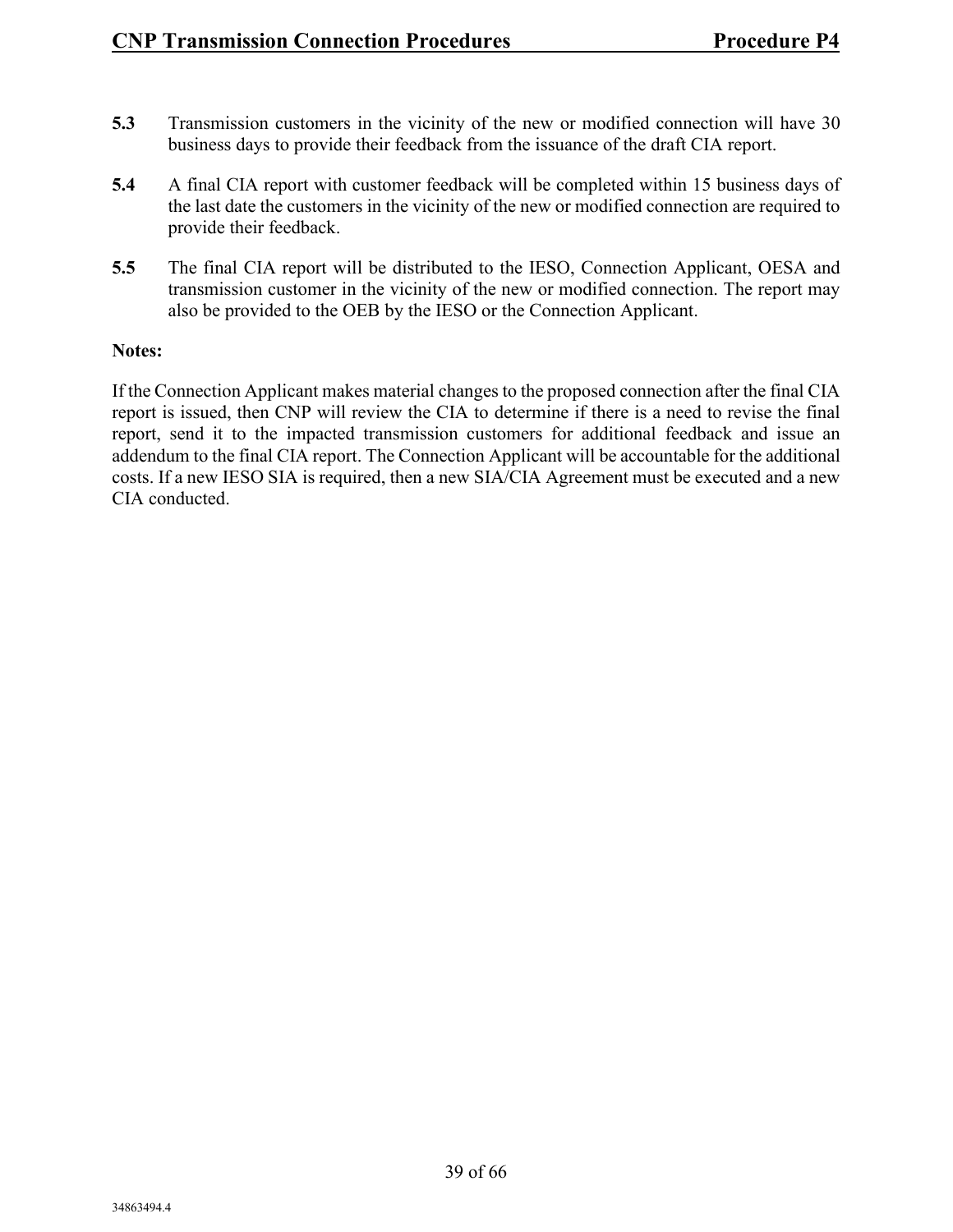**Procedure P5**

## **Economic Evaluation Procedure**

### **(Load Customers)**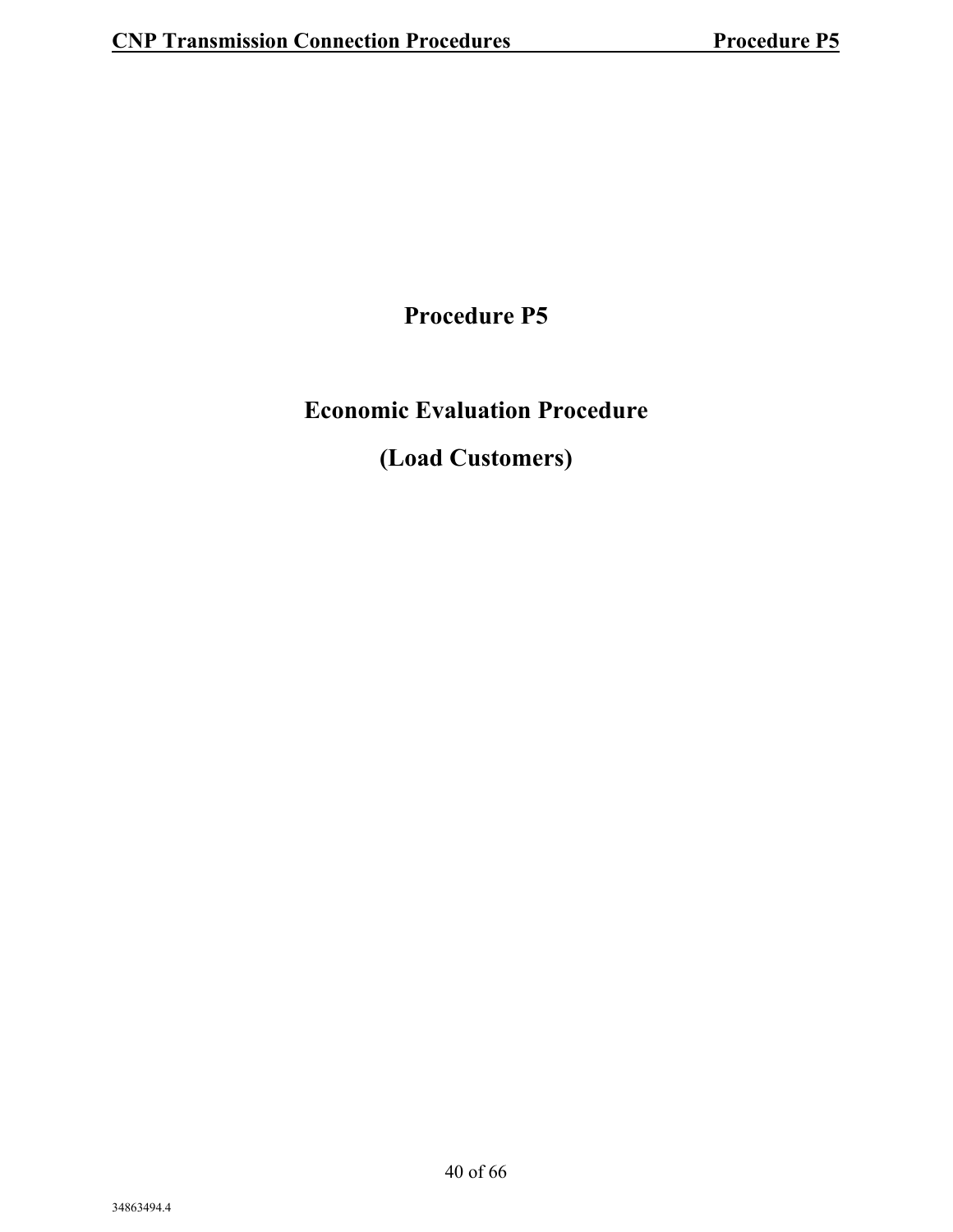#### **P5 – Economic Evaluation Procedure (Load Customers)**

#### **1 Introduction**

This procedure applies to Load Connection Applicants who have proposed a new or modified connection*,* and ask CNP to fund the construction of facilities and/or CNP has to modify its own existing facilities, which will be repaid over time by the Load Connection Applicant. The repayment will take the form of a capital contribution plus periodic true-ups.

This procedure has been prepared based on the requirements of the Code section 6.1.4 (e) and to comply with the Code sections 6.5.2 and 6.5.3. CNP will carry out this economic evaluation of a proposed new or modified connection to determine what capital contribution is to be made by the Load Connection Applicant.

#### **2 Initiating the Economic Evaluation Procedure**

- **2.1** The Load Connection Applicant initiates TCP Step 3 Connection Estimates section 3.4.1 by informing CNP in writing that it wants to proceed with the connection and is requesting estimates of the connection costs.
- **2.2** CNP will use the results of the TCP Step 3 Connection Estimates Procedure and, if required, Procedure P6 – Contestability Procedure, as inputs to this Economic Evaluation Procedure.

#### **3 Determining the Financial Risk and Economic Evaluation Period**

#### **3.1 Load Connection Applicant's Financial Risk**

Based on the information provided and the methodology outlined below, CNP will assign the Load Connection Applicant a financial risk (Code Appendix 4) as one of the following:

- a) High Risk
- b) Medium High Risk
- c) Medium Low Risk
- d) Low Risk

This risk will determine the time period over which the costs of connection will be recovered from the Load Connection Applicant.

#### **3.2 Load Connection Applicant's Economic Evaluation Period**

CNP will identify the Economic Evaluation Period based on the following: (Code section 6.5.2 (b))

- i. 5 years for a high risk connection;
- ii. 10 years for a medium high risk connection;
- iii. 15 years for a medium low risk connection; and
- iv. 25 years for a low risk connection.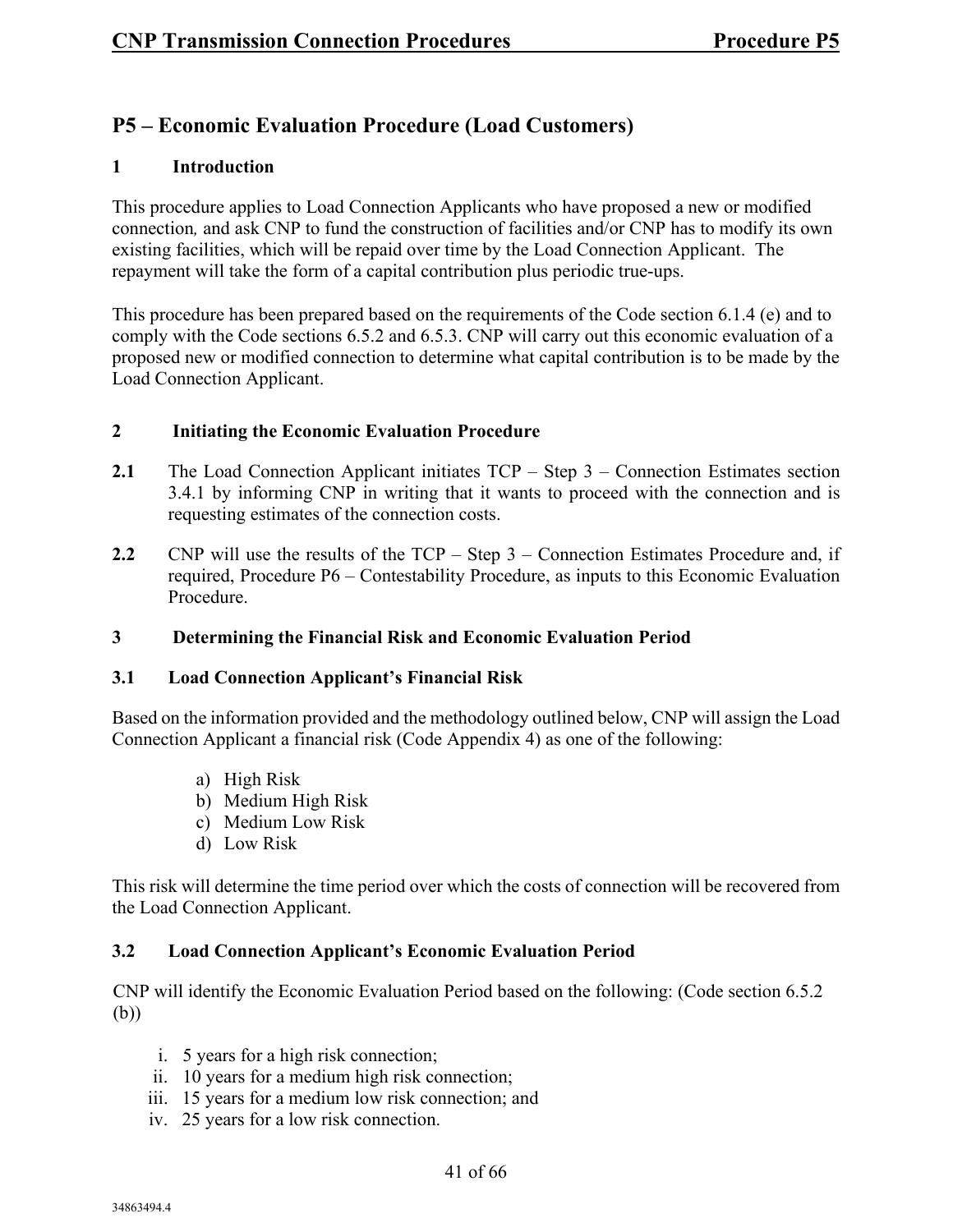When a connection is for a project having a finite life, the economic evaluation period will be based on the life of the project or the economic evaluation period, whichever is less.

#### **3.3 Methodology – Financial Risk**

The following is the methodology that will be used by CNP in determining the financial risk associated with a proposed connection of the Load Connection Applicant. CNP's methodology shall meet the requirements of and be consistent with the Code Appendix 4. (Code section 6.5.2 (a))

#### **3.3.1 Project Financed Connections**

For a new or modified connection that is being financed by the Load Connection Applicant on a "project financing" basis, the Load Connection Applicant's financial risk classification will be determined by the type and amount of security provided. Ordinarily a parental guarantee from an entity with an acceptable credit rating will be required. With an acceptable parental guarantee, the risk classification of the project will be based on the risk of the parent, subject to the exception noted above for finite-life projects in section 3.2 in this procedure.

When acceptable security is not provided, the Load Connection Applicant will be assigned a high-risk classification.

#### **3.3.2 Connections that are not Project Financed**

For a new or modified connection that is not being financed by the Load Connection Applicant on a "project financing basis", CNP will determine the financial risk of the Load Connection Applicant associated with the proposed connection based on the following:

#### **Load Connection Applicant with Bond Rating**

CNP will establish a Load Connection Applicant's risk classification based upon the customer's bond rating, as provided from a known bond-rating agency. [e.g.: Dominion Bond Rating Service (DBRS)]

#### **Load Connection Applicant Without Bond Rating**

Should a Load Connection Applicant not have a bond rating, the risk profile shall be based on the customer's Altman Z-Score for Public Industrial Companies, Private Industrial Companies or Private Non-Industrial Companies; as appropriate.

Where audited financial statements (refer to section 8.2 in this procedure) are not available from the Load Connection Applicant, CNP may, at its option, use unaudited financial statements or other similar information.

Where the customer has not provided CNP with some or all of the information necessary to determine a risk classification, CNP may use estimates based on information provided by similar customers. Where no such comparable information is available or where CNP considers that the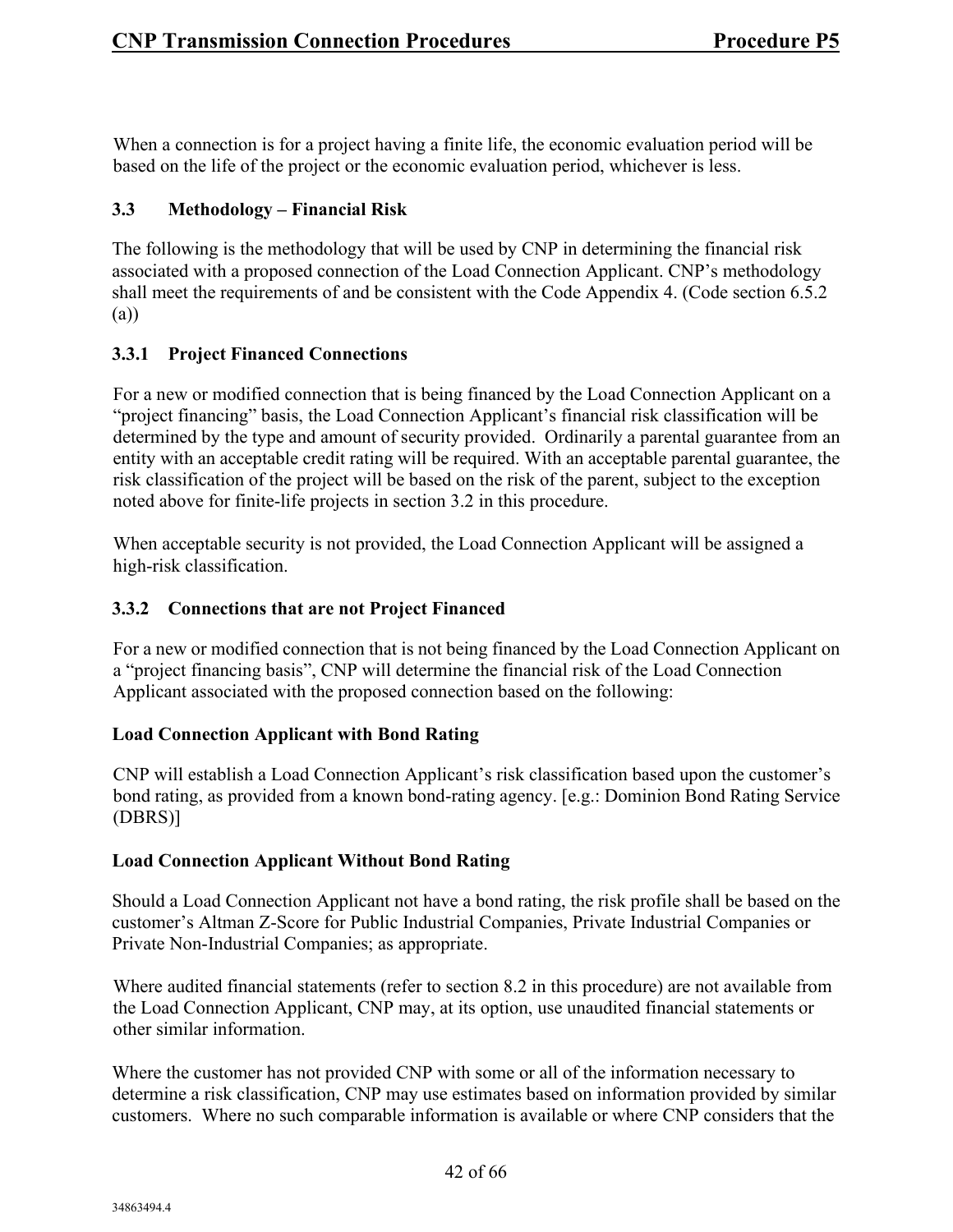customer's circumstances are such as to render the comparisons inappropriate, CNP may deem the risk classification as high risk.

#### **Altman Z Model**

The entity that published the Altman Z score Models included in this procedure was:

Predicting Financial Distress of Companies: Revisiting the Z Score and Zeta Models Edward I. Altman July 2000

The Altman Z-Score is calculated as follows:

Public Industrial Companies

 $Z = 1.2$  x  $X_1 + 1.4$  x  $X_2 + 3.3$  x  $X_3 + 0.6$  x  $X_4 + 0.999$  x  $X_5$ 

Private Industrial Companies:

 $Z = 0.717$  x  $X_1 + 0.847$  x  $X_2 + 3.107$  x  $X_3 + 0.420$  x  $X_4$  (\*) + 0.998 x  $X_5$ 

Private Non-Industrial Companies

 $Z = 6.56$  x  $X_1 + 3.26$  x  $X_2 + 6.72$  x  $X_3 + 1.05$  x  $X_4$  (\*)

Where:

| $X_1$     | =working capital/total assets                            |
|-----------|----------------------------------------------------------|
| $X_2$     | =retained earnings/total assets                          |
| $X_3$     | = earnings before interest and taxes (EBIT)/total assets |
| $X_4$     | =market value of equity/book value of total liabilities  |
| $X_4$ (*) | $=$ book value of equity/book value of total liabilities |
| $X_5$     | =sales/total assets                                      |

The Load Connection Applicant's Risk Classification and Economic Evaluation Period will be based on the following table: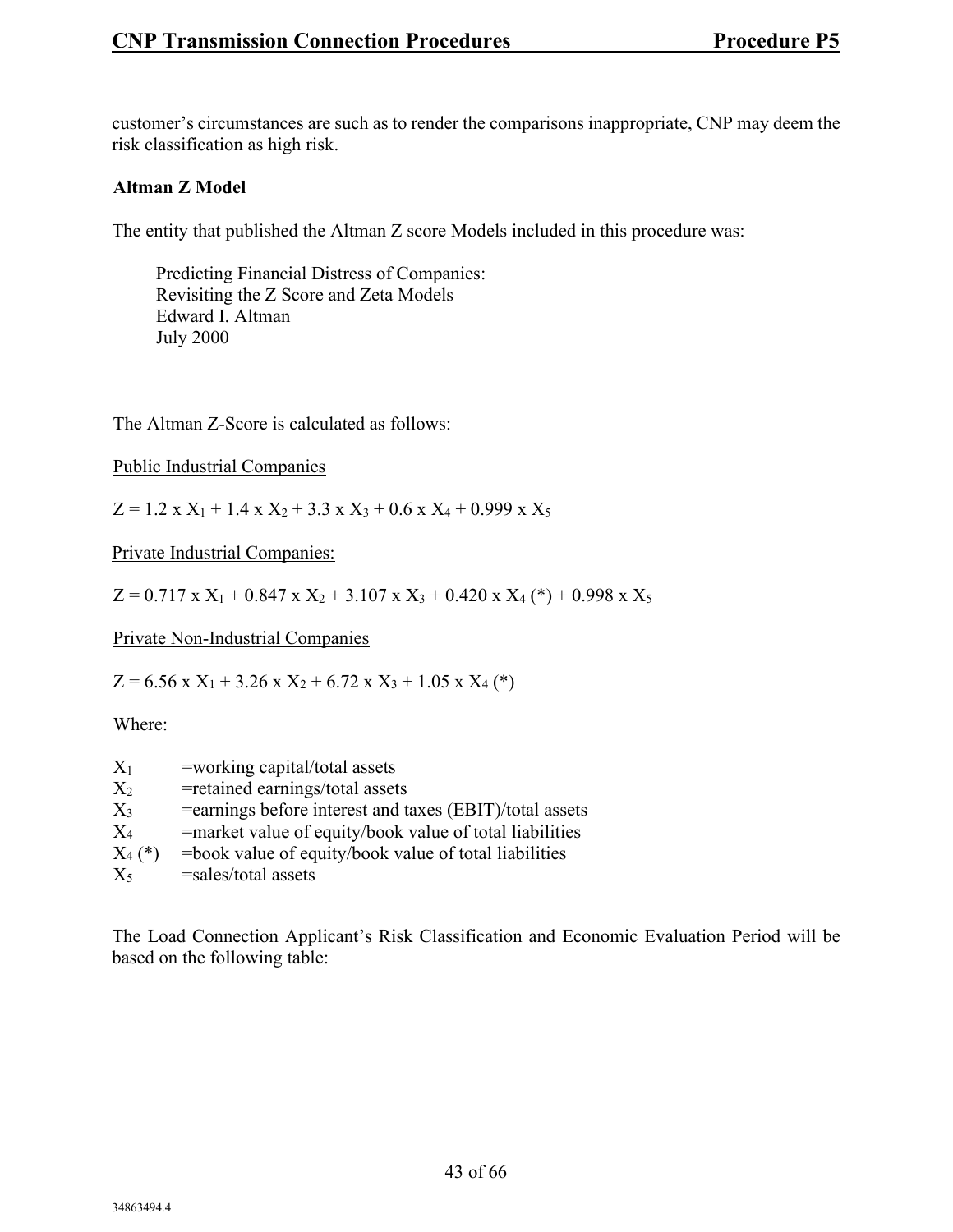| <b>Bond Rating*</b>       | <b>Altman Z-Score**</b>            |                                     | <b>Risk</b><br><b>Classification</b> | Economic<br><b>Evaluation Period</b> |          |
|---------------------------|------------------------------------|-------------------------------------|--------------------------------------|--------------------------------------|----------|
|                           | <b>Public</b><br><b>Industrial</b> | <b>Private</b><br><b>Industrial</b> | Private Non<br>-Industrial           |                                      |          |
|                           |                                    |                                     |                                      |                                      |          |
| CCC and below             | < 1.81                             | < 1.23                              | < 1.10                               | <b>High Risk</b>                     | 5 years  |
| $B-BB$                    | $1.81 - 2.67$                      | $1.23 - 2.59$                       | $1.10 - 2.32$                        | High<br>Medium<br>Risk               | 10 years |
| <b>Industrial BBB-AAA</b> |                                    |                                     |                                      | Medium<br>Low                        |          |
| Non industrial - BBB      | $2.68 - 2.99$                      | $2.60 - 2.90$                       | $2.33 - 2.60$                        | Risk                                 | 15 years |
| Non Industrial A-AAA      | >2.99                              | >2.90                               | >2.60                                | Low Risk                             | 25 years |

#### **Altman Z Table**

- \* Based on DBRS rating scale. Investment grade credits qualify for risk ratings of 15 years and above. Non-investment grade credits qualify for risk ratings of less than 15 years. Equivalent ratings from the rating agencies would apply if deemed suitable to CNP.
- \*\* The apportionments were made based on scaling the intermediate cutoff points used in the CPA Journal Online as referred to above and as calculated by Hydro One.

Public non-industrial companies or other entities that do not fall within the compass of one of the 3 Altman Z scores will be assessed using an appropriate methodology, at CNP's discretion.

If the Altman Z score appear anomalous, CNP will use at its sole discretion the Kaplan-Urwitz model as a secondary methodology.

#### **Kaplan-Urwitz Model**

The term  $(-2.56 \text{ X}2)$  is included in the formal model as indicated in the paper "Risk Assessment" Methodology Options, PHB Hagler Bailly, Management and Economic Consultants, 03/30/00; page 6 footnote 3. It is not clear if it was included in the model which, according to Ref. (c)/ page 6/ foot note 3, was published in April, 1979. There is no information to indicate that the model was revised by the authors or any other entity.

The Kaplan-Urwitz Score is calculated as follows:

$$
KU = 4.41 + 0.0012 \text{ x } X_1 - 2.56 \text{ x } X_2 - 2.72 \text{ x } X_3 + 6.40 \text{ x } X_4 - 0.53 \text{ x } X_5 + 0.006 \text{ x } X_6
$$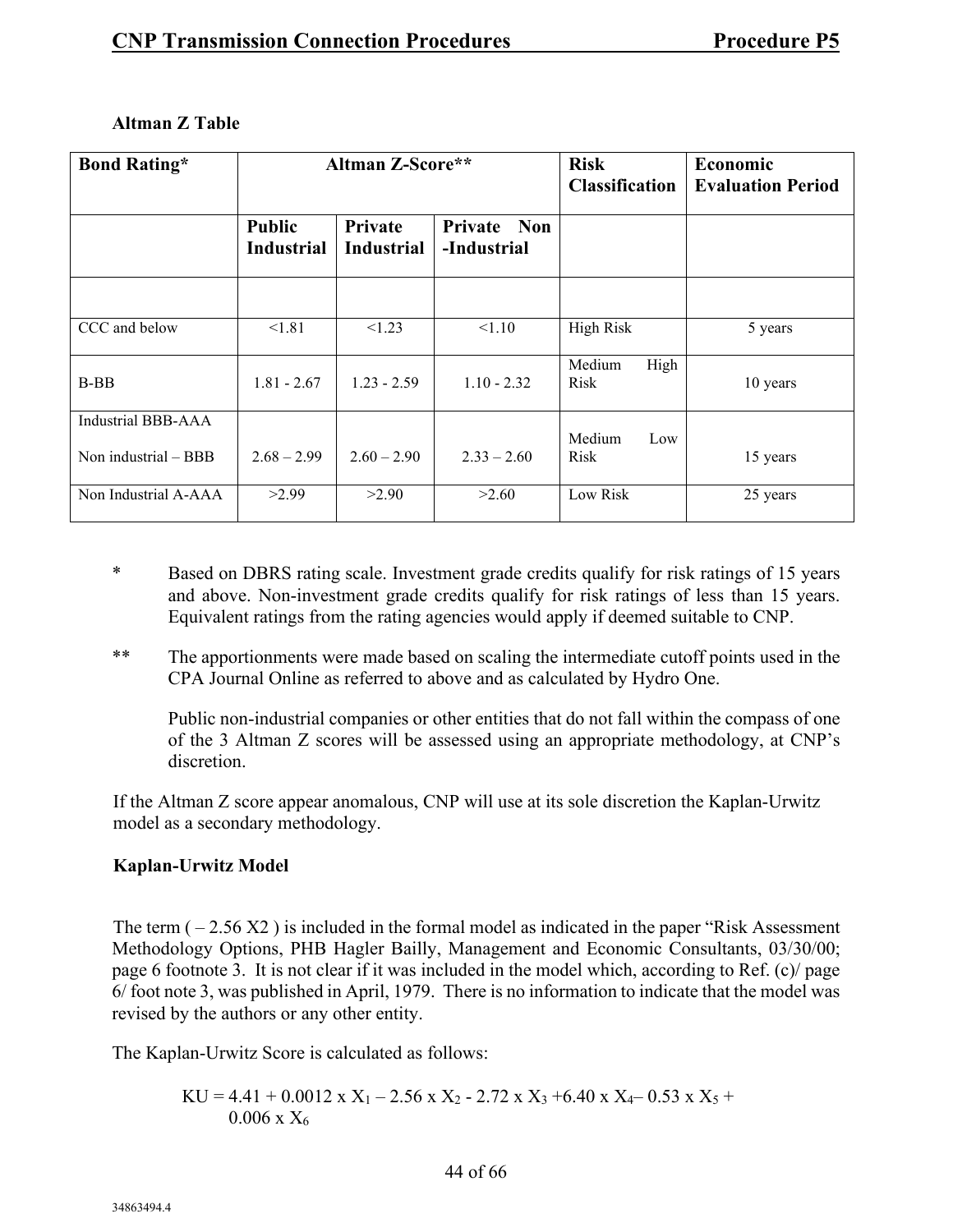Where:

 $X_1$  =total assets (\$000)  $X_2$  = if debt is subordinated, 1; otherwise 0  $X_3$  =long term debt/total assets  $X_4$  =net income over total assets  $X_5$  =coefficient of variation in net income over 5 years  $X_6$  =interest coverage (EBIT/interest expense)

The Load Connection Applicant's Risk Classification and Economic Evaluation Period will be based on the following table:

#### **Kaplan Urwitz Table**

| <b>Bond Rating*</b>    | Kaplan          | <b>Risk Classification</b> | Economic                 |
|------------------------|-----------------|----------------------------|--------------------------|
|                        | Urwitz-Score*** |                            | <b>Evaluation Period</b> |
| CCC and below          | $\leq 0$ **     | <b>High Risk</b>           | 5 years                  |
| $B-BB$                 | $\leq 0$ **     | Medium High Risk           | 10 years                 |
| Industrial BBB-AAA     | >1.57           |                            |                          |
| Non industrial $-$ BBB | $1.57 - 3.28$   | Medium Low Risk            | 15 years                 |
| Non Industrial A-AAA   | >3.28           | Low Risk                   | 25 years                 |

- \* Based on DBRS rating scale. Investment grade credits qualify for risk ratings of 15 years and above. Non-investment grade credits qualify for risk ratings of less than 15 years. Equivalent ratings from the rating agencies would apply if deemed suitable to CNP.
- \*\* Kaplan-Urwitz bond rating-equivalency scores are not provided for non-investment grade entities (below BBB). Kaplan-Urwitz scores less than zero accordingly will be classified as either high-risk or medium-high risk based on a combination of Kaplan-Urwitz scores, Altman Z scores and other factors such as traditional credit analysis.
- \*\*\* The methodology was applied to bond ratings as is done in the Altman Model in order to be consistent. The Altman Z Model tables, as published, do not include a category for an Industrial class to score a low-risk risk profile. Therefore, the presentation of the two models is consistent. CNP accepted Hydro One's apportionments and methodology that an Industrial class cannot exceed "Medium Low Risk".

#### **Application to OEB**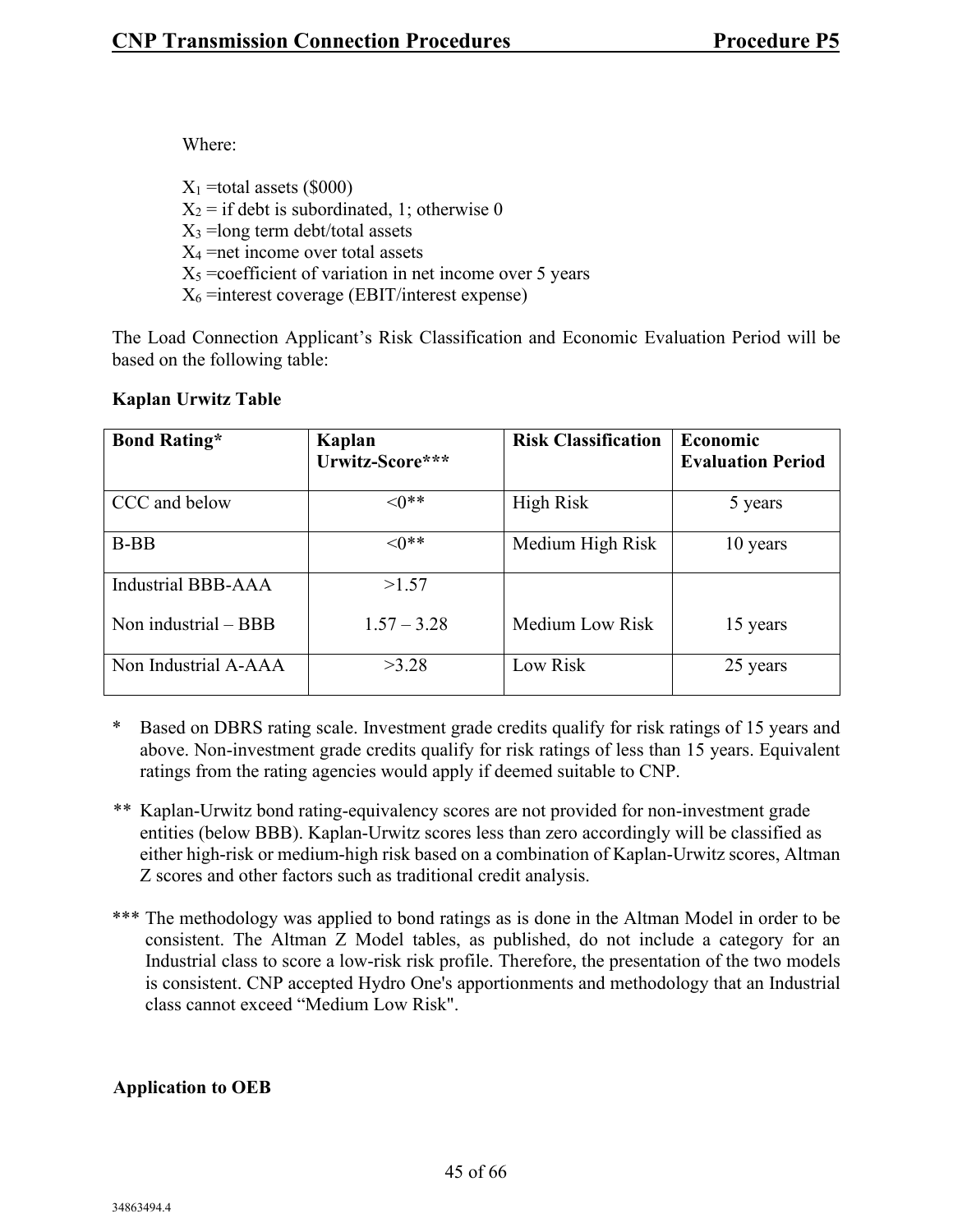Where CNP considers that the risk classification that results from the application of the above methods produces an anomalous result, CNP may, with the Load Connection Applicant's consent, assign a different risk classification to the new or proposed connection. Where the Load Connection Applicant does not consent, CNP may apply to the OEB for approval to determine the Load Connection Applicant's risk classification using an alternate methodology. (Code Appendix 4)

#### **4 Load Connection Applicant's Load Forecast and Connection Revenue**

The relevant connection rate revenues shall be the revenue derived from that part of the Load Connection Applicant's new load that exceeds the TNSC of any connection facility already serving that Load Connection Applicant and which will be served by the new or modified connection facility. (Code section 6.5.2 (j))

The Load Connection Applicant shall provide CNP with its load shape in monthly peak load forecasts based on the economic evaluation period calculated in section 3 in this procedure. This shall be submitted to CNP in writing and signed by a person or persons that can bind the company. The format acceptable to CNP is based on the Load Forecast Form to be provided by CNP. (Code section  $6.5.2$  (k))

#### **5 Capital Contribution Calculation**

- **5.1** The Capital Contribution (CC) Calculation will be based on the following requirements:
- 5.1.1 CNP will calculate the CC using the discounted cash flow calculation set out in the Code Appendix 5 using the forecast connection rate revenues from the connection facilities as calculated in section 4 in this procedure and the fully allocated capital cost [based on the estimated costs identified in TCP – Step 3 – Connection Estimates and if applicable TCP – Procedure P6 - Contestability Procedure (Load Customers)], operating and maintenance cost and administrative cost of the minimum design required to meet the Load Connection Applicant's needs. The costs shall include CNP's cost of CNP-owned equipment for monitoring and testing installed on connection facilities on either side of the connection point, and the cost of carrying out verification testing on that equipment; (Code section  $6.5.2$  (c))
- 5.1.2 The cost used in the economic evaluation is limited to the advancement costs where CNP had planned a new or modified connection facility and moves the planned date forward to accommodate a Load Connection Applicant; (Code section 6.5.2 (d))
- 5.1.3 CNP will use a discount rate that is based on CNP's current deemed debt-to-equity ratio, debt and preference share costs and the most recent Board-approved rate of return on equity; (Code section 6.5.2 (e))
- 5.1.4 That discounting will reflect the true timing of expenditures so that upfront capital expenditures are treated as occurring at the beginning of the first year of operation, and future capital expenditures, annual connection rate revenues and average operation and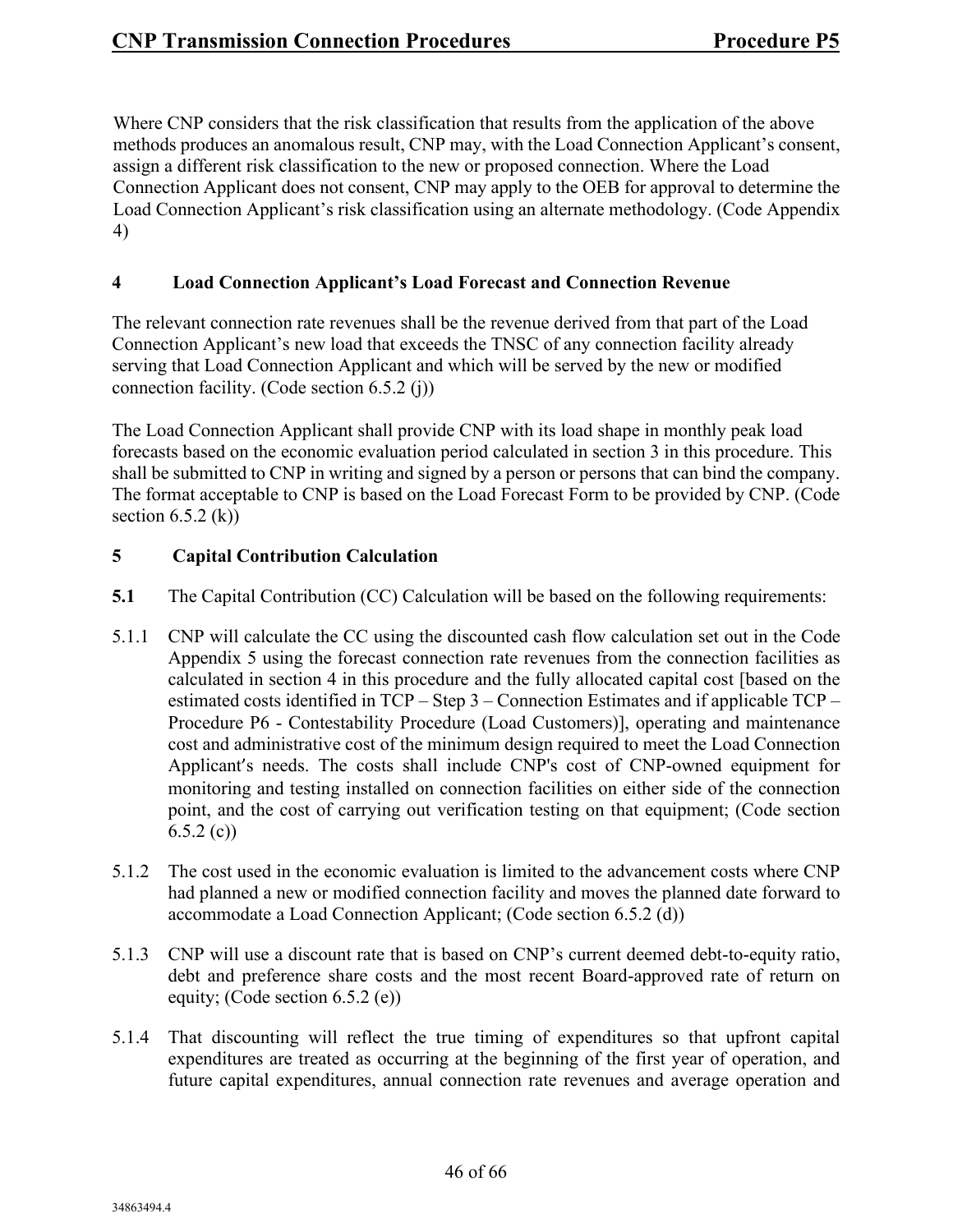maintenance costs will be treated as occurring at the mid-point of the year in which they occur; (Code section 6.5.2 (f))

- 5.1.5 CNP will take into account all relevant tax amounts, adjusted by any applicable capital cost allowance. (Code section 6.5.2  $(g)$ ) Taxes include income taxes, capital taxes and other taxes, as applicable;
- 5.1.6 CNP will exclude network facility costs and network rate revenues; and (Code section  $6.5.2$  (h))
- 5.1.7 CNP will exclude historic revenues and sunk costs. (Code section 6.5.2 (i))
- **5.2** Where CNP undertakes an economic evaluation for a Load Connection Applicant the economic evaluation will be completed separately for line connection assets and transformation connections assets. (Code section 6.5.2 (l))
- **5.3** Where one or more customers triggers the need for a new or modified connection facility and the IESO undertakes an assessment at the request of CNP that confirms the new or modified connection facility will also address a broader network system need, CNP shall determine the proportional benefit and the related attribution of costs between the triggering customer(s), collectively, and the network pool. CNP shall then attribute the collective triggering customer costs to each triggering customer(s). When this applies, CNP shall apply to the Board for approval of the attribution of costs between the triggering customer(s) and the network pool. Where the Board approves a different attribution of costs, CNP shall recalculate the capital contribution to be made by the triggering customer(s). (Code sections 6.3.18 and 6.3.18A)

#### **6 Fully Allocated Capital Cost**

The fully allocated capital cost to be used in the calculation of the Load Connection Applicant's capital contribution is:

- **6.1** the capital costs of any CNP uncontestable work including CNP overheads; plus
- **6.2** where facilities are transferred to CNP for contestable work, the capital cost of the contestable work which will be equal to the transfer price which includes any direct costs and overheads CNP incurred as part of providing design technical requirements and specifications and to manage the project including inspection, testing and commissioning costs billed to the Load Connection Applicant.

#### **7 Partial Refund of Capital Contribution**

Where a Load Connection Applicant has made a capital contribution for the construction or modification of a connection facility, and where that capital contribution includes the cost of capacity on the connection facility not needed by the Load Connection Applicant, CNP shall provide a refund, calculated in accordance with the Code section 6.3.17A, to the Load Connection Applicant if that capacity is assigned to another load customer within fifteen years of the date on which the connection facility comes into service. Where such a refund is required under the Code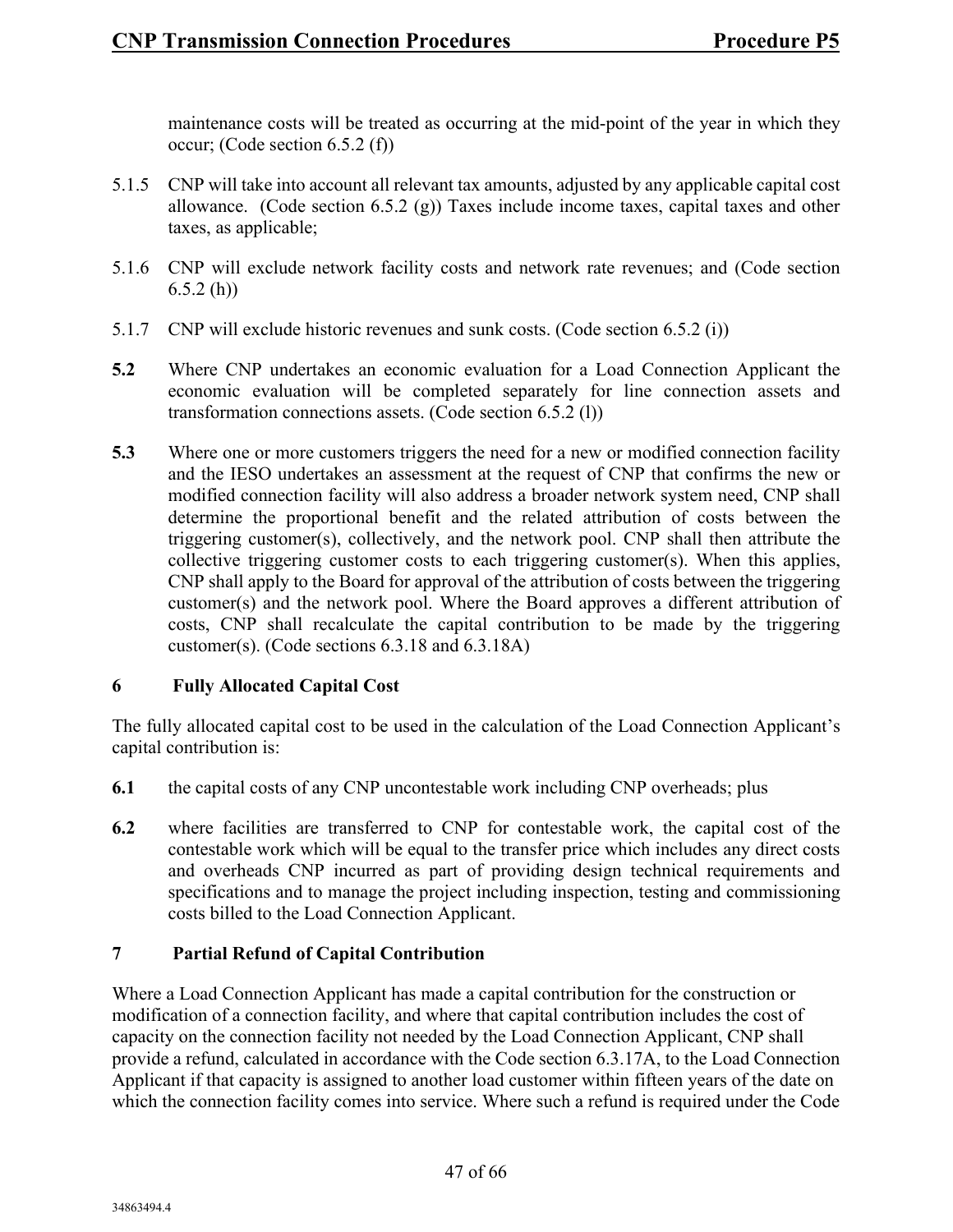section 6.3.17, CNP shall require a financial contribution, calculated in accordance with the Code section 6.3.17A, from the subsequent customer to cover the amount of that refund. (Code section 6.3.17)

#### **8 Economic Evaluation Procedure**

- **8.1** CNP will initiate the Economic Evaluation Procedure once the Load Connection Applicant has informed CNP in writing as per section 2.1 Initiating the Economic Evaluation Procedure.
- **8.2** CNP will define what information the Load Connection Applicant must provide in order to determine the financial risk of the Load Connection Applicant. The information will include, but not be limited to:
	- i. Credit worthiness and bond rating
	- ii. Audited financial statements for previous 3 years
- **8.3** The Load Connection Applicant provides the requested information to CNP.
- **8.4** CNP will determine the financial risk and economic horizon for the Load Connection Applicant as per section 3 in this procedure and inform the Load Connection Applicant in writing.
- **8.5** CNP will calculate the Load Connection Applicant's initial capital contribution as per section 5 in this procedure based on estimated costs.
- **8.6** CNP will provide the Load Connection Applicant in writing a copy of the economic evaluation with the requirement for any initial capital contribution clearly identified.
- **8.7** The Load Connection Applicant and CNP will proceed to negotiate and sign a CCRA as per TCP – Step 4 – Connection and Cost Recovery.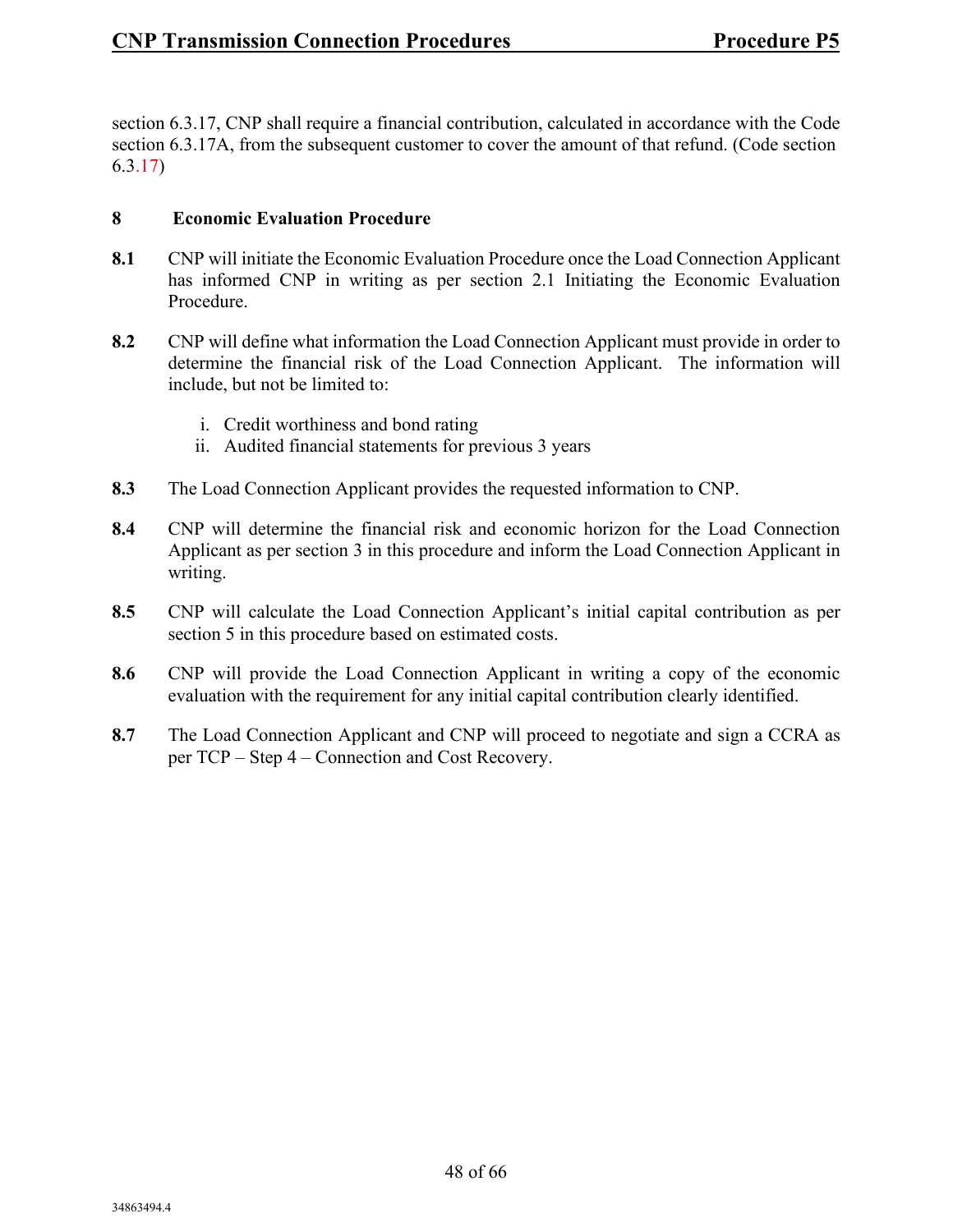**8.8** Since the calculation of the Load Connection Applicant's initial capital contribution was based on estimated costs, CNP will recalculate the Load Connection Applicant's capital contribution in accordance with the original method based on actual costs as soon as these are known, and obtain from or credit the Load Connection Applicant for any difference between the two calculations. Such recalculated capital contribution shall thereafter be used as the Load Connection Applicant's capital contribution for all purposes under the Code. (Code section 6.5.2)

#### **9 Economic Evaluation True-up Procedure**

- **9.1** CNP will document in the CCRA the requirements for true-up calculations based on the Code sections 6.5.3 to 6.5.11.
- **9.2** The Load Connection Applicant will provide CNP, on the true-up date, its revised load forecast from the true-up date until the end of the economic evaluation period with a format as per CNP's Load Forecast Form.
- **9.3** CNP will undertake the Economic Evaluation at each true-up point based on the Code sections 6.5.3 to 6.5.11 and as documented in the CCRA.
- **9.4** CNP will inform the Load Connection Applicant in writing of the results of the economic evaluation true-up calculation including any additional payment the load customer is required to pay to make up any shortfall or identification of any excess revenue credited to the load customer in a notional account.
- **9.5** For the final true-up calculation, CNP will indicate to the Load Connection Applicant in writing that it is the last true-up and any adjustments will be as per the Code section 6.5.7 which applies to any payment to the load customer of the final credit in the notional account.

#### **10 Distributors Required to Provide a Capital Contribution**

- **10.1** Where a distributor is required to provide a capital contribution, CNP shall permit the capital contribution to be provided in equal installments over a period of time not to exceed five years unless a longer period is approved by the Board. Where a distributor provides the capital contribution in installments, CNP shall charge interest on the unpaid balance at the Board's prescribed construction work in progress rate, which is updated quarterly and published on the Board's website. The interest charges shall accrue monthly commencing on the date the connection asset goes into service and be paid annually, as part of each installment payment. (Code section 6.3.19)
- **10.2** For the purposes of section 3.6.1 of the Distribution System Code, CNP shall, upon the request of a transmission-connected distributor, calculate the capital contribution amount for each distributor and each distribution-connected large load customer with a non-coincident peak demand exceeding 5 MW that contributes to the need for a new or modified transmitter-owned connection facility. CNP shall calculate any true-ups in respect of each capital contribution in accordance with the true-up provisions of Code section 6.5. (Code section 6.3.20)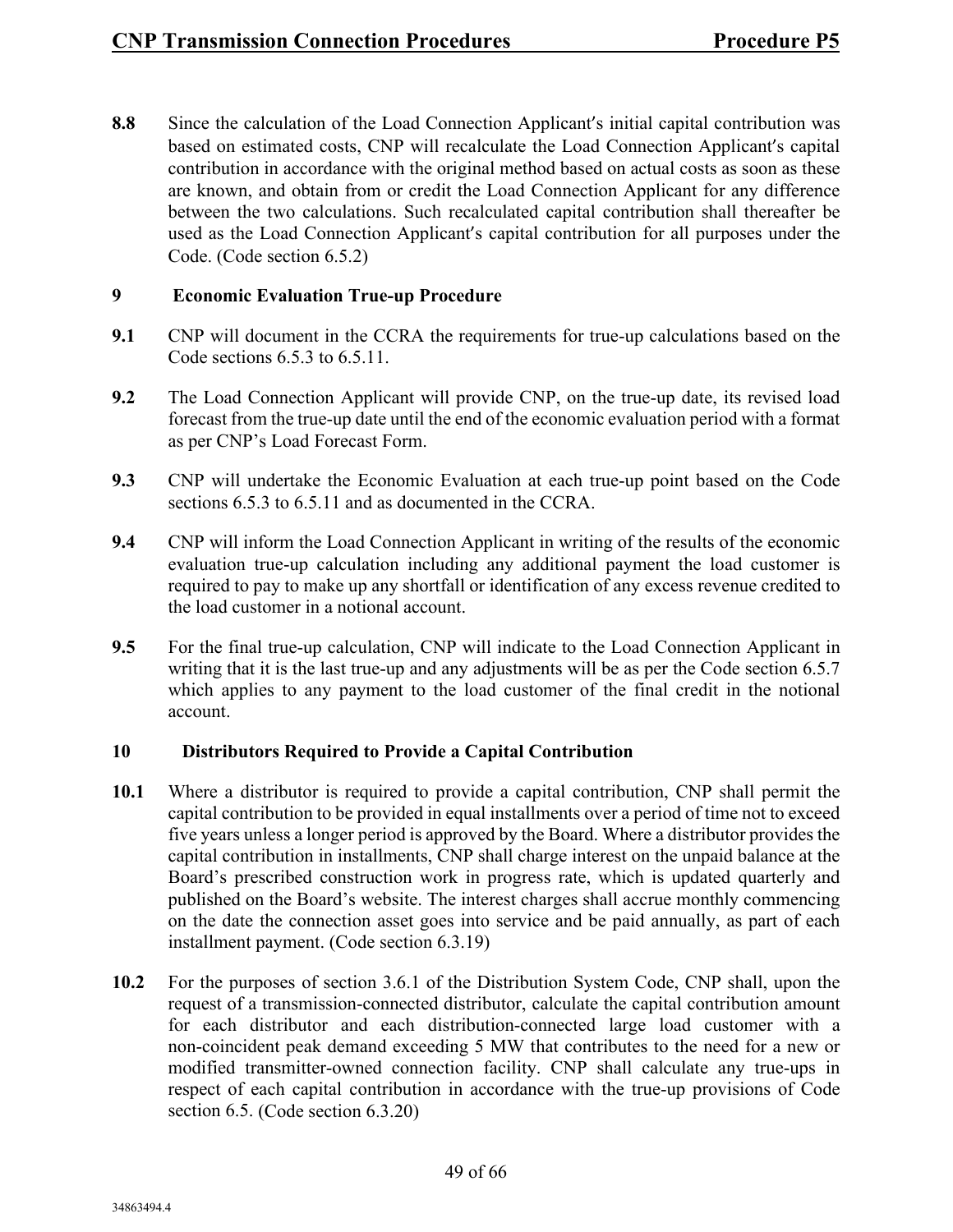**Procedure P6**

**Contestability Procedure** 

**(Load Customers)**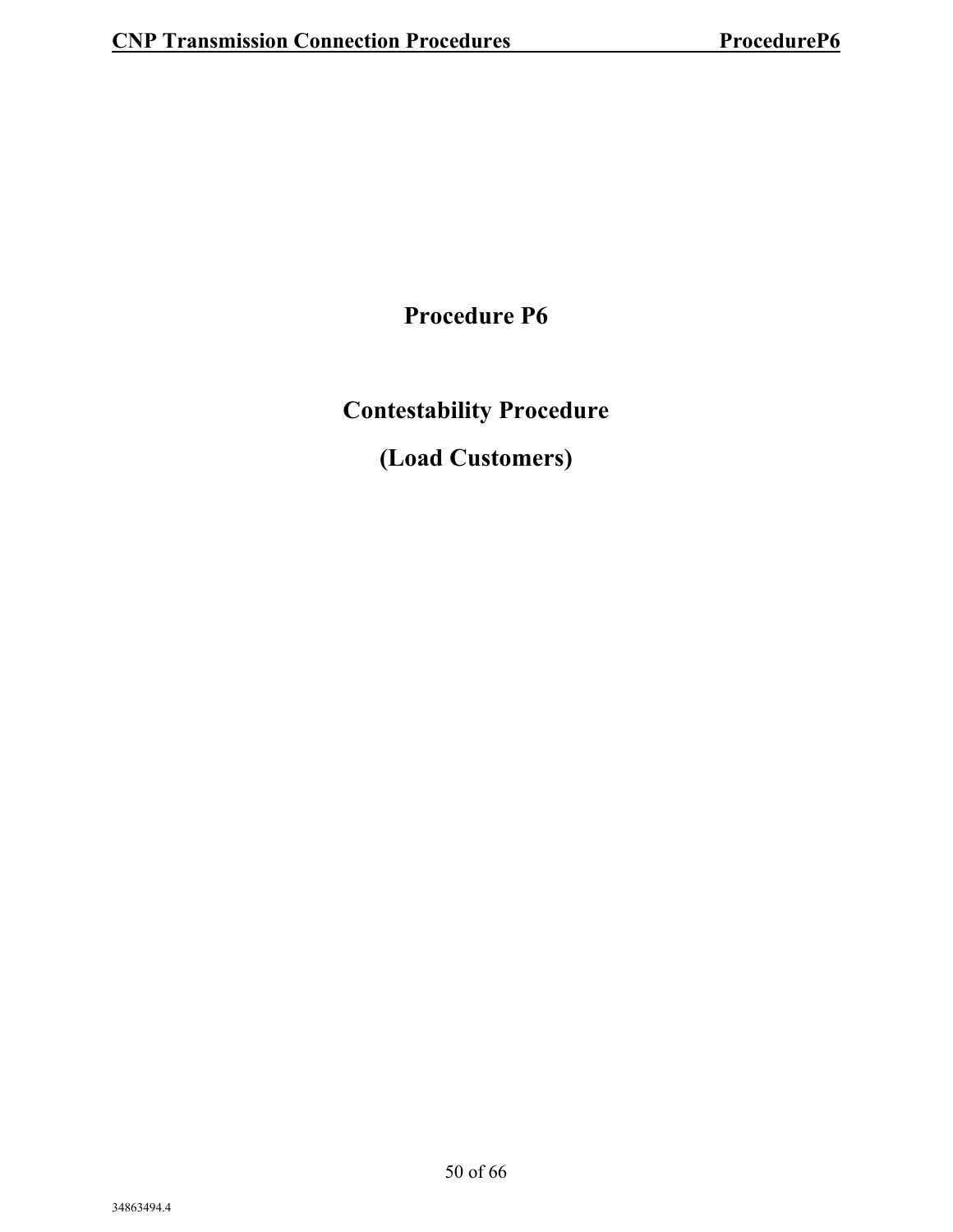#### **P6 – Contestability Procedure**

#### **1 Introduction**

This Contestability Procedure was developed based on the intent of the Code section 6.6 (Contestability).

#### **2 Criteria for Uncontestable and Contestable Work:**

Sections 2.1 and 2.2 define the Uncontestable Work and Contestable work based on the Code section 6.6.2 (a).

#### **2.1 Uncontestable Work:**

- 2.1.1 Design and build modification to or addition of transformation and/or line connection facilities on CNP's existing facilities or utilizing existing station sites or existing rights-of-way; or
- 2.1.2 Design technical requirements and specifications for new transformation and/or line connection facilities not on CNP's existing facilities or utilizing existing station site or existing rights-of-way but to be owned by CNP.

#### **2.2 Contestable Work:**

2.2.1 Design and build (excluding design technical requirements and specifications) new transformation and/or line connection facilities to be owned by CNP which do not utilize existing station sites or existing rights-of-way.

#### **3 Rights and Obligations of the Load Customer:**

- **3.1** The right of the load customer to choose to carry out the contestable work or to require CNP to do it, provided that where the load customer chooses to carry out the contestable work, it must carry out all of the contestable work. (Code section 6.6.2 (c))
- **3.2** Where a load customer elects to carry out contestable work, the obligation of the load customer to complete that contestable work in accordance with CNP's conceptual design and technical standards and specifications and to pay any Board-approved fees for inspection, testing and commissioning by CNP. (Code 6.6.2 (d))
- **3.3** The right of the load customer to transfer any dedicated connection facilities (connection facilities serving one customer) it constructs to CNP and the obligation to transfer non-dedicated connection facilities (connection facilities serving more than one load or generator customer) that it constructs to CNP. (Code section 6.6.2 (e))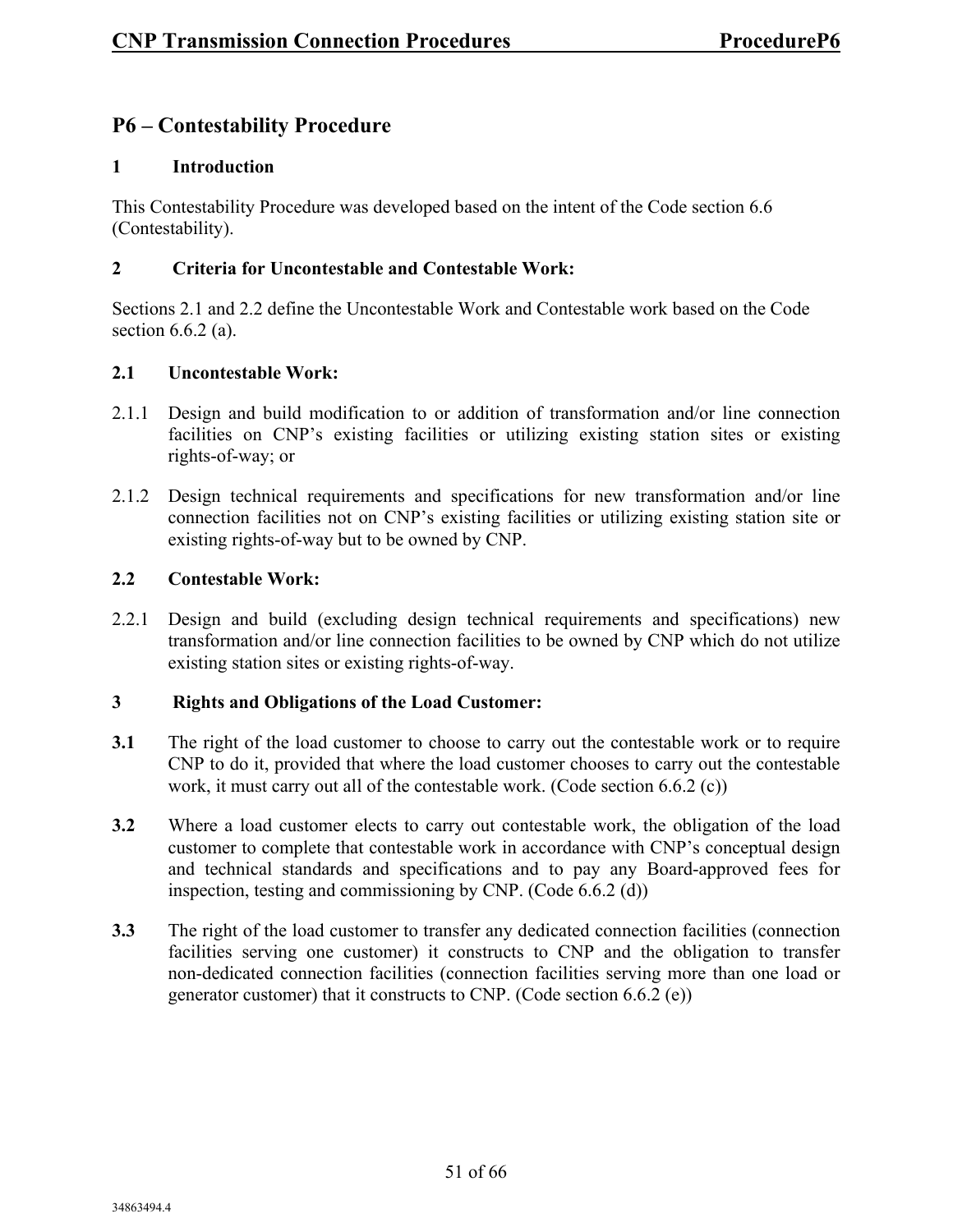#### **4 Obligations of CNP:**

- **4.1** Where a load customer requires new connection facilities, CNP shall allow the load customer to elect either to provide its own connection facilities or to require CNP to provide them. (Code section 6.6.1)
- **4.2** Where the load customer elects to require CNP to provide the connection facilities, CNP shall also allow the load customer to elect to have any associated contestable construction or design work as identified in section 2.2.1 in this procedure carried out by a party other than CNP. (Code section 6.6.1)
- **4.3** CNP has an obligation at no cost to provide the following to the load customer (Code section  $6.6.2$  (b)):
	- i. a description of the contestable work and uncontestable work base on the criteria above;
	- ii. a description of the labour and materials for each of the contestable work and the uncontestable work;
	- iii. an initial estimate of the capital cost for each of the contestable work and the uncontestable work, broken down into labour (including design, engineering and construction), materials, equipment, direct overhead (including administration) and indirect overhead costs, together with an indication of the degree of accuracy of that estimate;
	- iv. the calculation used to determine any capital contribution to be paid by the load customer if CNP constructs the connection facilities, even if no capital contribution is required. This calculation must include all of the assumptions and inputs used to produce the economic evaluation as described in TCP – Procedure P5 – Economic Evaluation Procedure (Load Customers), including the manner in which the customer's risk classification has been determined under the Code Appendix 4; and
	- v. the information set out in the Code Appendix 3, and the technical standards and specifications applicable to the contestable work, in sufficient detail to allow the load customer to design and construct connection facilities that will meet the requirements applicable to CNP's transmission system;

and to provide, at cost, any revisions to this information required either due to changes in the load customer's plans or to obtain additional design work in order to enhance CNP's initial capital cost estimate.

- **4.4** Where a load customer proposes or is obliged to transfer any connection facilities it constructs to CNP, CNP has an obligation to provide, upon request and at cost, engineering design in sufficient detail to allow the load customer to carry out the contestable work and meet the specific connection facility design and performance requirements of CNP. (Code section  $6.6.2$  (f))
- **4.5** The obligation of CNP to pay a transfer price that is the lower of the cost to the load customer or the transmitter's reasonable cost to do the same work, for any connection facility a load customer constructs and opts or is required to transfer to CNP. (Code section  $6.6.2$  (g))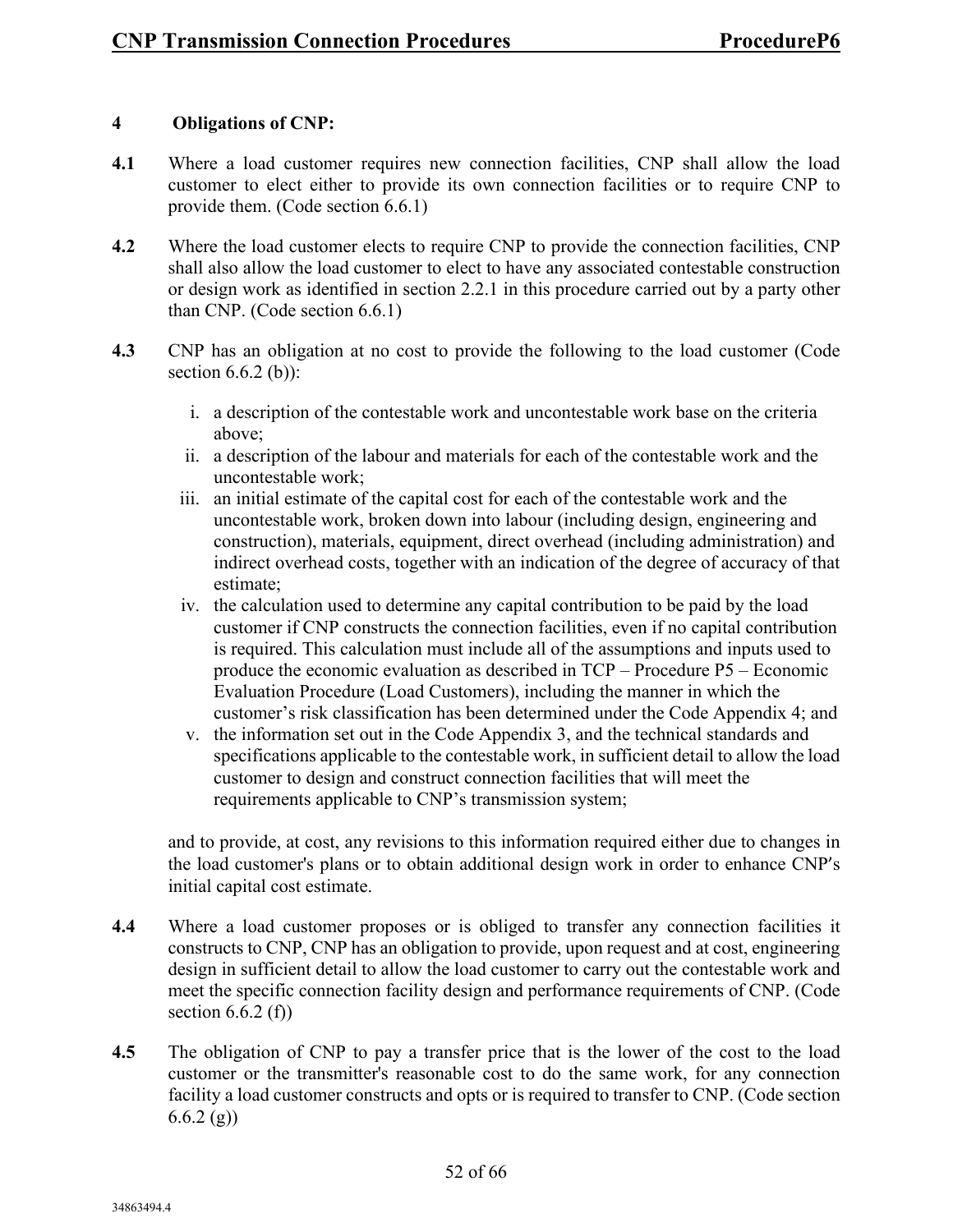- **4.6** Where CNP pays a transfer price for a connection facility constructed by a load customer, CNP has an obligation to make any adjustment required to reflect that transfer price in any capital contribution that is to be paid by the load customer as calculated in accordance with TCP – Procedure P5 – Economic Evaluation Procedure (Load Customers). (Code section  $6.6.2$  (h)):
- **4.7** CNP has an obligation to prepare all estimates required by this contestability procedure in accordance with good utility practice and industry standards. (Code section 6.6.2):
- **4.8** CNP shall provide a copy of this contestability procedure to any load customer requiring new connection facilities. (Code section 6.6.3)

#### **5 Contestability Procedure**

- **5.1** As per TCP Step 3 Connection Estimates section 3.4.2, the load connection applicant will indicate to CNP in writing whether it is requesting CNP to implement this Contestability Procedure.
- **5.2** If the Load Connection Applicant requires CNP to provide initial estimates of the capital cost of contestable work, then CNP shall provide the customer with the information as outlined in section 4.3 in this procedure within 45 business days.
- **5.3** As per TCP Step 3 Connection Estimates section 3.4.13, the load connection applicant must select one of the following three options:
	- i. CNP built and owned (pool funded)
	- ii. Customer built and transferred to CNP (pool funded)
	- iii. Customer built and owned (not pool funded)
- **5.4** If the Load Connection Applicant selects the option under section 5.3 i above (CNP built and owned), then the CNP initial estimates for all the contestable and uncontestable connection facilities will be used in the TCP – Procedure P5 – Economic Evaluation Procedure to determine the Load Connection Applicant's capital contribution. The initial estimate will typically be  $+/- 20\%$  as per the TCP – Step 3 – Connection Estimates.
- **5.5** If the Load Connection Applicant selects the option under section 5.3 ii above (to build the facilities themselves and transfer the facilities to CNP), then:
- 5.5.1 CNP will provide initial estimates of the capital cost for the contestable and uncontestable CNP work required for connection as per section 4.3 in this procedure and these initial estimates will be used in the TCP – Procedure P5 – Economic Evaluation Procedure to determine the Connection Applicant's capital contribution. The initial estimate will typically be  $+/- 20\%$  as per the TCP – Step 3 – Connection Estimates;
- 5.5.2 If the Load Connection Applicant proceeds with the connection, CNP will provide, when requested and at cost as part of the full capital cost of the facility to be transferred to CNP, design technical requirements and specifications to allow the customer to carry out the contestable work including CNP design, construction, operations and maintenance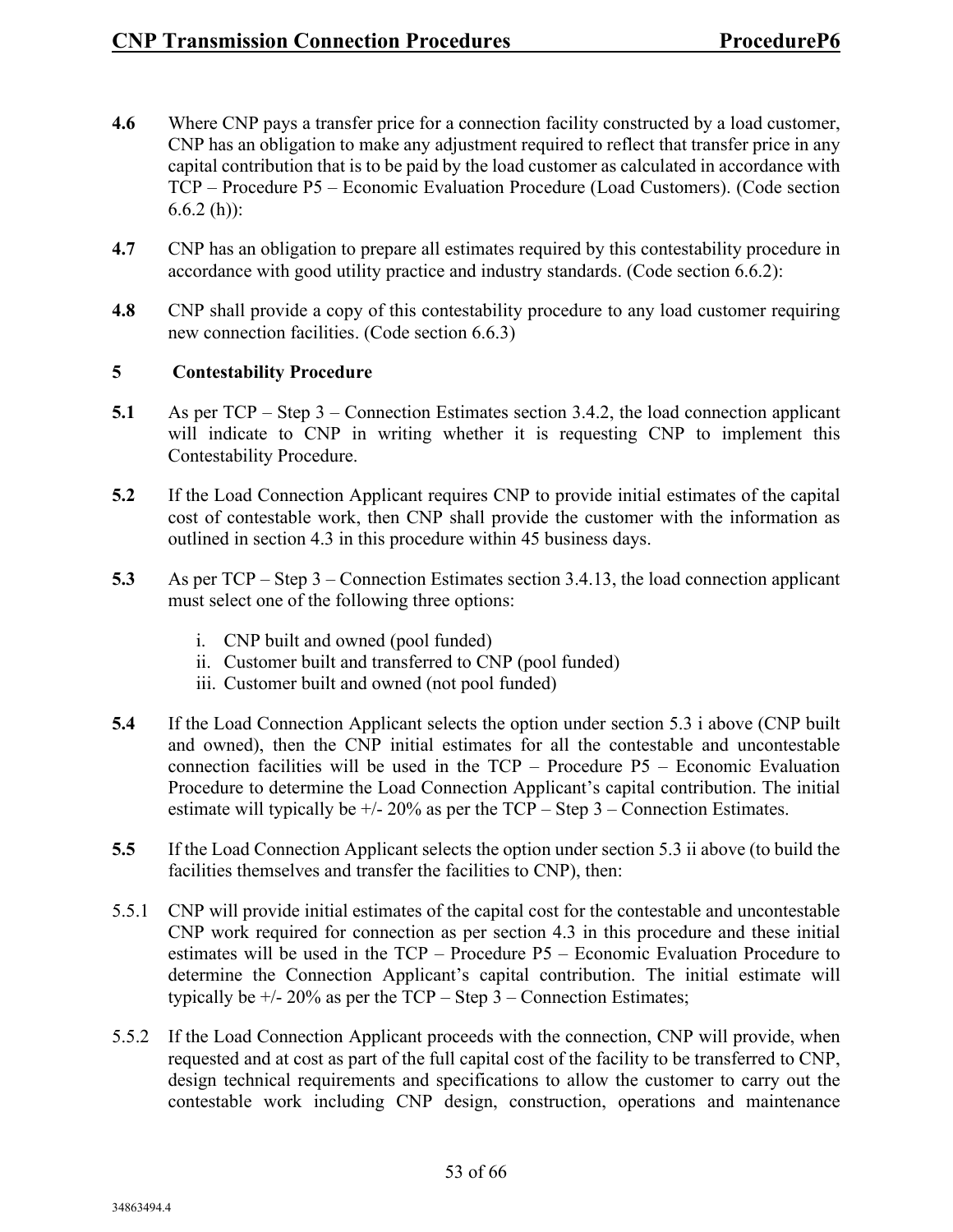standards that must be met in constructing the connection facilities to be transferred to CNP;

- 5.5.3 the transfer price will be as per section 4.5 in this procedure and CNP's reasonable cost to do the same work will be based on the initial estimated capital cost of the contestable work (if the Connection Applicant requests a more accurate estimate from CNP, then CNP will provide a more accurate estimate at cost for the Connection Applicant to establish CNP's reasonable cost of the contestable work to determine the transfer price);
- 5.5.4 the capital cost of the contestable work will be equal to the transfer price which includes any direct costs and overheads CNP incurred as part of providing design technical requirements and specifications and to manage the project including inspection, testing and commissioning costs billed to the Connection Applicant; and
- 5.5.5 the capital cost for a connection facility constructed by the Load Connection Applicant is finalized and CNP has paid the Load Connection Applicant the transfer price, CNP will adjust the capital contribution as per section 4.6 of this procedure with the Load Connection Applicant accountable for any increase in the capital contribution and CNP accountable for refunding part of the capital contribution, already paid by the Load Connection Applicant, if the capital contribution is reduced.
- **5.6** If the Load Connection Applicant selects the option under section 5.3 iii above (to build and own all new connection facilities that are contestable), then CNP's initial estimates for uncontestable connection facilities will be used in the TCP – Procedure P5 – Economic Evaluation Procedure to determine the Connecting Customer's capital contribution. The initial estimate will typically be  $+/- 20\%$  as per the TCP – Step 3 – Connection Estimates.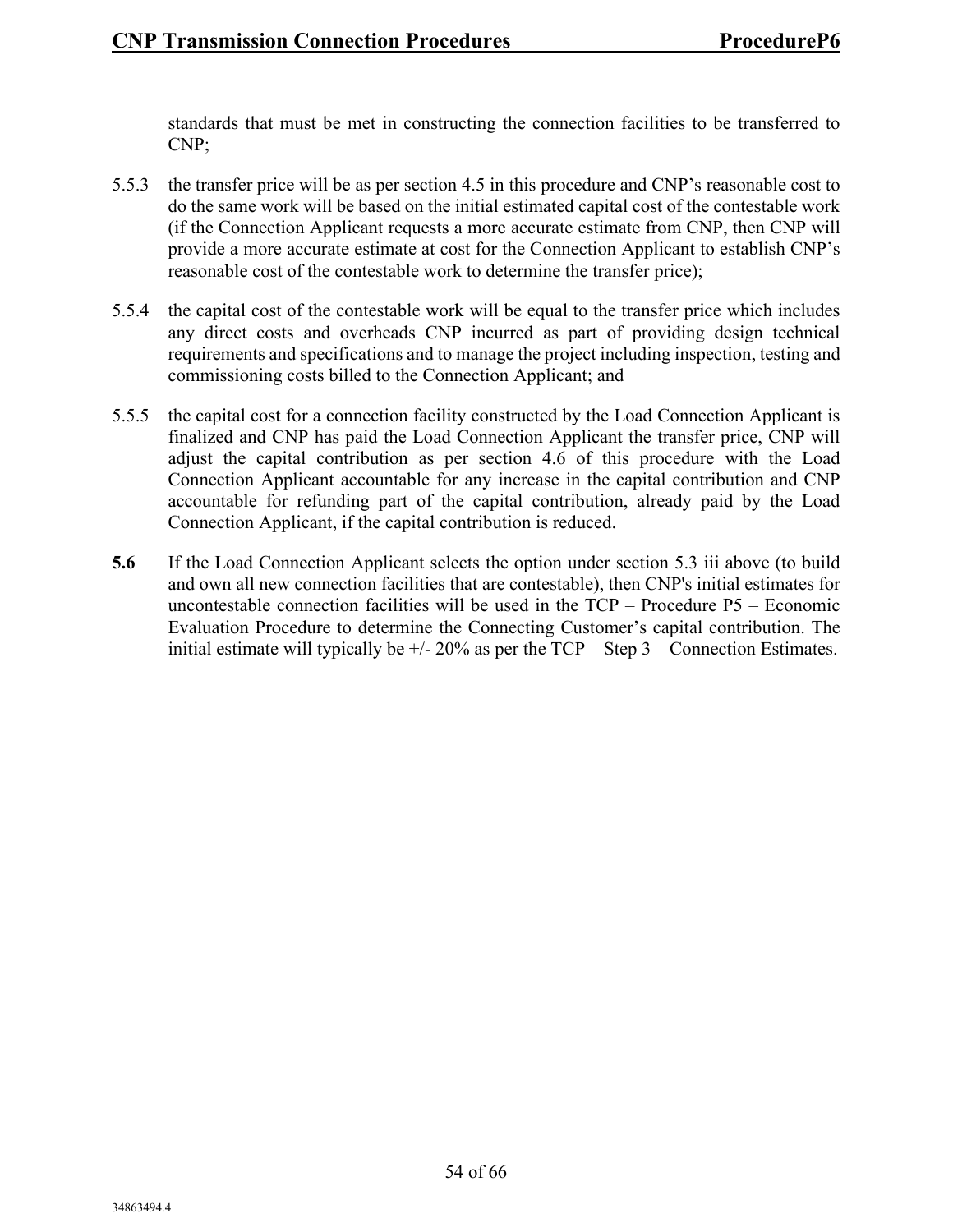**Procedure P7**

### **Reconnection Procedure**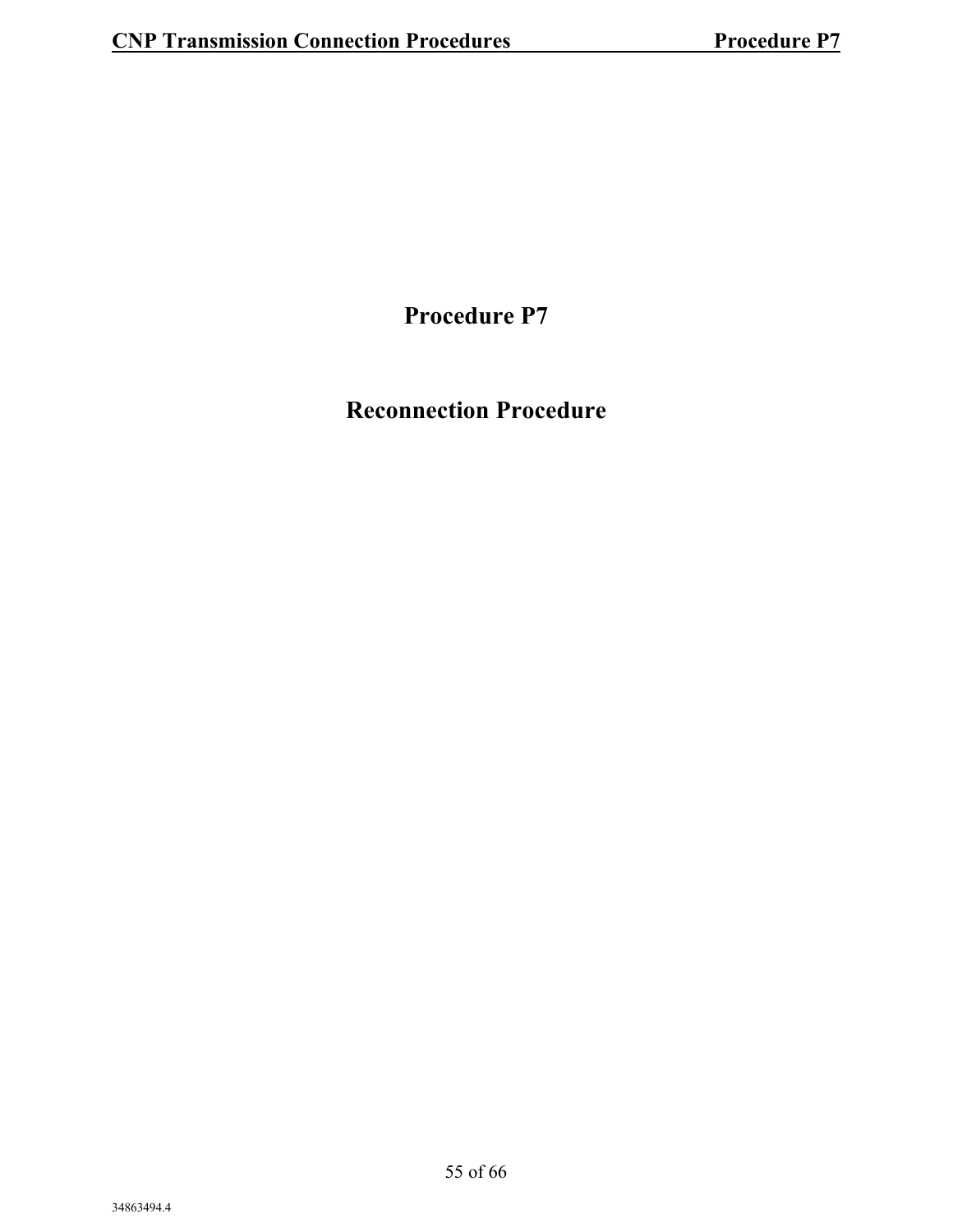#### **P7 – Reconnection Procedure**

#### **1 Introduction**

This Reconnection Procedure was developed based on the intent of the Code section 6.10.3. The procedure applies in the case of a voluntary temporary disconnection by the customer or after disconnection of the customer by CNP and the customer requests reconnection. This procedure does not apply to planned and unplanned outages.

After a voluntary temporary disconnection by the customer or after disconnection of the customer by CNP, CNP shall provide the customer with this reconnection procedure which can be downloaded from CNP's website [www.cnpower.com.](https://www.cnpower.com/) If the changes to the customer facilities are not material, then this reconnection procedure should be limited to commissioning of the customer's facility and any CNP connecting facilities especially protection and control systems.

#### **2 Reconnection Procedure**

- **2.1** When the customer wishes to reconnect a Customer Connection Application will be completed and sent to CNP. The focus of the application will be to identify the reason for the disconnection, any measures taken to rectify any connection issues and any differences in the customer's facilities since the disconnection.
- **2.2** CNP will then follow TCP Step 1 Customer Connection Application to start the reconnection process.
- **2.3** The customer will contact the IESO and determine if a SIA or ESIA is required to be conducted by the IESO. If the IESO requires either, then follow TCP – Step 2 – SIA and CIA Studies.
	- **Note:** CNP shall not carry out a system study in relation to a proposed reconnection unless it can demonstrate that the system study is necessary to ensure system integrity or is required by the IESO. (Code section 6.10.4)
- **2.4** CNP will provide for notice to be given to Connection Applicant, setting out all steps to be taken by the Connection Applicant and CNP as part of the reconnection based on information submitted by the customer. Steps to be considered are:
- 2.4.1 CNP will review any changes the customer has identified in its system since disconnection and if required a CIA will be undertaken as per TCP – Procedure P4 – Customer Impact Assessment (CIA) Procedure at the reconnecting customer's cost**.**
- 2.4.2 CNP will estimate the costs of reconnection following TCP Step 3 Connection Estimates to estimate any costs to be borne by the customer. CNP will also inform the customer of the duration of the reconnection process.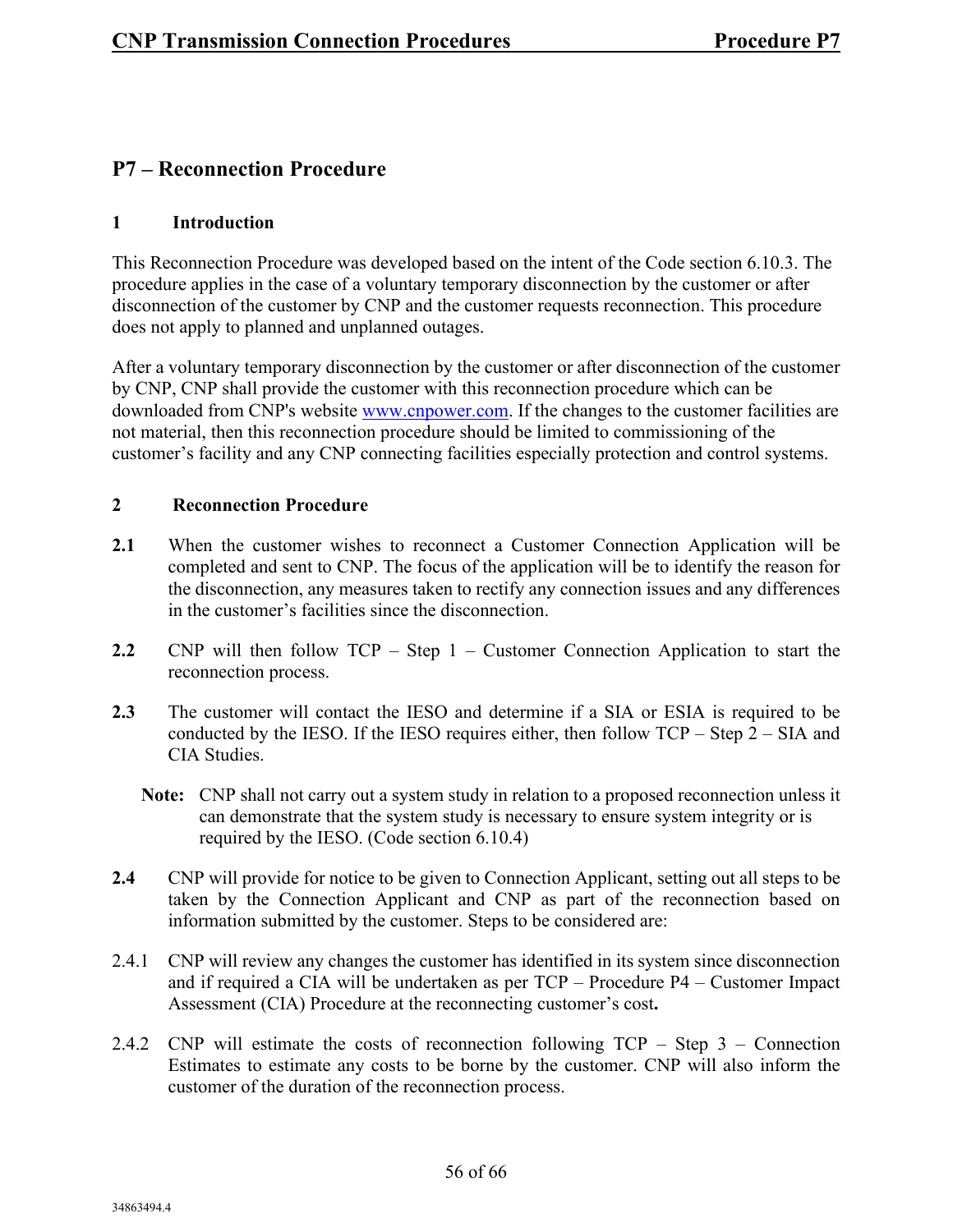- 2.4.3 The customer will be required to sign a CCRA as outlined in TCP Step 4 Connection and Cost Recovery. This includes the customer and transmitter signing a revised or new Connection Agreement before reconnection of the customer as required.
- 2.4.4 CNP and the customer will follow the relevant steps in TCP Step 5 Design & Build and TCP – Step 6 - Commissioning based on the amount of changes to the customer facility as part of reconnection.
- **2.5** CNP will approve the reconnection of the customer facilities when it is satisfied that the customer facilities will not cause any adverse effects on the transmission system.
- 2.6 After the customer is reconnected, CNP will invoice the customer for any costs incurred as part of this Reconnection Procedure.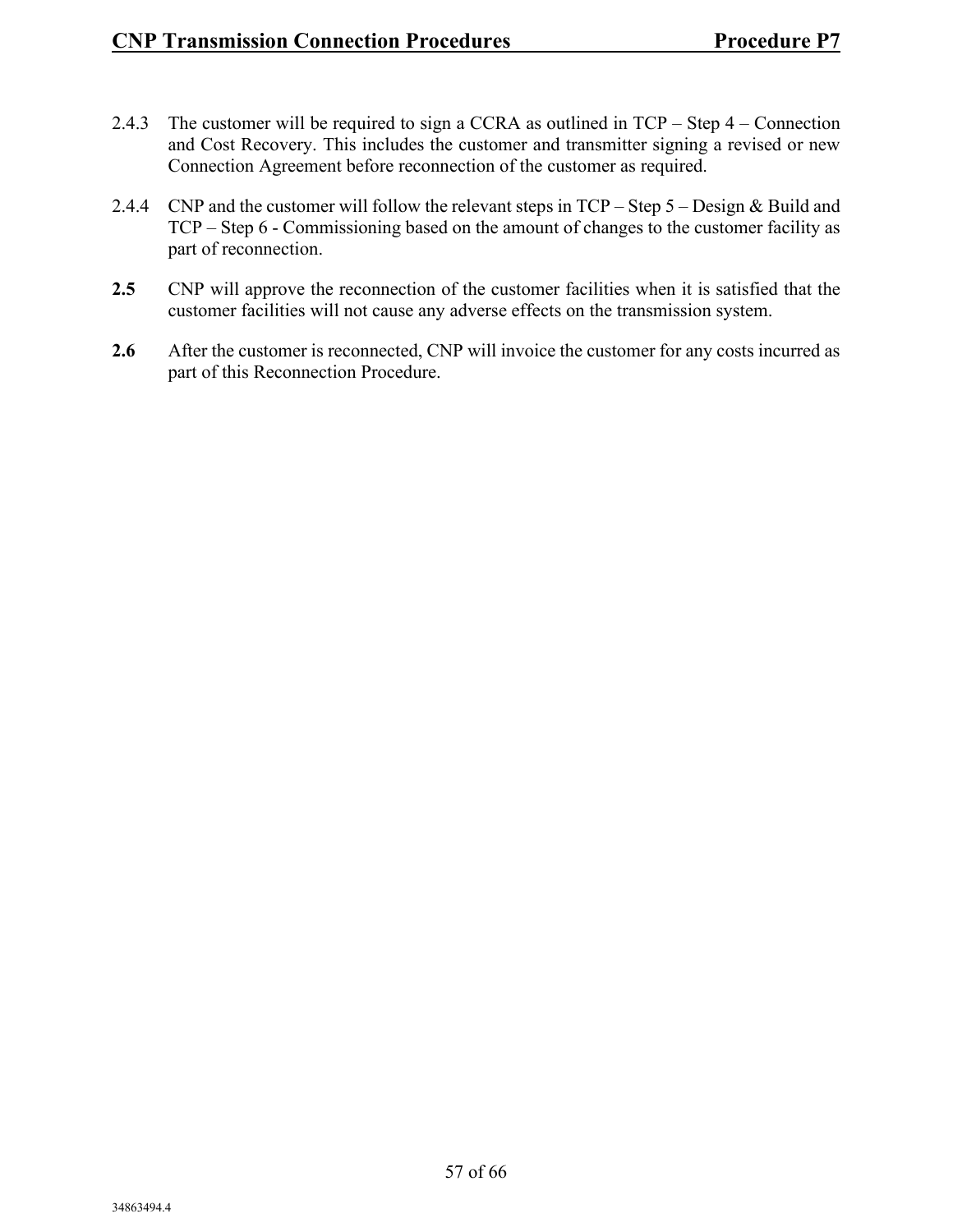**Procedure P8**

### **Dispute Resolution Procedure**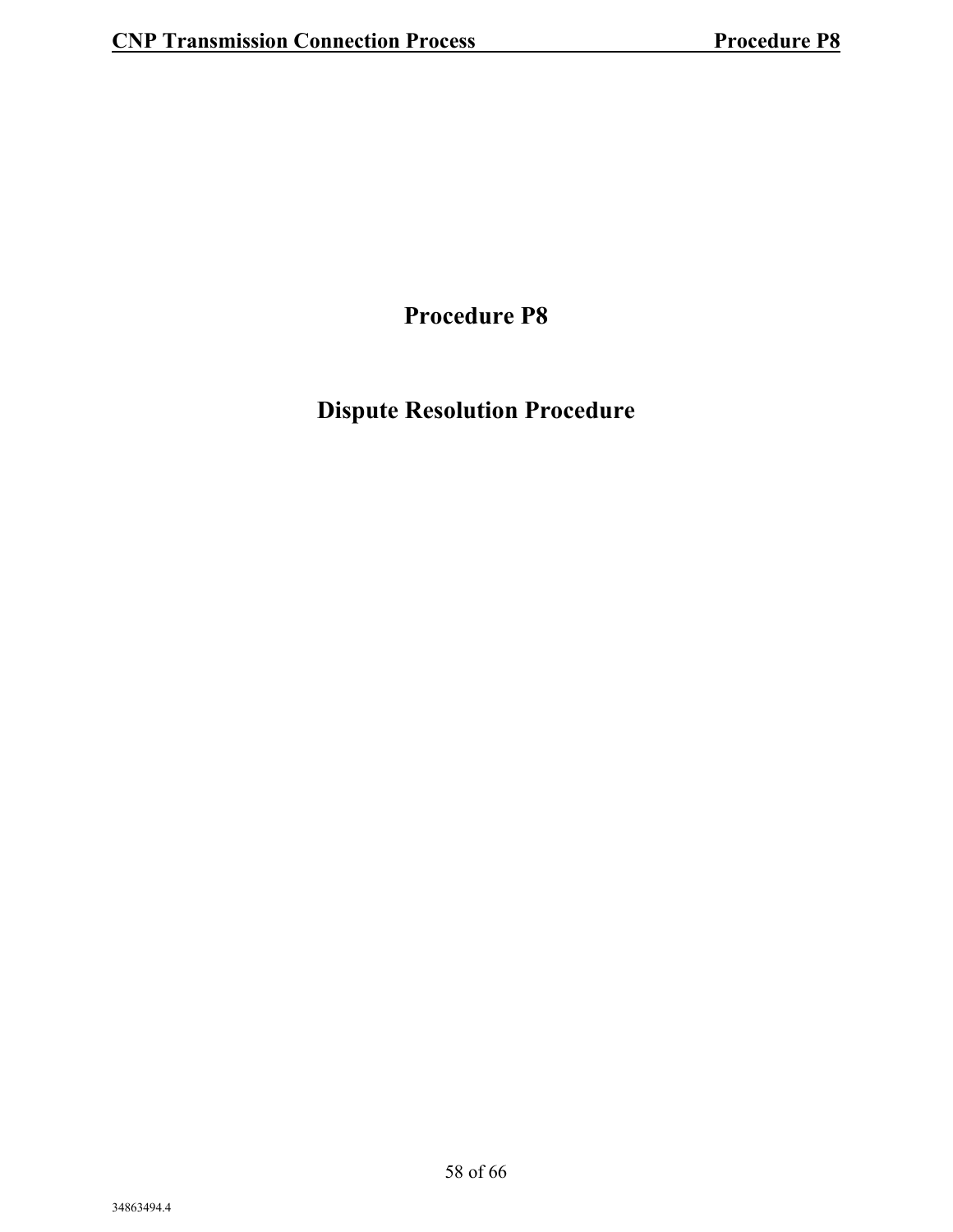#### **P8 – Dispute Resolution Procedure**

#### **1 Introduction**

CNP has developed the following Dispute Resolution Procedure for implementation in the event of a dispute with a customer as per the Code section 6.1.4 (h) and in accordance with the Code section 12.1.

This dispute resolution procedure includes provisions that: (Code section 12.1.2)

- a) provides for the fair, timely and effective resolution of disputes;
- b) sets out specific timelines for completion of the dispute resolution process; and
- c) establishes the right of CNP or the customer to bring a dispute to the Board for resolution, if it has not been resolved by the parties within 30 days using the procedure outlined in section 2.2 in this procedure.

If a dispute arises while CNP is constructing new or modified connection facilities for a Connection Applicant, CNP shall not cease work or slow the pace of work without leave of the Board. (Code section 12.1.3)

#### **2 Dispute Resolution Procedure**

#### **2.1 Exclusivity**

- 2.1.1 Subject to sections 2.1.2 below:
	- a) the procedure set forth in this TCP Procedure P8 Dispute Resolution Procedure shall apply to disputes arising between the customer and CNP regarding CNP's obligations under the Act, the Electricity Act, its license, the Code or any of CNP's connection procedures except as otherwise specified in the Code section 12. (Code section 12.1.1)
	- b) the Parties shall comply with the procedure set out in this TCP Procedures P8 Dispute Resolution Procedure before taking any other civil or other proceeding in relation to the dispute.
- 2.1.2 This dispute resolution procedure shall not apply to disputes that arise between CNP and a customer: (Code section 12.1.4)
	- a) that are governed by the dispute resolution process contained in their connection agreement; or
	- b) that relate to the terms and conditions of a contractual arrangement that is under negotiation between CNP and the customer, except where one party alleges that the other party is: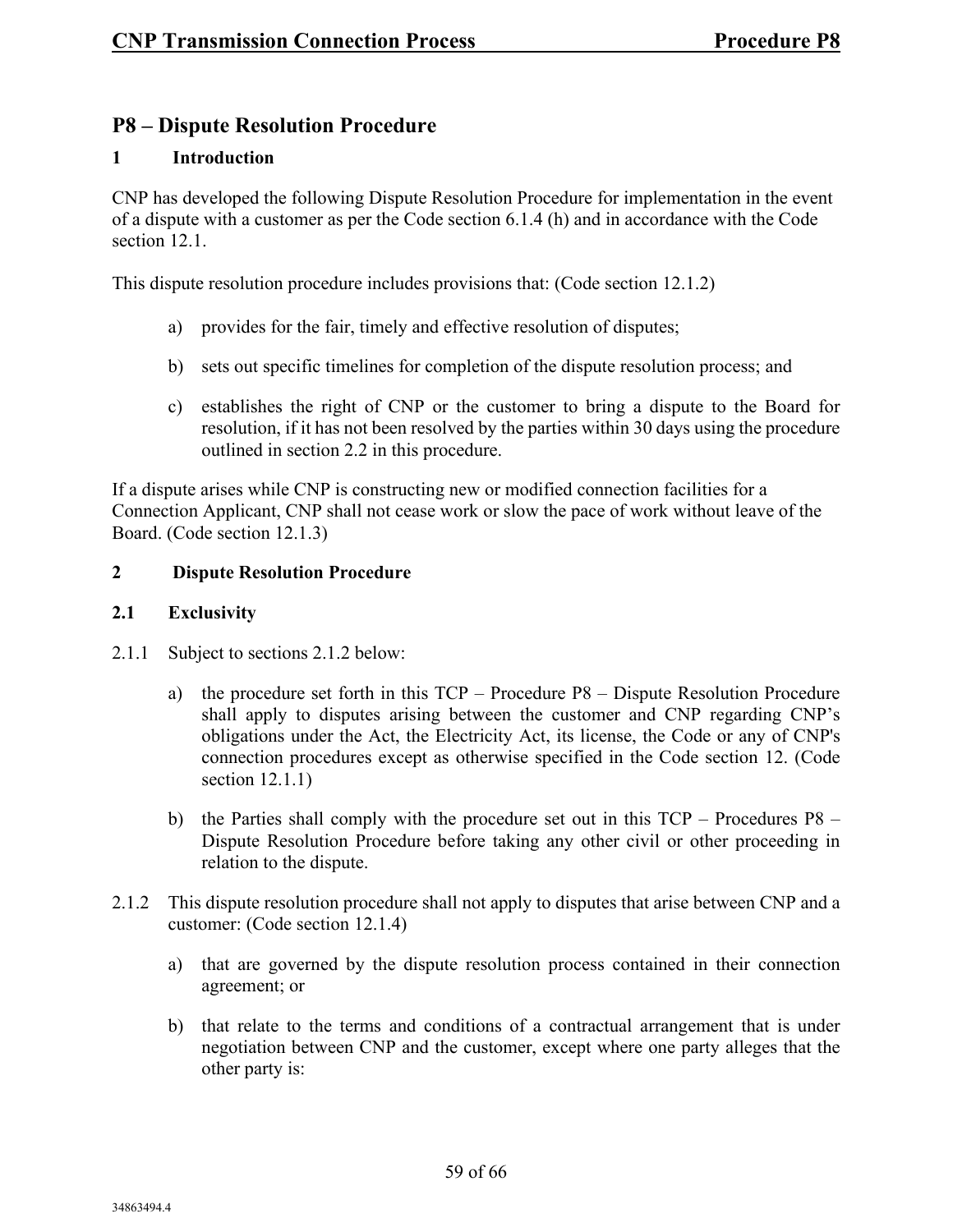- i) seeking to impose a term or condition that is inconsistent with or contrary to the Act, the Electricity Act, a party's licence, the Code or any of CNP's connection procedures; or
- ii) refusing to include a term or condition that is required to give effect to the Code or any CNP's connection procedures.

#### **2.2 Duty to Negotiate**

- 2.2.1 Any dispute between the customer and CNP referred to in section 2.1.1 in this procedure shall be referred to a designated senior representative of each of the Parties for resolution on an informal basis as quickly as possible.
- 2.2.2 The designated senior representatives of the Parties shall attempt in good faith to resolve the dispute within 30 days of the date on which the dispute was referred to them. The Parties may by mutual agreement extend such period.
- 2.2.3 If a dispute is settled by the designated senior representatives of the Parties, the Parties shall prepare and execute minutes setting forth the terms of the settlement. Such terms shall bind the Parties. The subject-matter of the dispute shall not thereafter be the subject of any civil or other proceeding, other than in relation to the enforcement of the terms of the settlement.
- 2.2.4 If a Party fails to comply with the terms of settlement referred to in section 2.2.3 in this procedure, the other Party may submit the matter to arbitration under section 2.5 and 2.6 in this procedure.
- 2.2.5 A copy of the minutes of settlement referred to in section 2.2.3 from which all Confidential Information has been expunged shall be made available to the public by the Transmitter.
- 2.2.6 If requested by the Board, a copy of the minutes of settlement, held in confidence, referred to in section 2.2.3 shall be made available to the Board by the Transmitter.
- 2.2.7 If requested by the Board, a copy of the minutes of settlement, held in confidence, referred to in section 2.6.9 or a copy of the decision of the arbitrator(s), held in confidence, shall be made available to the Board by the Transmitter.

#### **2.3 Ontario Energy Board**

2.3.1 CNP or the customer has the right to bring a dispute to the Board for resolution, if it has not been resolved by the parties within 30 days using the procedure outlined in section 2.2 in this procedure.

#### **2.4 Submission of Unresolved Disputes to Arbitration**

2.4.1 If the designated senior representatives of the Parties cannot resolve the dispute within the time period set out in section 2.2.2 in this procedure and neither party chooses to bring the dispute to the Board as set out in section 2.3.1 in this procedure or where sections 2.2.4 or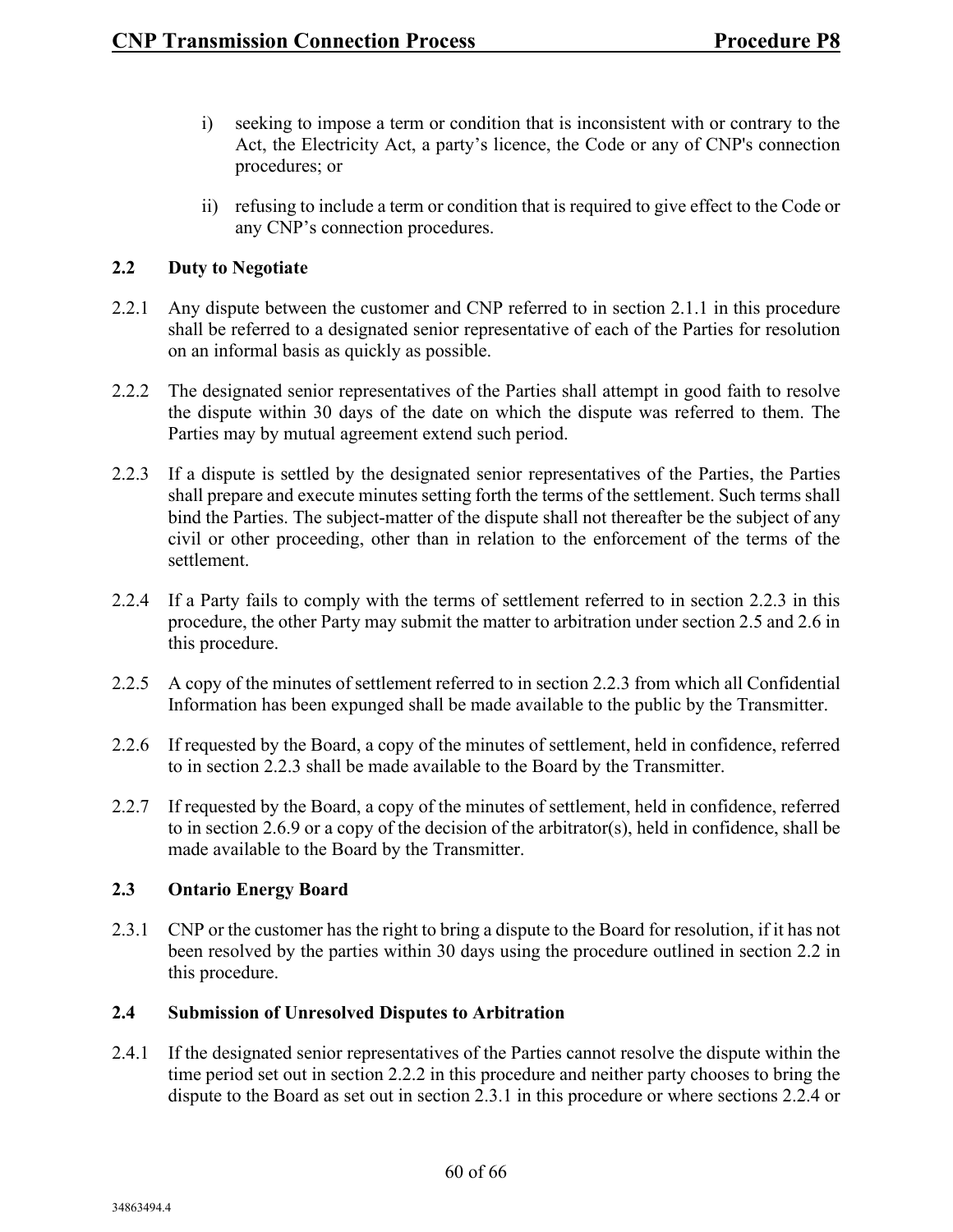2.6.10 in this procedure apply, either party may submit the dispute to binding arbitration under sections 2.5 and 2.6 in this procedure.

If a party fails to comply with the terms of a settlement that has been recorded by the arbitrator(s) in the form of an award pursuant to section 36 of the Arbitration Act, the other party may make an application to the court to enforce the award.

If a party fails to comply with the terms of a settlement that has not been recorded by the arbitrator(s) in the form of an award pursuant to section 36 of the Arbitration Act, the other party may either submit the matter to arbitration or, if after 30 days the dispute is not resolved, to the Board.

#### **2.5 Selection of Arbitrator(s)**

- 2.5.1 The Parties shall use good faith efforts to appoint a single arbitrator for purposes of the arbitration of the dispute. If the Parties fail to agree upon a single arbitrator within ten business days of the dispute being submitted to binding arbitration as set out in section 2.4.1 in this procedure, each Party shall within five business days thereafter choose one arbitrator. The two arbitrators so chosen shall within twenty days select a third arbitrator.
- 2.5.2 Where a Party has failed to choose an arbitrator under section 2.5.1 in this procedure within the time allowed, the other Party may apply to a court to appoint a single arbitrator to resolve the dispute.
- 2.5.3 No person shall be appointed as an arbitrator unless that person:
	- a) is independent of the Parties;
	- b) has no current or past substantial business or financial relationship with either Party, except for prior arbitration; and
	- c) is qualified by education or experience to resolve the dispute.

#### **2.6 Arbitration Procedure**

- 2.6.1 The arbitrator(s) shall provide each of the Parties with an opportunity to be heard orally and/or in writing, as may be appropriate to the nature of the dispute.
- 2.6.2 The Arbitration Act, 1991 (Ontario) shall apply to an arbitration conducted under this procedure.
- 2.6.3 The arbitrator(s) shall make due provision for the adequate protection of confidential information that may be disclosed or may be required to be produced during the course of an arbitration in a manner consistent with the confidentiality obligations set out in the Code Appendix 1 section 21.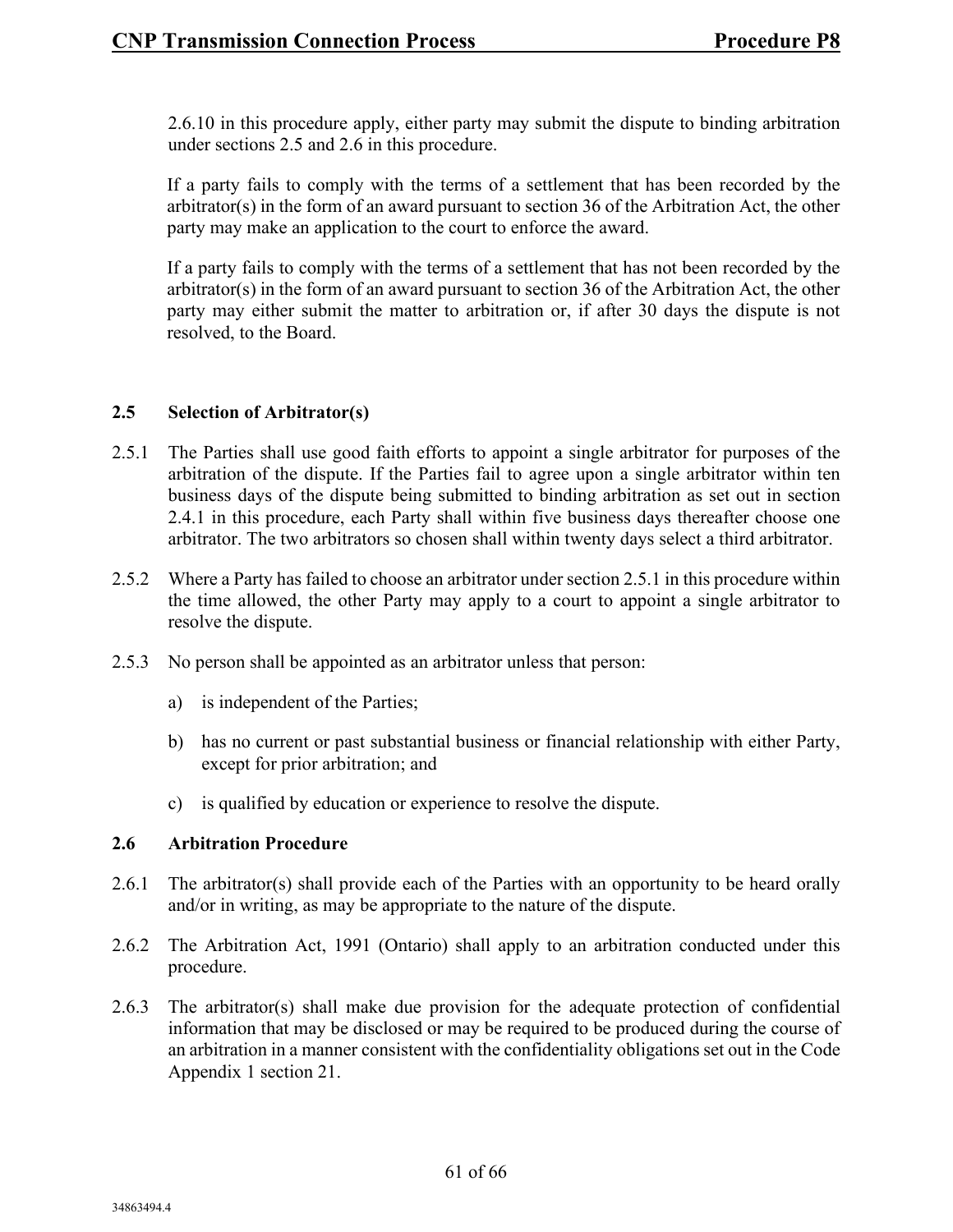- 2.6.4 All proceedings relating to the arbitration of a dispute shall be conducted in private unless the Parties agree otherwise.
- 2.6.5 Unless the Parties otherwise agree, the arbitrator(s) shall render a decision within ninety days of the date of appointment of the last to be appointed arbitrator, and shall notify the Parties of the decision and of the reasons therefore.
- 2.6.6 The decision of the arbitrator(s) shall be final and binding on the Parties and may be enforced in accordance with the provisions of the Arbitration Act, 1991 (Ontario). The Party against which the decision is enforced shall bear all costs and expenses reasonably incurred by the other Party in enforcing the decision.
- 2.6.7 Subject to section 2.6.8 below, each Party shall be responsible for its own costs and expenses incurred in the arbitration of a dispute and for the costs and expenses of the arbitrator(s) if appointed to resolve the dispute.
- 2.6.8 The arbitrator(s) may, if the arbitrator(s) consider it just and reasonable to do so, make an award of costs against or in favour of a Party to the dispute. Such an award of costs may relate to either or both the costs and expenses of the arbitrator(s) and the costs and expenses of the Parties to the dispute.
- 2.6.9 If a dispute is settled by the Parties during the course of an arbitration, the Parties shall prepare and execute minutes setting forth the terms of the settlement. Such terms shall bind the Parties, and either Party may request that the arbitrator(s) record the settlement in the form of an award under section 36 of the Arbitration Act, 1991 (Ontario). The subject-matter of the dispute shall not thereafter be the subject of any civil or other proceeding, other than in relation to the enforcement of the terms of the settlement.
- 2.6.10 If a Party fails to comply with the terms of settlement referred to in section 2.6.9 above, the other Party may submit the matter to arbitration under sections 2.5 and 2.6 in this procedure if the settlement has not been recorded in the form of an award under section 36 of the Arbitration Act, 1991 (Ontario).
- 2.6.11 A copy of the minutes of settlement referred to in section 2.6.9 from which all Confidential Information has been expunged shall be made available to the public by the Transmitter.
- 2.6.12 A copy of the decision of the arbitrator(s) from which all Confidential Information has been expunged shall be made available to the public by the Transmitter.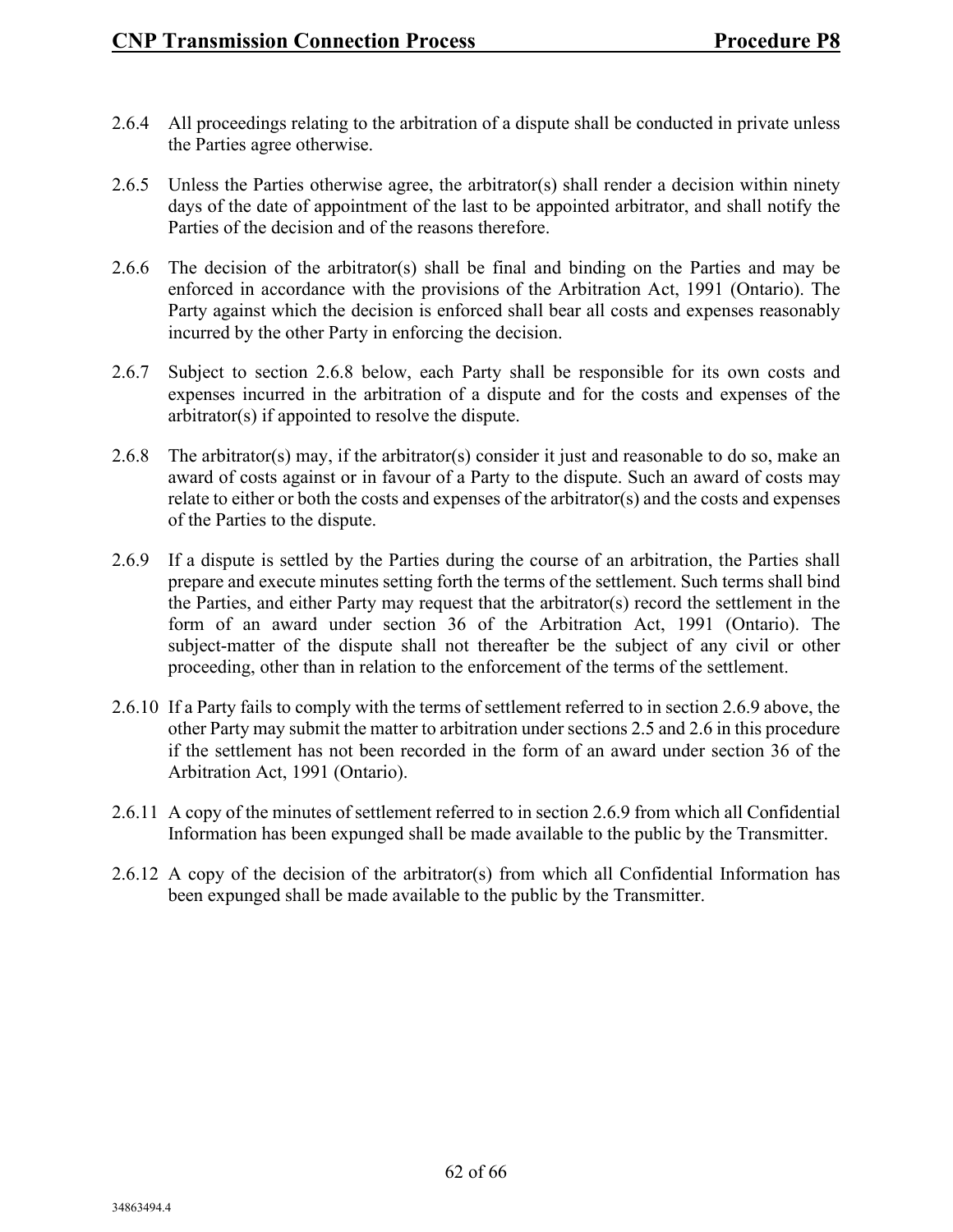### **Appendix 1**

**Schedule of Charges and Fees**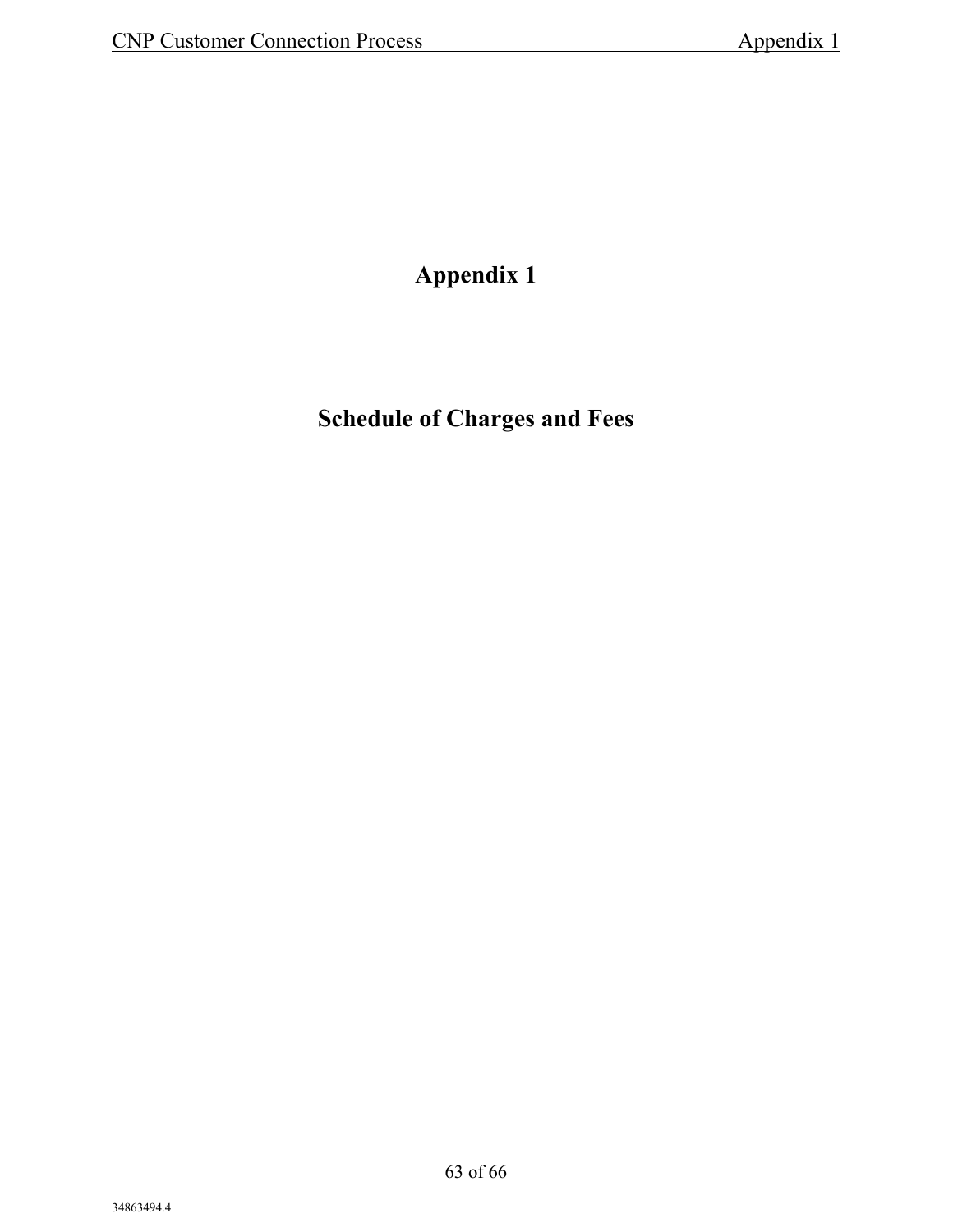#### **CANADIAN NIAGARA POWER INC.**

#### **SCHEDULE OF CHARGES & FEES**

#### **ACTIVITY CHARGES & FEES**

|                | 1 Feasibility Study                                                       | <b>Actual Costs</b> |
|----------------|---------------------------------------------------------------------------|---------------------|
|                | 2 SIA & CIA Studies                                                       | <b>Actual Costs</b> |
|                | 3 Connection Estimates (when a Customer pays)                             | <b>Actual Costs</b> |
|                | 4 Engineering, Design, or Construction Activities                         | <b>Actual Costs</b> |
| 5 <sup>5</sup> | Inspection, Testing and Commissioning associated with Customer Facilities | <b>Actual Costs</b> |

#### **NOTE:**

In all the above cases, where CNP will be incurring costs on behalf of the customer, the customer will enter into a cost recovery agreement with CNP (e.g. CCRA) prior to costs being incurred.

CNP does not have many customers applying for a new or modified connection to CNP's transmission system; therefore, all new or modified connections will be based on actual costs for each connection.

Actual Costs: The activities set out in this schedule will be primarily conducted by third-party consultants whose costs will be passed through to the customer without mark-up by CNP. CNP's contribution to the activities set out in this schedule will be based on time and materials incremental to costs currently included in CNP's revenue requirement.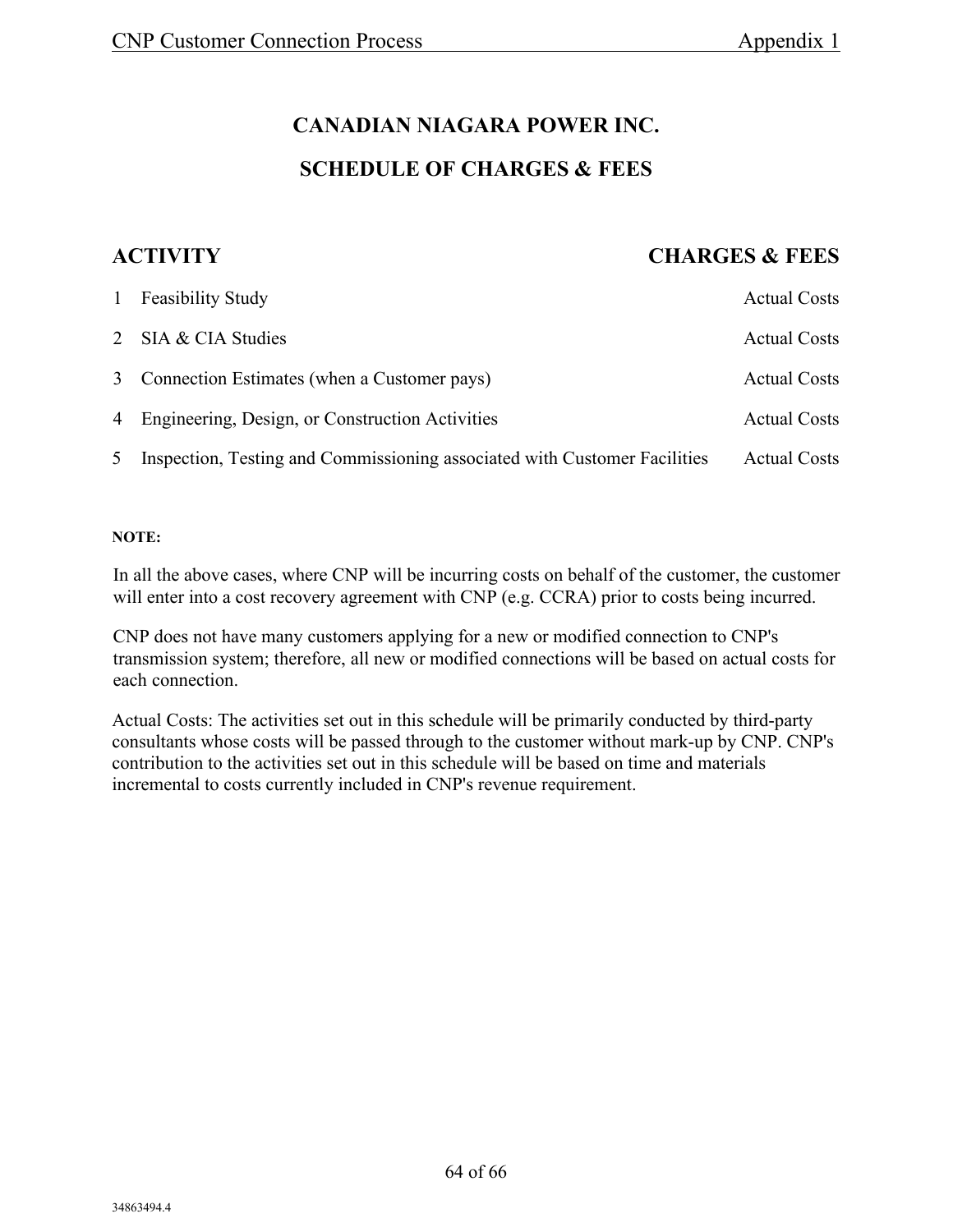### **Appendix 2**

### **Summary of Process Timelines**